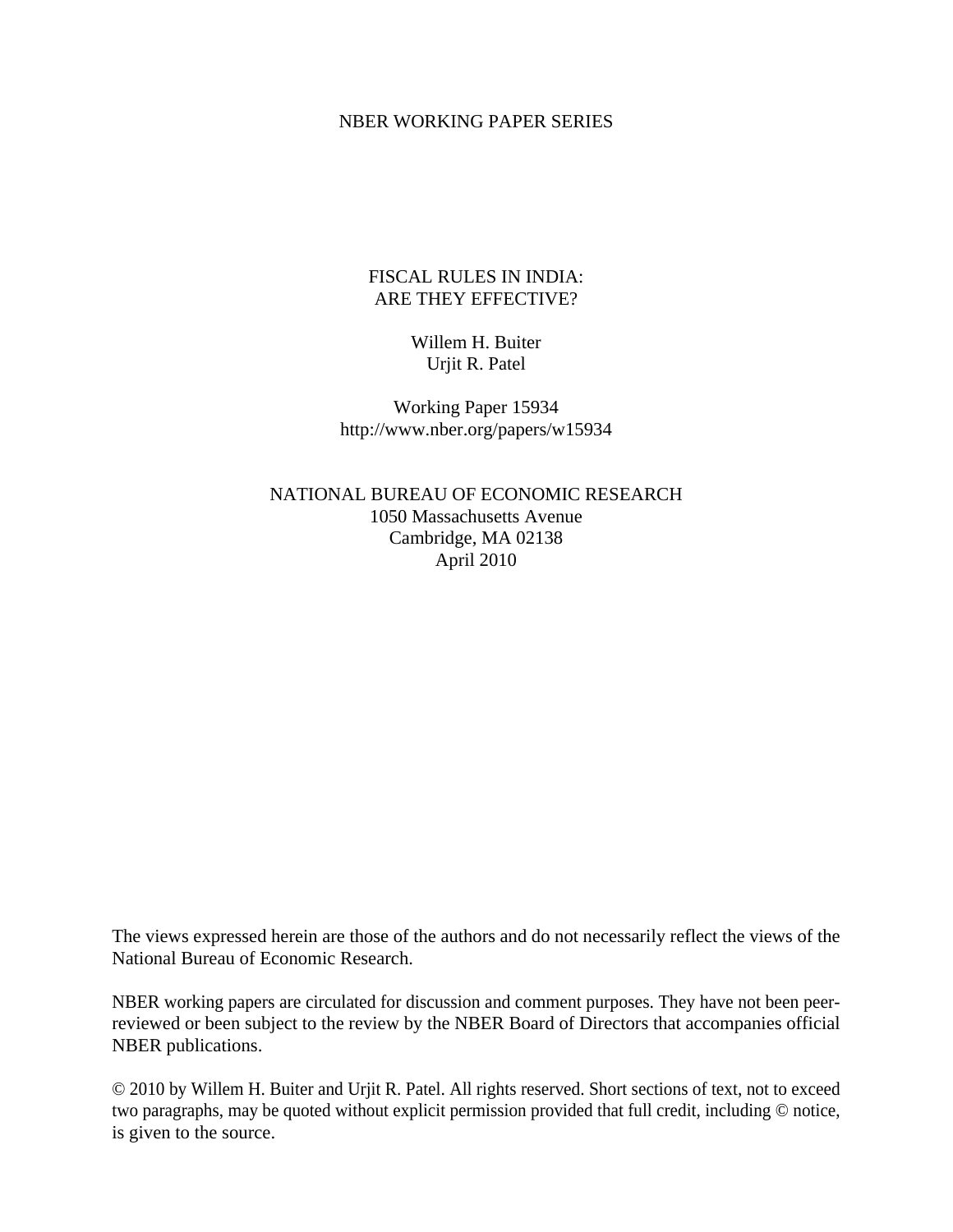Fiscal Rules in India: Are They Effective? Willem H. Buiter and Urjit R. Patel NBER Working Paper No. 15934 April 2010 JEL No. E6,E65,H6,H7

### **ABSTRACT**

This paper, a chapter in the forthcoming Oxford University Press Handbook of the Indian Economy, edited by Chetan Ghate, considers India's experience with fiscal (responsibility) rules during the past decade. After reviewing the basic facts concerning public debt and deficits in India, the background and basic arithmetic of the Fiscal Responsibility and Budget Management Act, 2003 (FRBMA) are presented and commented upon. With the very small number of data points at our disposal, no formal statistical estimation and hypothesis testing about the efficacy of the rules can even be attempted. Instead we critically explore the outcomes of the FRBMA over the 5-year period of its operation, 2004/05-2008/09, using an eclectic but comprehensive metric comprising quantitative targets, qualitative strictures, transparency, integrity, and overall financial performance over the business cycle. We also briefly review fiscal responsibility legislation (and outcomes) at the state level. The evidence suggests that in recent years the fiscal space "vacated" by the states has been usurped by the central government. Finally, the recommendations of the 13th Finance Commission regarding a roadmap for fiscal consolidation are examined. We also outline a basic incentive compatible framework for state and central governments to hold each other accountable over agreed pre-determined targets.

Willem H. Buiter Citigroup Centre Canada Square, Canary Wharf London E14 5LB UNITED KINGDOM and NBER w.buiter@lse.ac.uk

Urjit R. Patel T grkcpeg'Kpf www.kgu'Nvf 0" 444'P ctko cp'Rgkpy.'O wo dck'622'243  $R$ FK" cpf ""Vj g"Dtqqmkpi u"Kpurkwwkqp"" 3997'O curcej wugwu' $Cx$ gpwg.' $P$  $(Y 0)$ Y cuj kpi vqp.'FE'42258"' WC" w cygnB dtqqmkpi u0gf w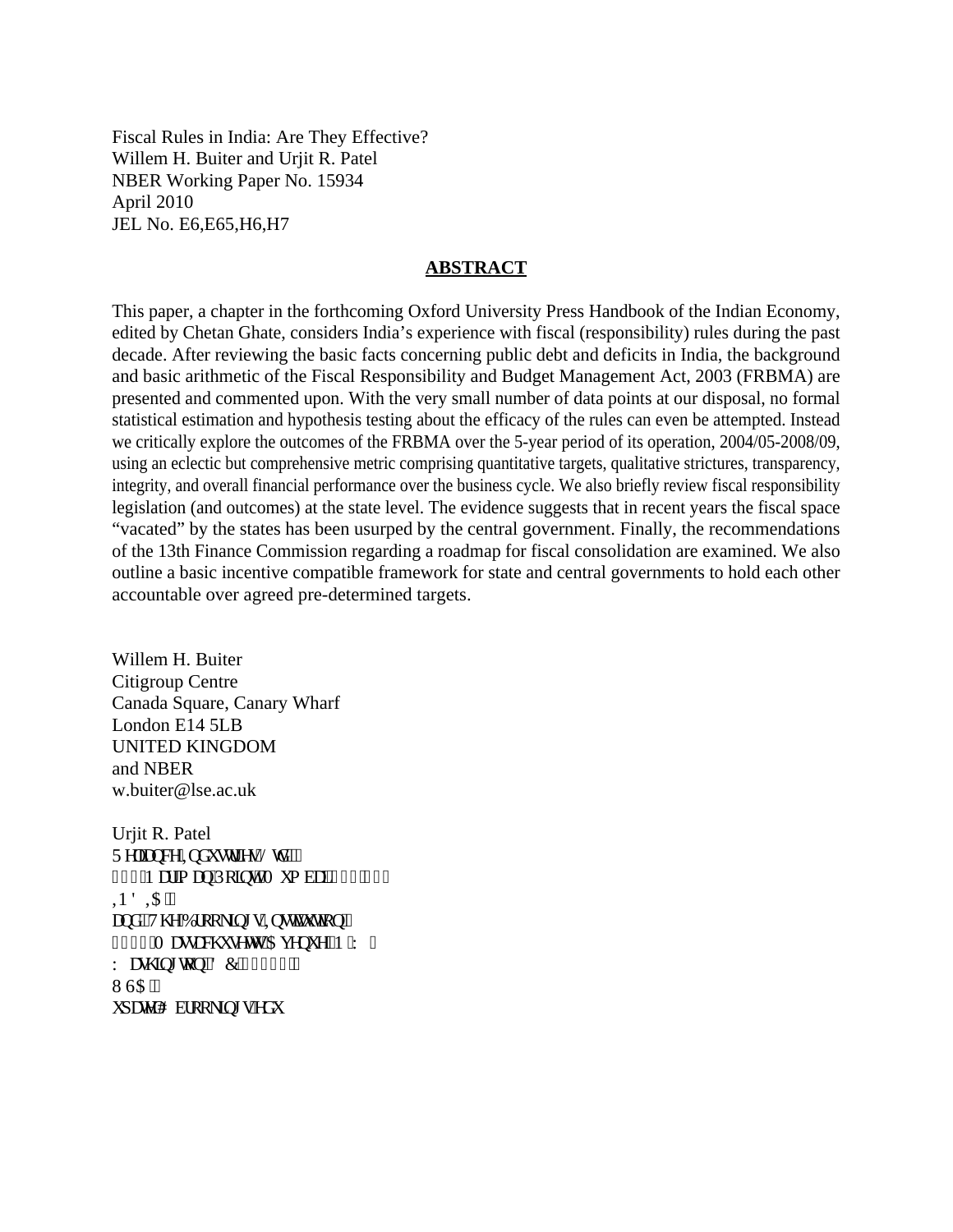# **1. Introduction**

 $\overline{a}$ 

A chapter on fiscal rules for this Handbook is apposite on three grounds. First, the terminal date for India's maiden attempt at legislating fiscal virtue passed relatively recently (end-March 2009).<sup>1</sup> Second, the challenge of reining in large fiscal deficits has reemerged in India and elsewhere. At present India's fiscal position, as measured by such common indicators as the general government budget deficit and the general government gross debt (as shares of GDP) puts it in the same camp as recognised fiscally stretched states like Greece, Portugal, Spain, Ireland and the UK. $^2$  Third, against the background of a worrisome fiscal stance, the  $13<sup>th</sup>$  Finance Commission has suggested contours of successor fiscal responsibility legislation to the first one, whose targets were effective  $2004/05 - 2008/09$ .<sup>3</sup>

There are four standard reasons and one somewhat unconventional driver for unease when a country's public sector debt and deficit are high and/or rising. First, there is the possibility of *sovereign insolvency* or *bankruptcy of the Exchequer*. Sustainability issues can come to the fore during economic downturns if the public debt and the primary (non-interest) public sector deficit are not already at prudent levels.

<sup>&</sup>lt;sup>1</sup> The Fiscal Responsibility and Budget Management Act, 2003 received the Presidential assent on August 26, 2003. It was the first attempt to legislate fiscal responsibility at the Union level. It included the specific requirement that the Central Government revenue (or current) deficit be eliminated by the  $31<sup>st</sup>$ March, 2008 and that thereafter an adequate revenue surplus be built up. Neither objective was achieved.

<sup>&</sup>lt;sup>2</sup> The central government's deficit in 2008/09, including off-budget issue of bonds (in lieu of cash payment), was 7.8 percent of GDP, the highest since 1991. (The Indian fiscal year runs from April 1 to March 31.)

 $3$  The main (but not only) term of reference of the Finance Commission, which is appointed quinquennially, is to determine the distribution (for a 5-year period) between the central government and the state governments of taxes collected by the centre. The 13<sup>th</sup> Finance Commission, in addition, was requested by the Union government to help with the following: "Having regard to the need to bring the liabilities of the central government on account of oil, food and fertiliser bonds into the fiscal accounting, and the impact of various other obligations of the central government on the deficit targets, the Commission may review the roadmap for fiscal adjustments and suggest a suitably revised roadmap with a view to maintaining the gains of fiscal consolidation through 2010 to 2015" (Government of India [2010c]).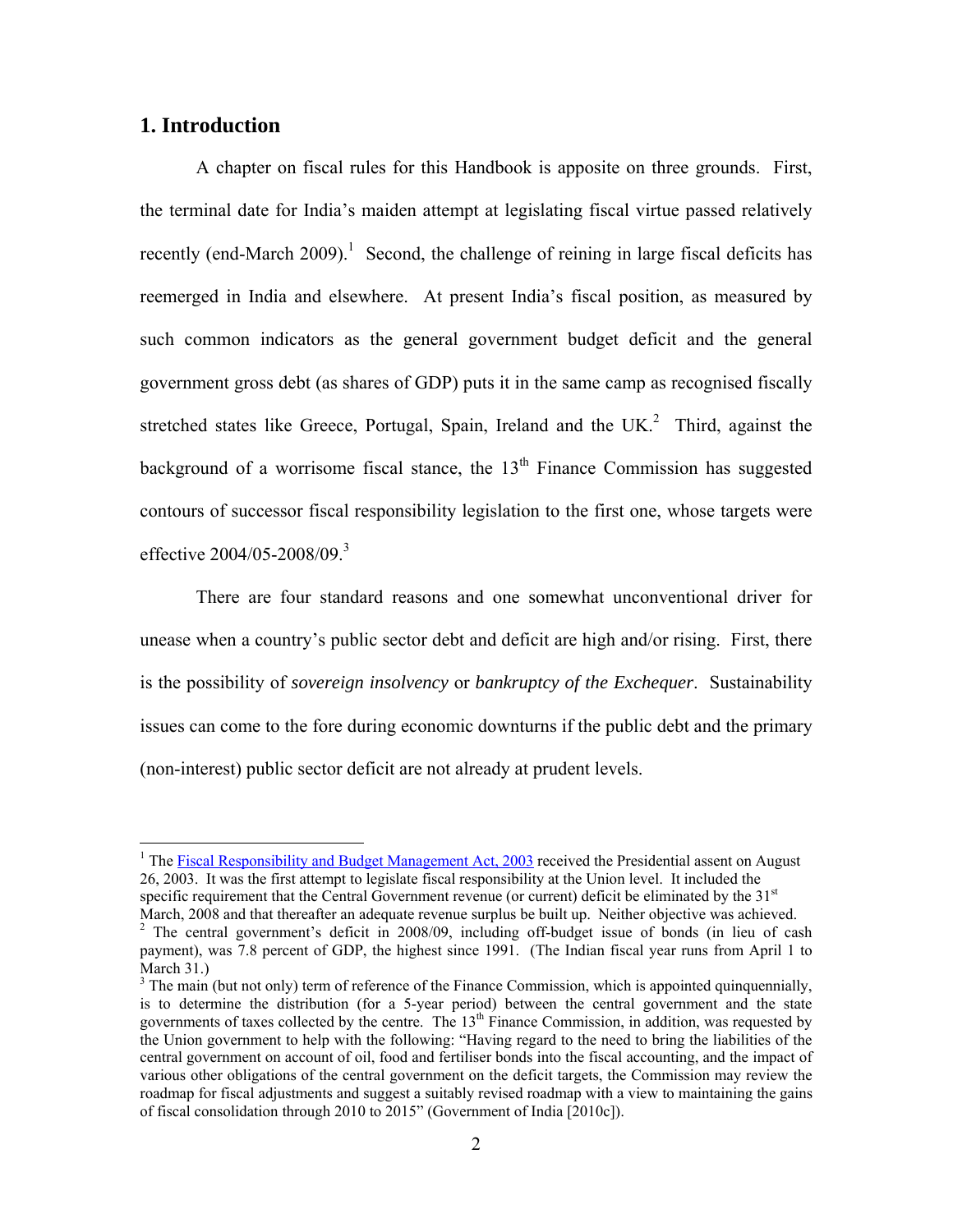To achieve debt sustainability, either revenues will have to be raised or public spending cut. Higher revenues often require higher marginal tax rates, which is distortionary and curbs potential output. Public spending cuts often fall on productivityraising infrastructure investment or on socially desirable support for the vulnerable and weak. In addition, if consumption behaviour has Keynesian features (a change in current disposable household income has an effect on consumption through channels other than its contribution to permanent household income) and output is demand-constrained, the Keynesian demand multipliers will cause actual output to contract when fiscal policy is tightened. Finally, cross-country studies of the relationship between debt and GDP growth indicate public debt and external debt thresholds that induce tipping points for growth performance (Reinhart and Rogoff  $[2010]$ ).<sup>4</sup> The observed negative correlation between debt burdens and growth could reflect either the negative impact on growth of the fiscal tightening measures implemented to reduce the public and external debt burdens or the response of the bond markets to a failure to implement such measures.

The second reason a rising public debt burden is a concern is *financial crowding out*. In the absence of debt neutrality or Ricardian equivalence, the substitution of government borrowing for current taxes on labour income will tend to raise private consumption.<sup>5</sup> For an economy with full utilisation of resources this will lead either to displacement of private investment and other interest-sensitive forms of private spending or to an increase in the current account deficit of the balance of payments.

India has restricted international mobility of financial capital. Public sector debt, in particular, is mostly sold and held at home. In an economy where the overall general

 $\overline{a}$ 

<sup>&</sup>lt;sup>4</sup> Growth is 1.1-1.6 percent lower in emerging market economies when debt is above 90 percent of GDP. The simplest relationship between growth and public debt has been put forward in Barro [1979].

<sup>&</sup>lt;sup>5</sup> A public-expenditure induced increase in household consumption.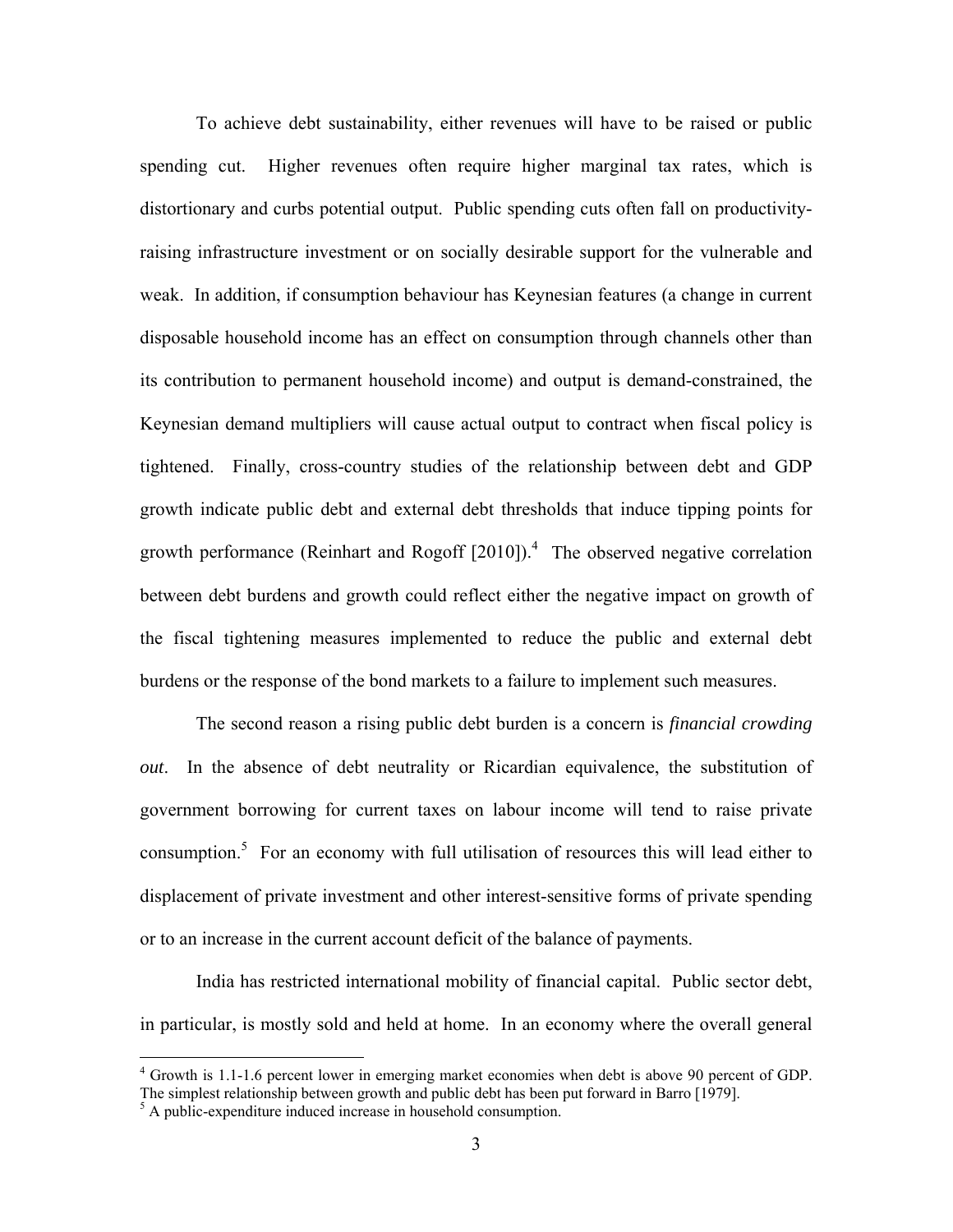government budget deficit is estimated by the International Monetary Fund [2010] to be 10.9 percent of GDP for 2009/10, of which 10.6 percent of GDP is domestically financed, and where household gross financial saving as a share of GDP is 10.4 percent, pressures for higher interest rates can only be defied for so long. If in response to high and rising domestic interest rates, India's private sector were to resort to (less costly) large scale borrowing abroad in foreign currency, this can lead to vulnerabilities and problems beyond official debt servicing. Although this is not an issue for India presently, it is noteworthy that external borrowing by India's private sector has increased as a share of GDP in recent years, and the share of long-term private non-guaranteed debt plus shortterm external debt (mainly trade credits) in India's total external debt has increased from a fifth to two-thirds between 2002/03 and 2008/09. Historical experience from developing countries and emerging markets and post-August 2007 evidence from the advanced industrial countries demonstrates that private debts can become public debts if the private entities involved are deemed too systemically significant (too big, too complex, too interconnected) or too politically connected to fail. It is a complex exercise in political economy to determine how much private external debt and private foreigncurrency –denominated debt represents contingent public exposure.

The third reason a rising public debt burden is of concern pertains to the contribution of unsustainable fiscal policy to volatility and uncertainty, which in turn may have adverse consequences for investment and growth. Both the standard Keynesian approach and tax-smoothing neoclassical models advocate a tax policy that should smooth either taxes as a share of GDP (in the Keynesian approach) or the average marginal tax rate (in the neoclassical tax-smoothing approach). A robust tax policy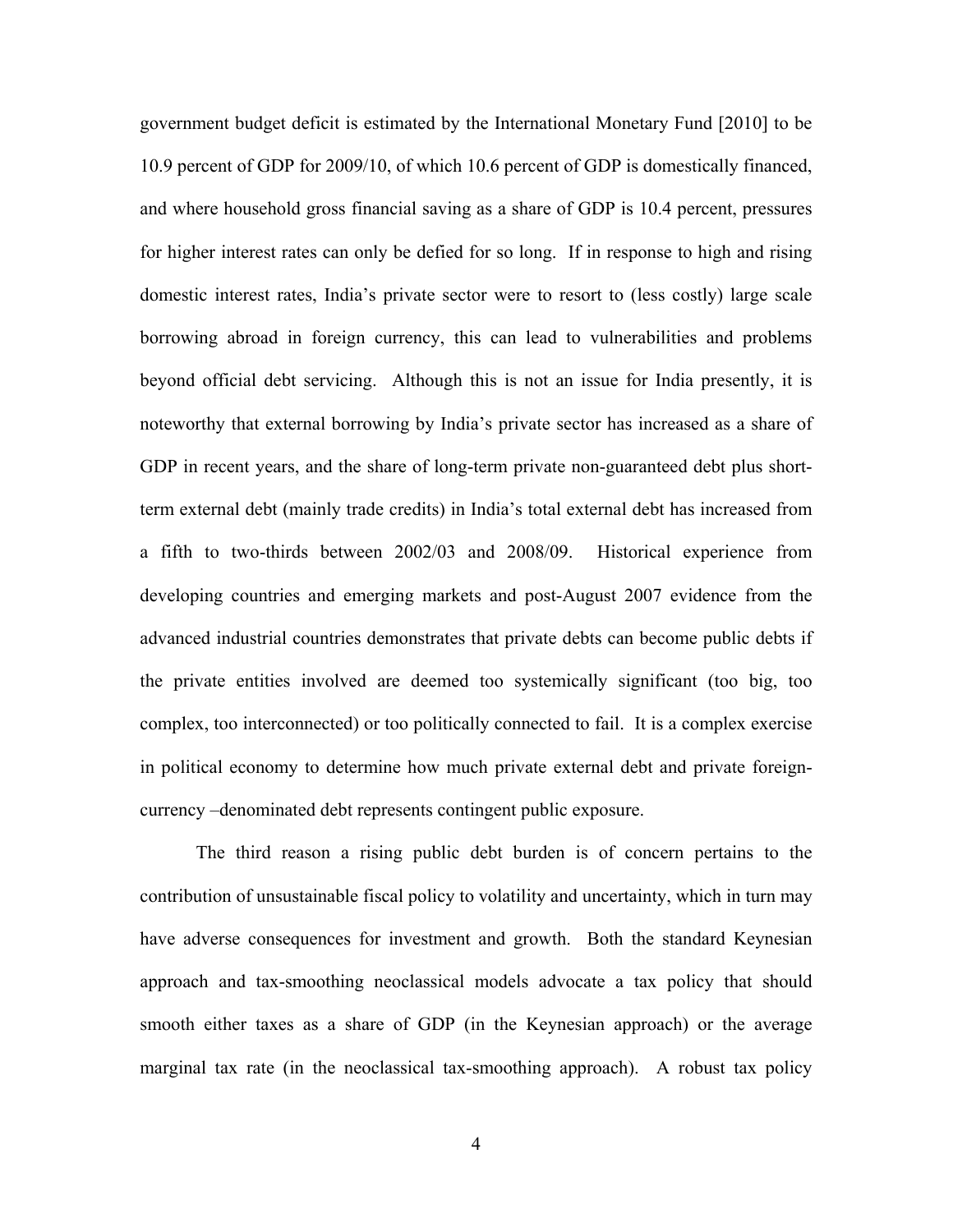therefore should be neither procyclical nor require sharp anticipated corrections, thus stabilizing economic activity (from the Keynesian perspective) or minimizing the excess burden of distortionary taxation (in the tax smoothing neoclassical perspective). Excess volatility can encourage private savers and investors to grant excessive weight to short run considerations, which may lead to a suboptimal allocation of resources for investment (Serven [1998]).

The fourth reason for disquiet about rising public debt burdens relates to the risk of an eventual monetisation of persistent deficits – fiscal dominance over monetary policy – and thus to their potential inflationary consequences, a pattern that India is not unfamiliar with (Buiter and Patel [1992]). For a given primary government deficit (as a share of GDP), a higher ratio of public debt to GDP will, if the long-run interest rate exceeds the long-run growth rate of GDP, increase the amount of real resources that will have to be extracted through seigniorage (base money issuance). This seigniorage or *anticipated* inflation tax may, however, not be as important (or as tempting) to the government as the *unanticipated* inflation tax on domestic-currency-denominated interest-bearing debt. The lure of reducing the real value of current and future debt service through an unanticipated burst of inflation will be stronger the longer the average maturity of the fixed-rate domestic currency debt. Almost all India's public debt is rupee-denominated. The IMF estimates the current stock of general government gross debt to be more than 80 percent of annual<sup>"</sup> IFR About 40 percent of Government of India Rupee loans outstanding at March 31 2008 had a maturity of over 10 years (Reserve Bank of India  $[2009b]$  – also see footnotes).<sup>67</sup>

<sup>&</sup>lt;sup>6</sup> On average, for the years 1970/71-2007/08, the share of central government loans with a maturity of over 10 years has been 55.6 percent. It is noteworthy that, over this four-decade period, the four years when the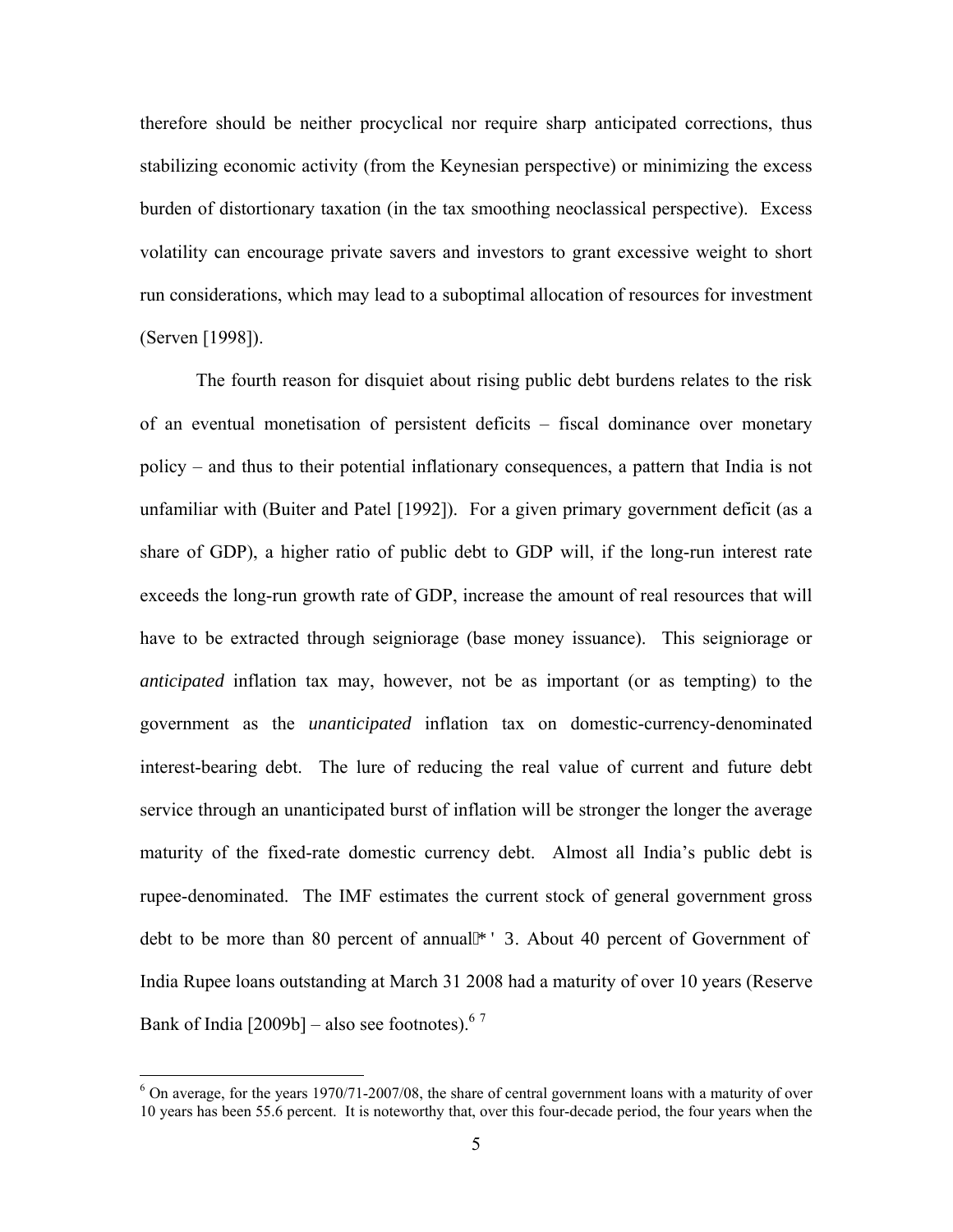Fear that the government may, at some future instance, be tempted to inflate away part or all of the burden of the domestic-currency denominated debt, usually manifests itself before the event through the rising nominal rates associated with higher expected inflation and possibly also with a higher inflation risk premium. Inflation in March 2010 was running at an annual rate of close to 10 percent – enough to get the bond markets to sit up and take notice. $8$ 

The fifth (relatively unexplored/under emphasised) cause for apprehension about a rising government debt burden is that of exhausting the sovereign's fiscal elbow room from a (macro) risk management perspective; in other words, there is merit in keeping some powder dry (as a form of self protection) for instances of stress (transmission of external shocks, domestic banking crisis requiring recapitalisation, a natural calamity or external conflict). This can be beneficial as regards maintaining investor confidence and, therefore, helps to keep a lid on yields expected and required by debt markets. A perception of loss of fiscal control combined with unfavourable developments in other "variables" in the political economy mix like, say, internal/external security threats, can put the country over an "inflection point" related to overall (mis)governance in a countryrisk metric; alternatively, high debt levels signal an "impairment of capacity to remain a self determining nation" (Shelton [2009]).

The outline for the rest of the paper is as follows. In Section 2 we set out the basic arithmetic of government debt, deficits and solvency. In section 3, we briefly

share of long-dated loans was in excess of 80 percent was during the years 1987/88-1990/91 – that is, the years leading up to and including the last crisis! 7

 $\frac{7}{1}$  For state governments, 46 percent of the securities outstanding on March 31 2009 were due for repayment in 2017/18 and beyond (Reserve Bank of India [2010]).

 $8$  Headline (wholesale) inflation has accelerated sharply – in part due to food price increases on account of a poor monsoon – from a low of minus one percent in June 2009.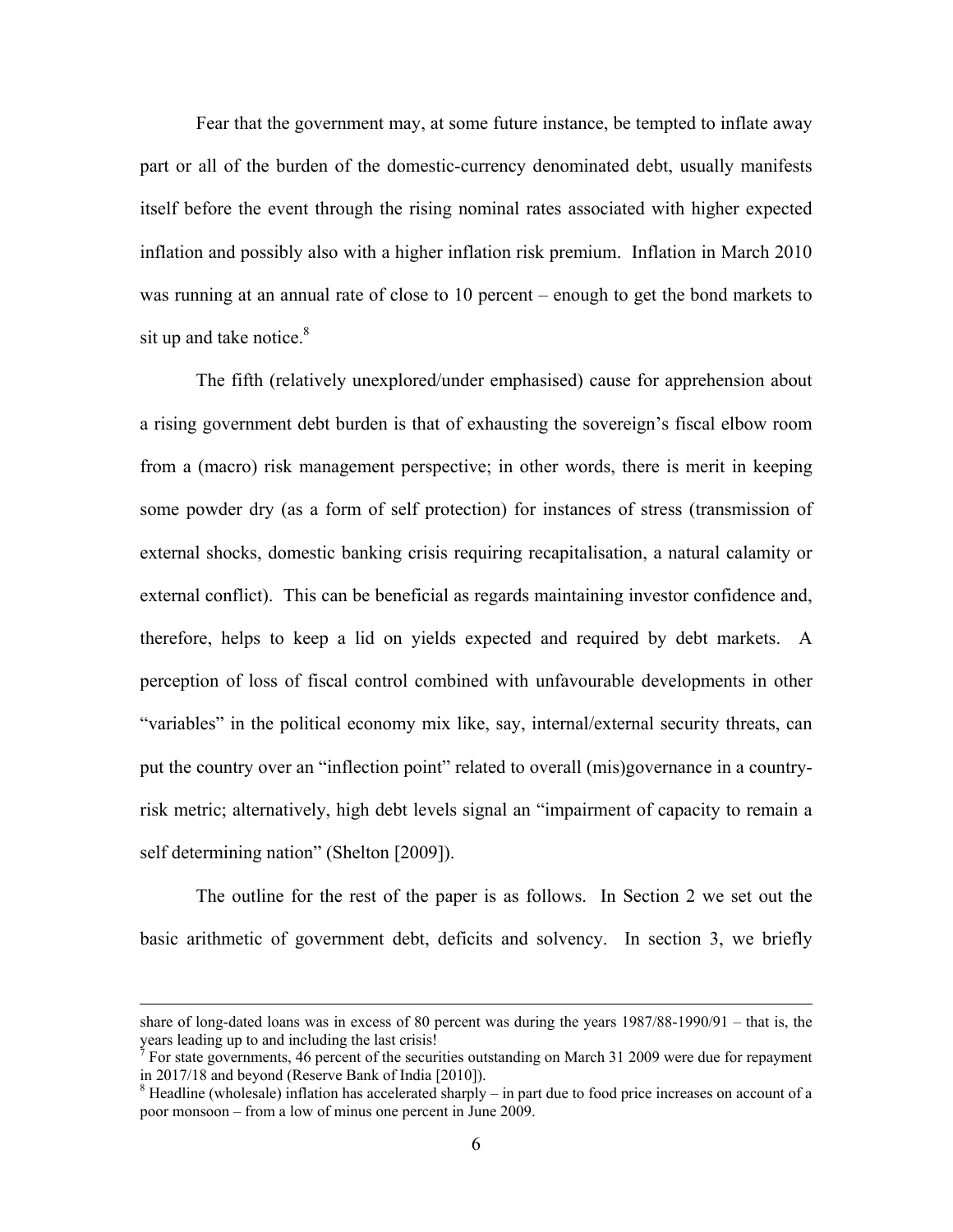review some facts concerning public debt and deficits in India. In section 4 the background and basic arithmetic of the Fiscal Responsibility and Budget Management Act, 2003 (FRBMA) and the associated rules are presented and commented upon. With the very small number of data points at our disposal, no formal estimation-based hypotheses about the efficacy of rules can even be attempted. Therefore, in section 5, the outcomes of the FRBMA over the 5-year period of its operation, 2004/05-2008/09, are critically explored along an eclectic but comprehensive metric comprising quantitative targets, qualitative strictures, transparency, integrity, and overall financial performance over the business cycle. In section 6, we briefly review fiscal responsibility legislation (and outcomes) at the state level. Taking sections 5 and 6 together it will become clear to the reader that in recent years the fiscal space "vacated" by the states has been (more than) usurped by the central government. In section 7, the recommendations of the  $13<sup>th</sup>$ Finance Commission regarding a roadmap for fiscal consolidation are formally examined. The section also attempts to outline a basic incentive compatible framework for state and central governments to hold each other accountable over agreed predetermined targets. Section 8 contains some concluding remarks.

# **2. The basic arithmetic of public debt, deficits and solvency**

We define the following notation, which can apply, after suitable consolidations, to the debt, deficit, spending and revenue totals of any level of government. In this section "government" is used generically. It could refer to the central government, to the general government (the consolidated central, state and local government plus the assorted social funds, including social security retirement, health and disability), to the public sector (which consolidates the state enterprise sector with the general government)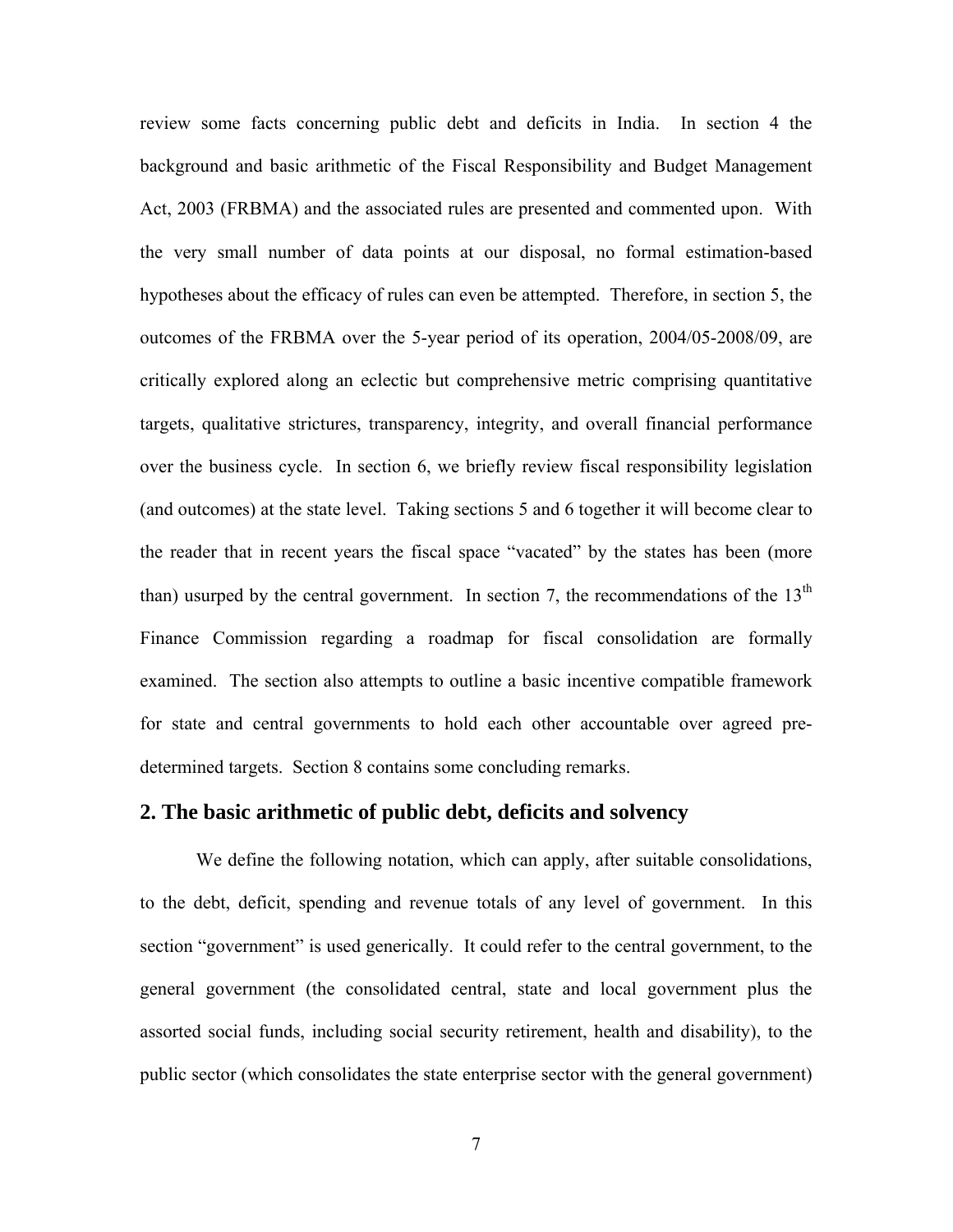and the consolidated public sector and central bank; *f* is the government financial deficit as a fraction of GDP, *i* is the average effective nominal interest rate on Rupeedenominated government non-monetary debt, *b* is the value of the total government nonmonetary debt (rupee-denominated and foreign currency-denominated) as a share of GDP, *i*<sup>\*</sup> is the average effective nominal interest rate on government debt denominated in foreign currency,  $g^c$  government consumption spending as a share of GDP (excluding depreciation of the government capital stock),  $g^I$  gross government physical capital formation as a share of GDP,  $\delta$  the proportional depreciation rate of the government capital stock, k the government capital stock as a share of GDP,  $\theta$  the gross financial rate of return (which can of course be negative) on government capital,  $\alpha$  the share of foreign currency debt in total government debt,  $\varepsilon$  the proportional rate of nominal depreciation of the rupee,  $\pi = \frac{\dot{P}}{P}$ *P*  $\pi = \frac{\dot{P}}{P}$  is the domestic inflation rate, *P* the general price level,  $\tau$  government taxes net of transfers as a share of GDP,  $\eta$  is non-tax revenue (such as royalties on natural resources like offshore oil and natural gas; telecom license fees; and proceeds from the auction of the spectrum) as a share of GDP and *priv* is privatisation receipts as a share of GDP. When the central bank is consolidated with the general government or the public sector, non-tax revenues include seigniorage revenues as a

share of GDP,  $\sigma$ , defined by  $\sigma = \frac{\dot{M} - i^M M}{\sigma}$ *PY*  $\sigma = \frac{\dot{M} - i^M M}{\sigma}$ , where *M* is the nominal stock of base money (coin and currency in circulation plus bank reserves held with the central bank), *P* is the GDP deflator, *Y* is real GDP and  $i^M$  is the effective nominal interest rate on base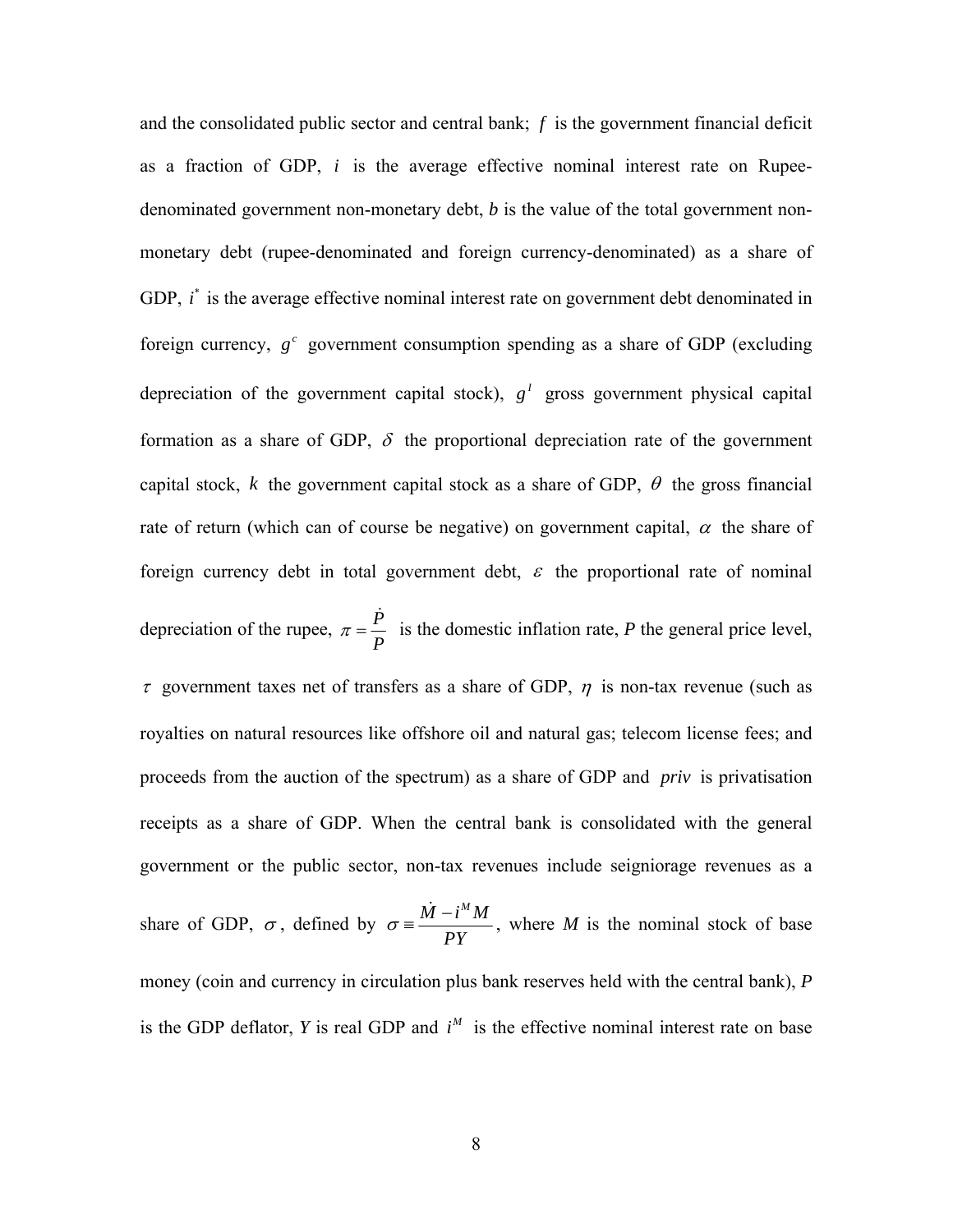money (zero on coin and currency; whatever the central bank sets or charges on its deposits for reserves).

Note that:

$$
f \equiv g^{c} + g^{l} + ib + (i^{*} - i)\alpha b - \theta k - \tau - \eta - priv
$$
 (2.1)

It follows that over time the government net non-monetary debt to GDP ratio, *b* evolves as follows:

$$
\dot{b} \equiv f + \varepsilon \alpha b - (n + \pi)b \tag{2.2}
$$

or, equivalently,

<u>.</u>

$$
\dot{b} \equiv (r - n)b + g^{c} + g^{l} - \theta k - \tau - \eta - priv + (i^{*} + \varepsilon - i)\alpha b
$$
 (2.3)

where  $r \equiv i - \pi$  is the domestic real interest rate and  $n \equiv \frac{Y}{x}$  $\frac{\dot{Y}}{Y}$  is the growth rate of real output.

The government primary (non-interest) surplus as a share of GDP, *s*, is defined as:

$$
s \equiv -f + ib + (i^* - i)\alpha b \tag{2.4}
$$

It follows that the dynamic equation for the government's non-monetary debt to GDP ratio can also be written as:

$$
\dot{b} = -s + (r - n)b + (i^* + \varepsilon - i)\alpha b \tag{2.5}
$$

For expositional simplicity, we ignore in what follows India's foreign currencydenominated public debt, which is in any case small. This reduces the two representations of the government's non-monetary debt dynamics to the following form:

$$
\dot{b} \equiv f - (n + \pi)b \tag{2.6}
$$

<sup>&</sup>lt;sup>9</sup> Instead of setting  $\alpha = 0$ , we could assume that uncovered interest parity holds, that is,  $i^* + \varepsilon - i = 0$ .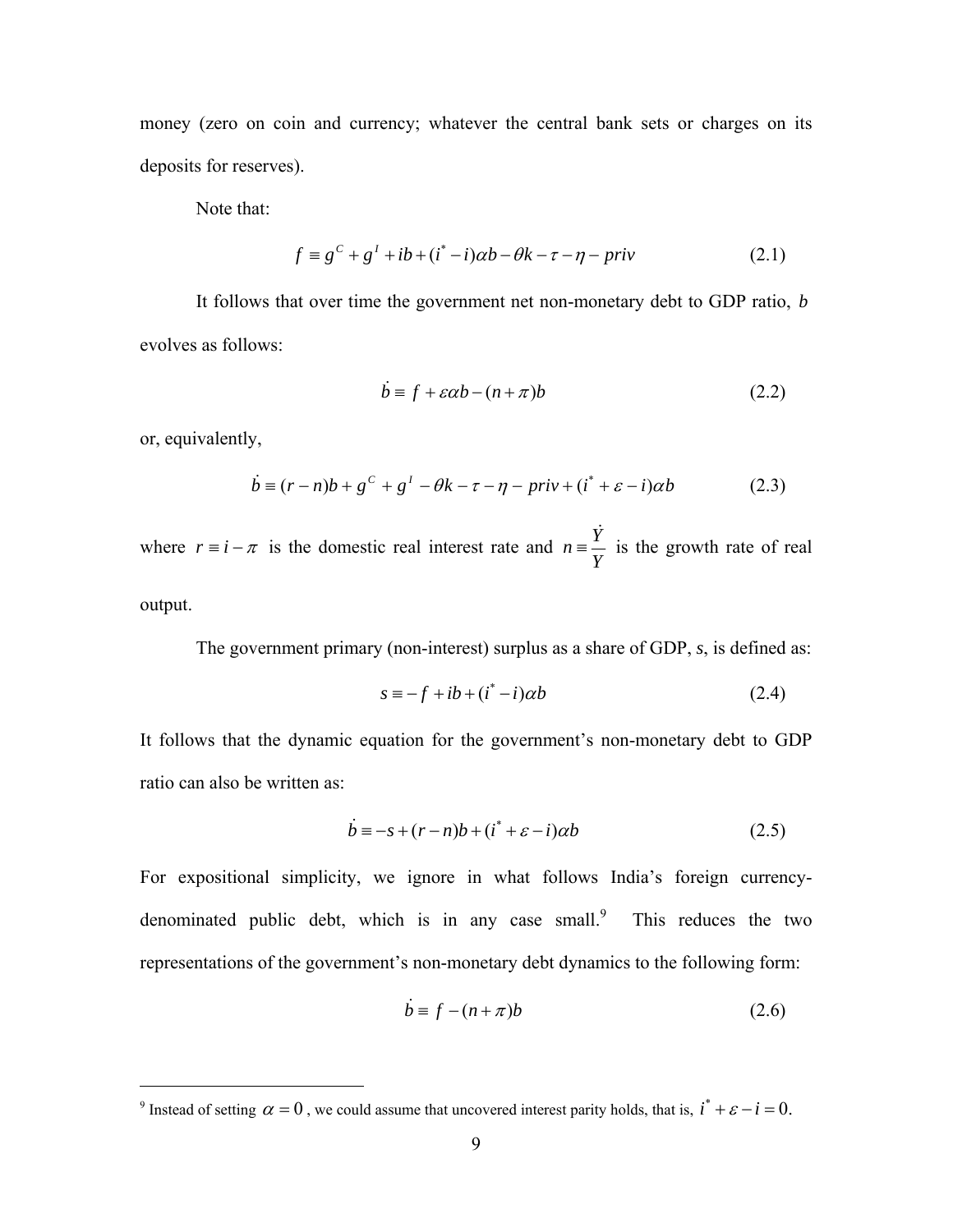$$
\dot{b} \equiv -s + (r - n)b \tag{2.7}
$$

 The standard solvency constraint is that the present discounted value of the terminal government non-monetary debt be non-positive, that is,

$$
\lim_{F \to \infty} b(F)e^{-\int_{-1}^{F} [r(u) - n(u)]du} \le 0
$$
\n(2.8)

 This no-Ponzi finance or no-pyramid scheme constraint on the government's fiscal-financial plans implies that the growth rate of the public debt cannot forever be greater than the effective interest rate on the public debt: at some point a solvent government will have to run primary surpluses. More specifically, (2.8) implies, from (2.7), that the government's intertemporal budget constraint takes the following form:

$$
b(t) \leq \lim_{F \to \infty} \int_{t}^{F} e^{-\int_{t}^{v} [r(u) - n(u)] du} s(v) dv.
$$
 (2.9)

 That is, the outstanding value of the government's non-monetary debt cannot exceed the present discounted value of its future primary surpluses. Let  $\bar{s}(t)$  be the value at time *t* of the government's permanent primary surplus as a share of GDP, that is, that constant value of the primary surplus (as a share of GDP) whose present discounted value is the same (if it were to maintained over an infinite horizon) as the present discounted value of the primary surplus (as a share of GDP) that is actually planned or expected.10 Loosely, the permanent primary surplus (as a share of GDP) is the average expected or planned future primary surplus as a share of GDP. We can also

$$
^{10}\text{ That is, }\overline{s}(t)=\lim_{F\to\infty}\left[\int\limits_{t}^{F}e^{-\int_{t}^{v}[r(u)-n(u)]du}\right]^{-1}\int\limits_{t}^{F}e^{-\int_{t}^{v}[r(u)-n(u)]du}s(v)dv
$$

 $\overline{a}$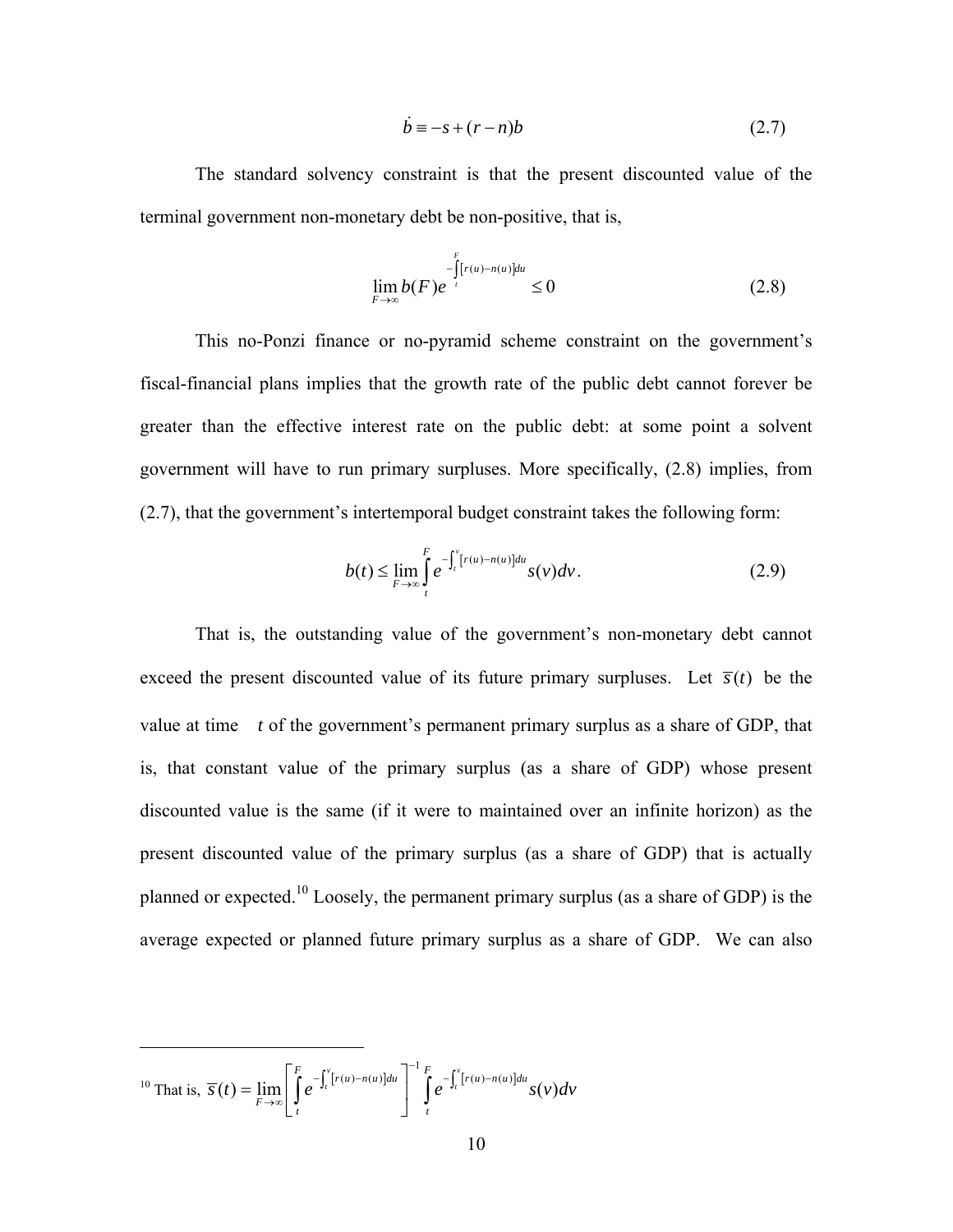define the permanent excess of the interest rate over the growth rate of GDP at time *t*,  $r(t) - n(t)$  as follows:

$$
\overline{r(t) - n(t)} \equiv \lim_{F \to \infty} \left[ \int_{t}^{F} e^{-\int_{t}^{v}[r(u) - n(u)]du} \right]^{-1}
$$
\n(2.10)

The lowest permanent primary surplus (as a share of GDP) consistent with government solvency,  $\bar{s}^{\min}(t)$  is the one that satisfies (2.9) with equality. It follows that the solvency constraint can be written intuitively and simply as follows:

$$
\overline{s}(t) \ge \overline{s}^{\min}(t) \equiv \left(\overline{r(t) - n(t)}\right) b(t)
$$
\n(2.11)

The likelihood of government insolvency is greater the smaller its capacity to generate future primary surpluses (by raising taxes and cutting public spending or through seigniorage), the larger the outstanding stock of non-monetary government debt, the higher the interest rate on the public debt and the lower the growth rate of GDP.

It may seem that the solvency constraint (2.8) permits the ratio of non-monetary government debt to GDP to rise without bound, as long as the growth rate of the debt does not exceed the effective interest rate on the debt. This condition would be satisfied even if the growth rate of government debt were to exceed the growth rate of GDP forever, as long as the effective interest rate on the government's non-monetary debt is lower than the growth rate of the government debt in the long run.

Although this is technically correct, note from (2.11) that if the government debt to GDP ratio were to rise without bound, the minimum required permanent primary surplus to maintain solvency, would also rise without bound, as a share of GDP, as long as  $(\overline{r(t)-n(t)}) > 0$ . Since government spending cannot be cut below zero, this would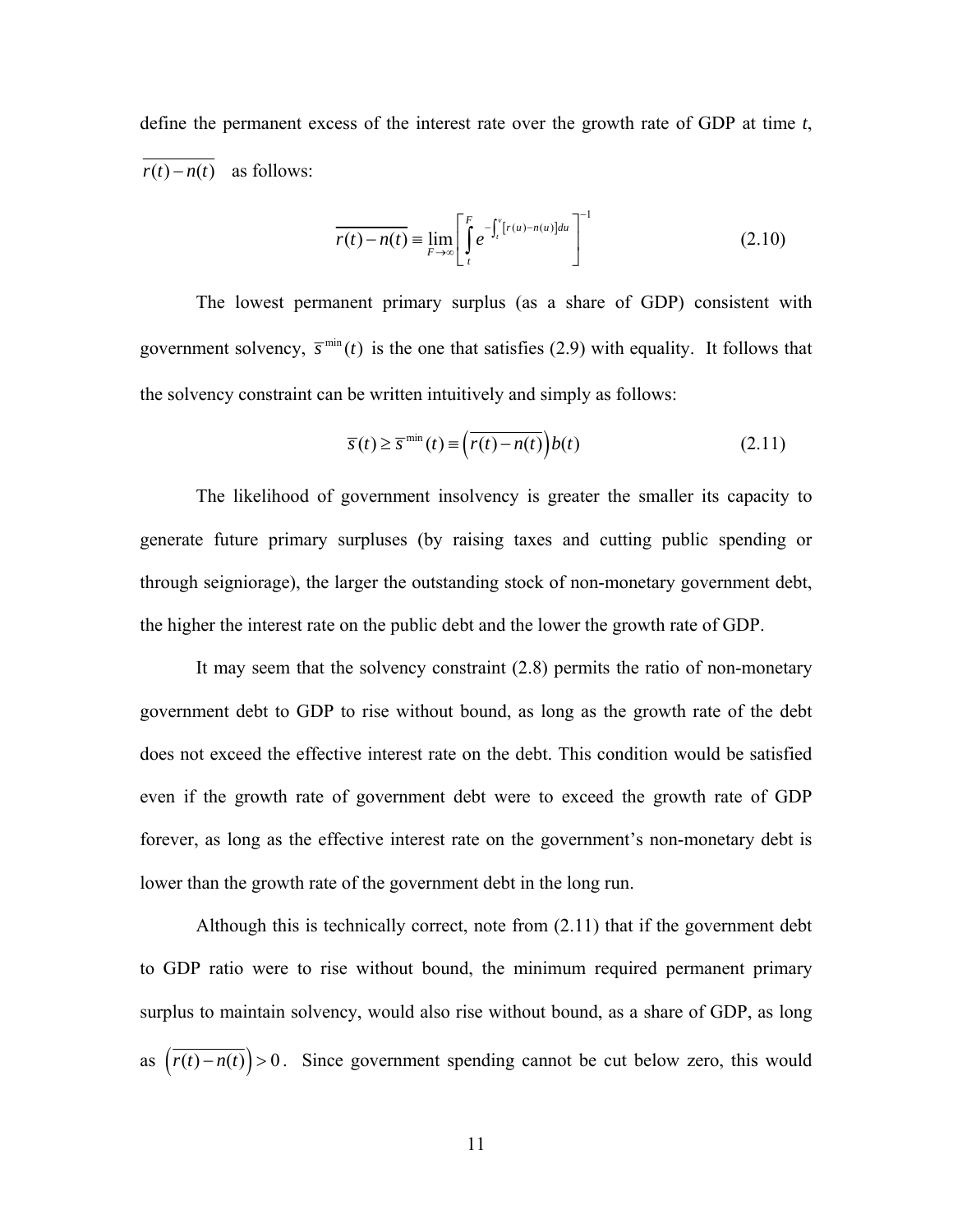imply an unbounded tax to GDP ratio – not an economically interesting prospect with distortionary taxes and significant tax administration, collection and compliance costs.

Some authors indeed have proposed a bounded government non-monetary debtto-GDP ratio as a primitive solvency constraint, instead of (2.8). We prefer to think of it instead as a further constraint on feasible government fiscal-financial programmes, implied by the absence of non-distortionary (lump-sum) taxation and the costly nature of transferring resources from the private to the public sector through taxation.

Except for the initial government debt to GDP ratio, all the key terms in the government's intertemporal budget constraint  $(2.9)$  or  $(2.11)$  – the permanent primary surplus, the long-run real interest rate and the expected long-run real growth rate are unobservable. This is obviously the case for the permanent primary surplus (as a share of GDP) and the permanent growth rate of real GDP. The permanent real interest rate could in principle be observable today, but as India (in common with all other countries), does not have a complete set of index-linked government debt instruments with maturities ranging from instantaneous to Kingdom Come, the permanent real interest too is expectational and unobservable.

As regards the likely behaviour of the real interest rate and the real growth rate in the long run, the experiences of other countries at different stages of economic development can provide a guide. It is clear that even if India were to grow for one or two generations at average real GDP growth rates of 8 percent per annum or higher, growth at this rate cannot last forever. The experience of past successful emerging markets, from Japan to Korea and Singapore provide evidence of that. The relevant interest rate is partly determined by the equilibration of global and domestic saving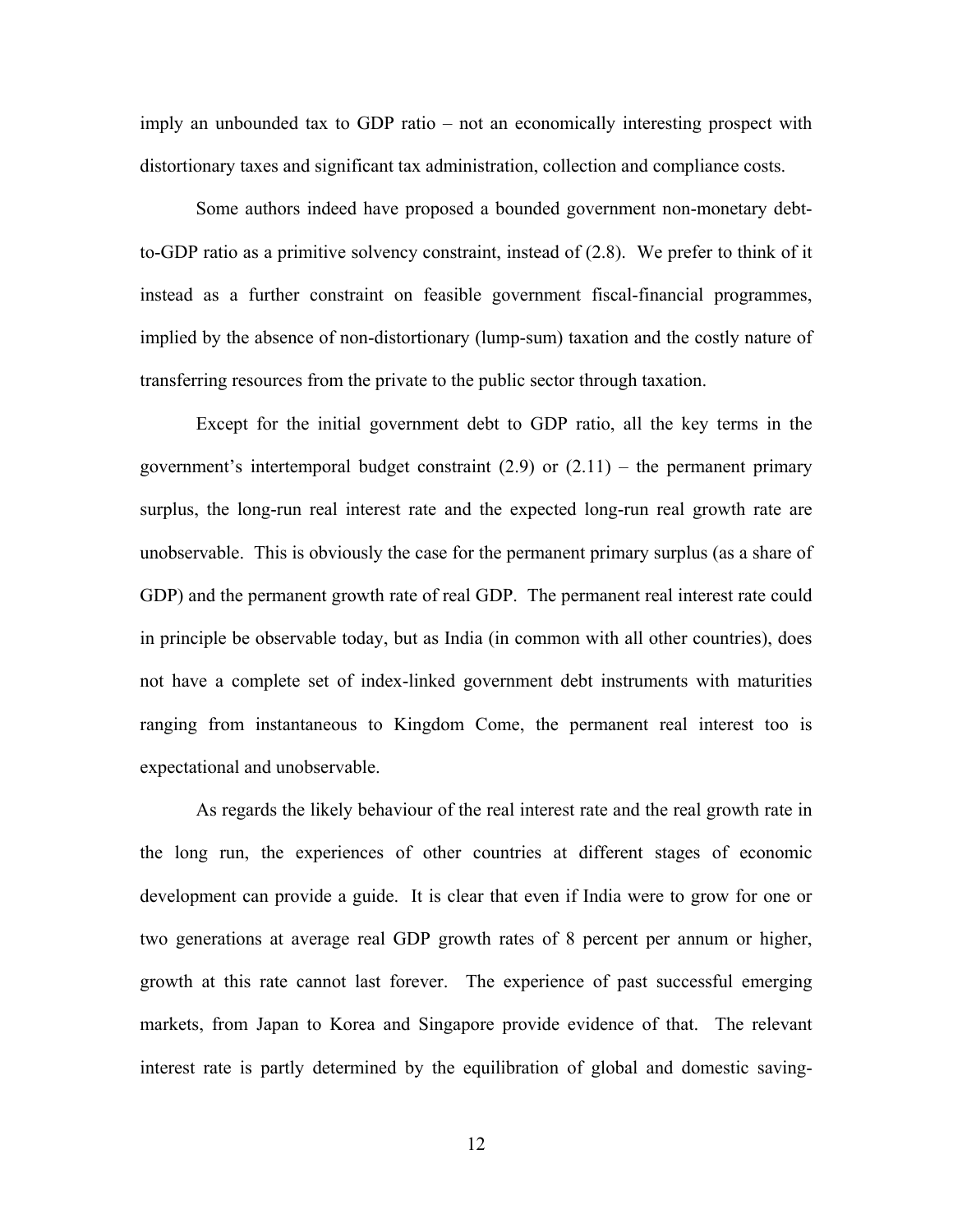investment balances (with capital controls providing a greater role for domestic factors) and partly by country-specific drivers of sovereign default risk perceptions. Reinhart and Rogoff [2009] identify three sovereign defaults or debt reschedulings for India on its external debt since independence, in 1958, 1969 and 1972, but none on domestically held sovereign debt. The lion's share of India's sovereign and sovereign-guaranteed debt today is both rupee-denominated and held domestically.

Even if we knew the entire time structure of sovereign real interest rates and real GDP growth rates, the solvency constraint  $(2.11)$  only gives us the minimum value of the permanent primary surplus, that is, the value that will have to be generated on average in the future if the government is to remain solvent. It does not tell us that future primary surplus will have to be a constant share of GDP. Indeed, the mathematics are consistent with high and rising primary deficits for 1000 years followed by an eternity of large primary surpluses.

It is here that government credibility becomes a crucial driver of the market's response to government plans for future fiscal virtue. If the government has been persistently procyclical in the most recent boom period or periods, spending the windfalls created by unsustainable growth and other friendly acts of God and of the external environment (good harvests, favourable terms of trade shocks) or even cutting tax rates or forgiving debts owed by private agents to the sovereign, then its credibility when it announces future fiscal tightening measures but without any up-front public spending cuts or tax increases, is likely to be minimal. The markets become doubting Thomases, for whom seeing is believing.

13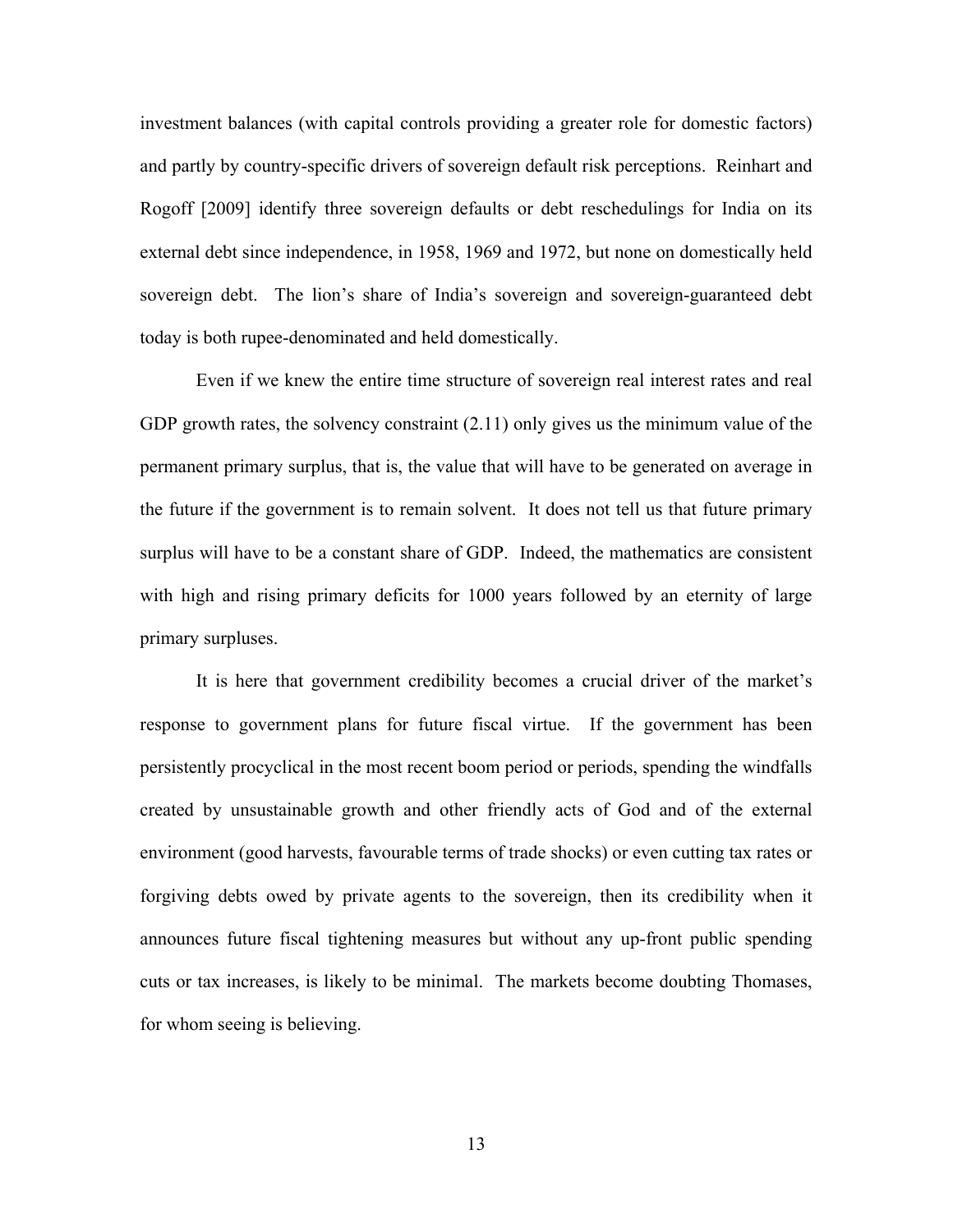Once the government has lost its reputation for fiscal probity, it is hard to regain. It may even require pro-cyclical actions during the next downturn (raising taxes or cutting public spending) to convince the private sector that the government is capable of inflicting fiscal pain. As will become clear from the discussion that follows, we believe that most of the state governments have by now gained a reputation for fiscal rectitude. The central government, on the other hand, has no reputation for responsible countercyclical behaviour during recent booms to fall back on. It has depleted its reputational capital that would have allowed it to engage in countercyclical fiscal policy actions during the next cyclical downturn, or indeed to take other temporary adverse shock-mitigating measures without spooking the markets and adding a sovereign risk premium to the risk-free rate.

The history of Fiscal Responsibility Laws in India is so short that no formal statistical or model-based tests of their influence on the sustainability of the government's fiscal-financial programme is feasible. The discussion of the evidence that follows is therefore inevitably informal. The solvency arithmetic framework spelled out in this section does, however, guide, direct and discipline the discussion that follows and is therefore indispensible.

## **3. Some facts on deficits and debt**

While much of the discussion in the chapter will be on the Union government's fiscal stance and institutional arrangements, we will intersperse our comment and analysis on four 'flow' measures of fiscal balance and their associated 'stock' or public debt measures: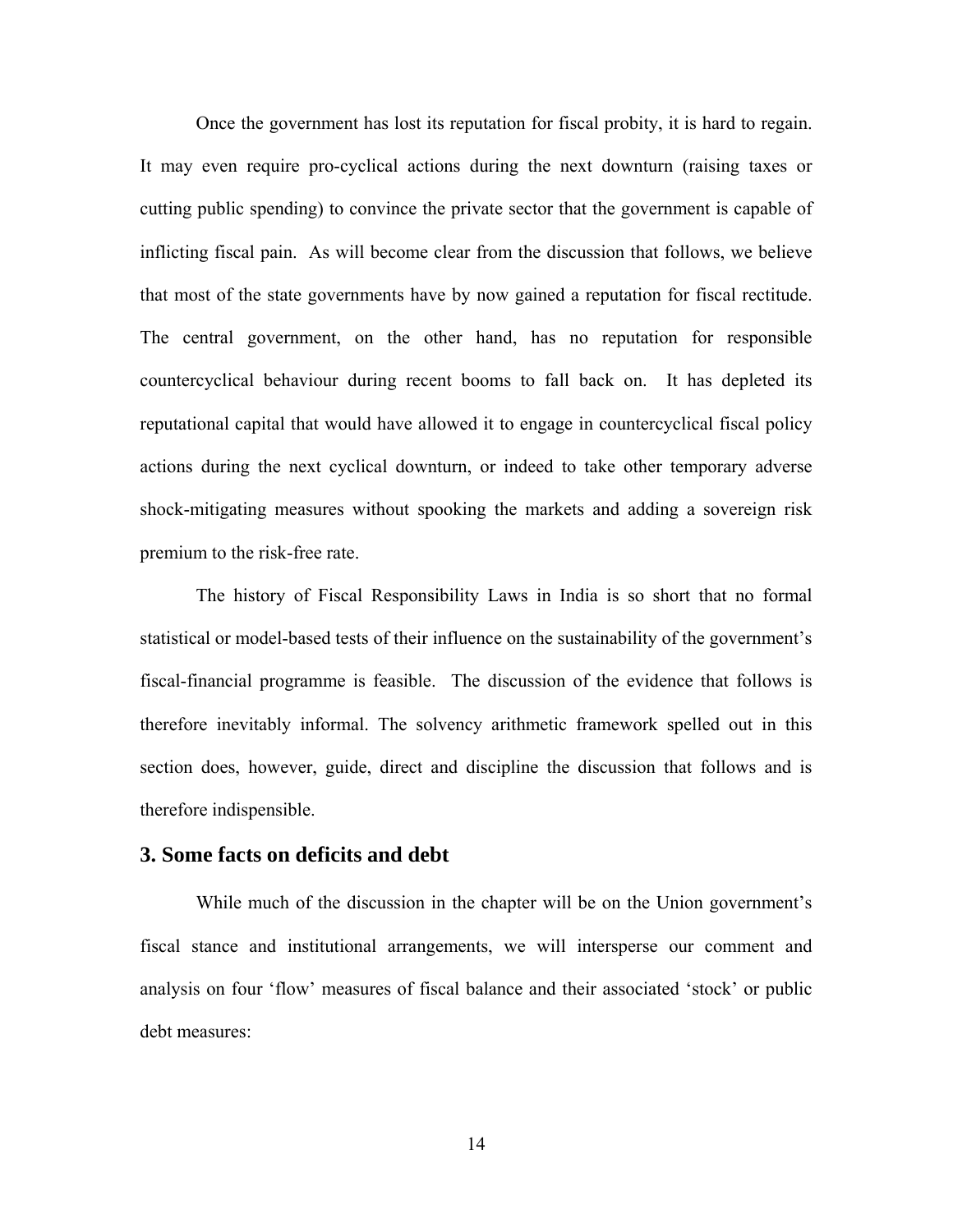- The central government fiscal and revenue deficits, including off-budget expenditure/borrowing.
- Fiscal and revenue deficits of state governments.
- The consolidated general government fiscal deficit covering the central and state governments.
- The overall public sector fiscal deficit comprising the consolidated fiscal balances of the general government and the non-bank public enterprises.

India exhibits a sustained proclivity for running large fiscal deficits compared to not only its peer group of emerging economies, but also globally (Ahya and Gupta [2009]). Over the last three decades, India has found it impossible to sustain, for an appreciable time, an overall public sector financial deficit of less than 8 percent of GDP (see Figure 1 below);<sup>11</sup> analogously, it has been extremely rare for the general government fiscal deficit to be lower than 6 percent of GDP (see Appendix Figure A1).

1

<sup>&</sup>lt;sup>11</sup> The fiscal gap data used for Figure 1 are from Table 2.2 in the Appendix of the Economic Survey (Government of India [2010a] and previous years). The data from 2007/08 onwards have been revised/reestimated as more up-to-date budgetary data are available from other official sources; also note that offbudget bonds issued to public enterprises are not included in this measure (as it is intra-public sector "borrowing"). The measure in Figure 1 is the closest estimate of the public sector borrowing requirement (PSBR).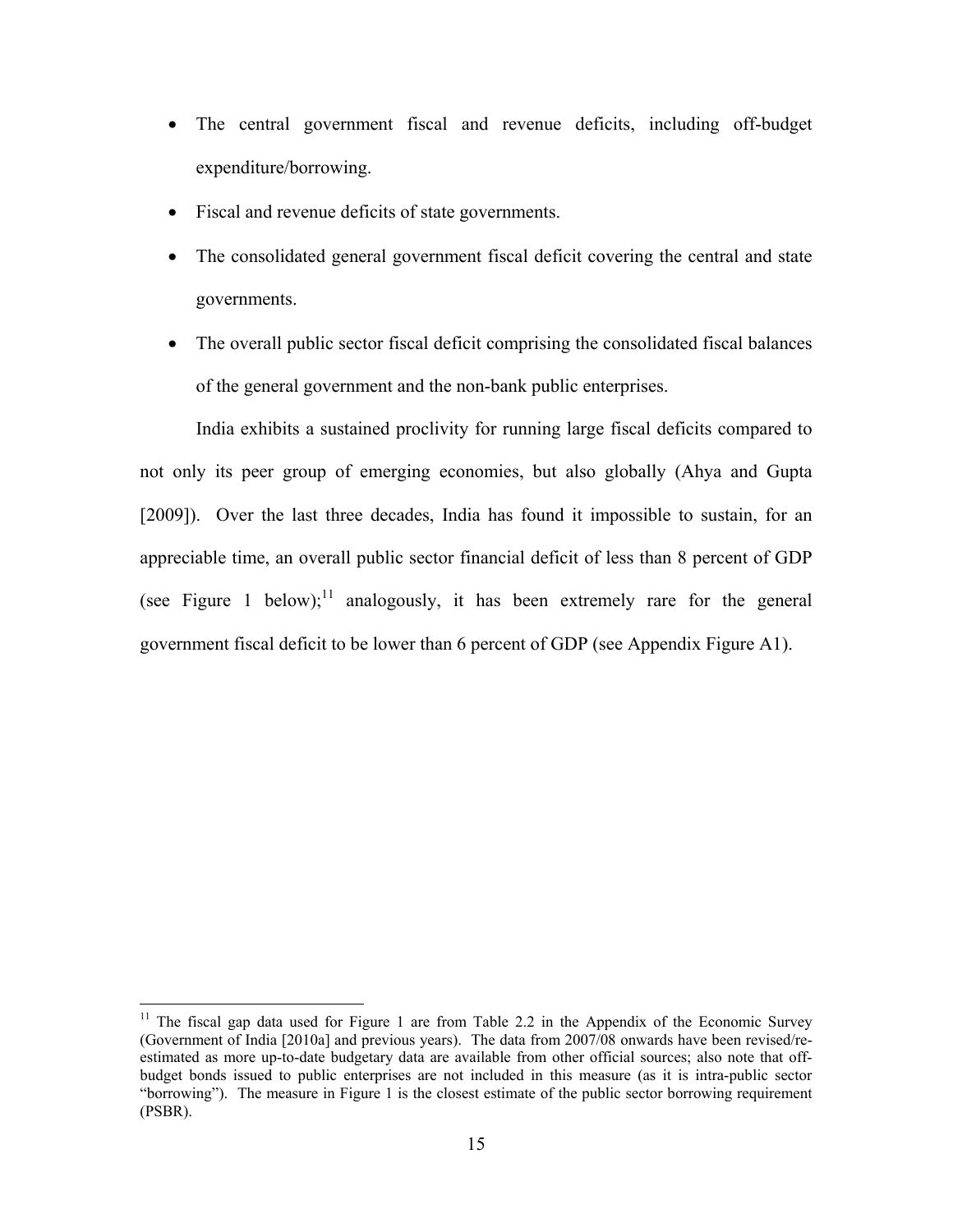

Since the crisis of the early 1990's, which had fiscal origins, fiscal deficits in India have approached levels, including in recent years, that may be considered imprudent, even alarming, if not corrected. But India has, thus far, avoided explosive debt-GDP ratios of the kind that lead to the 1990/91 crisis. Between 2002/03 and 2007/08, debt ratios in India declined substantially – the *net* public debt level is relatively low, and is largely domestically held, primarily in the banking system, much of which is state controlled. Statutorily, 25 percent of bank deposits have to be deployed for holding government (and other approved) securities. Over the last two years this ratio, the statutory liquidity ratio, has usually been in the range of 27-28 percent, that is, higher than the mandatory floor.

The current net total debt (NTD)-GDP ratio is estimated at about 56 percent, which compares with 74 percent of GDP in 2002/03 (see Figure 2 below and Appendix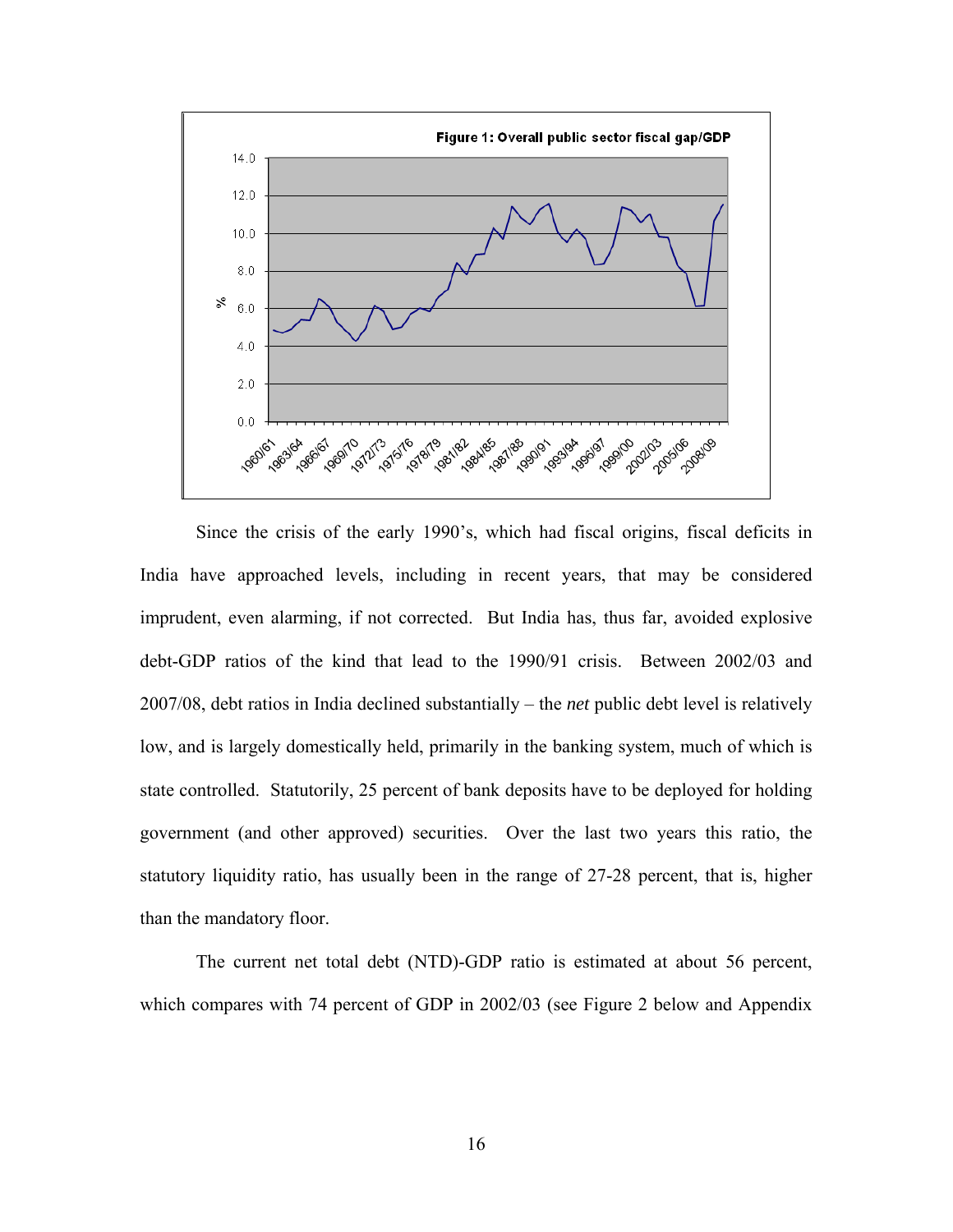Table A1);<sup>12</sup> the share of official foreign currency-denominated debt is about a sixth, and official foreign exchange reserves at 20 percent of GDP are adequate to cover *all* foreign debt (official & private, long-term & short term).<sup>13</sup>



Foreign debt servicing is not a danger; India's vulnerability to financial shocks has eased to the point that an external financial crisis is not a material risk. As an aside, the debate within the country (between important policy-making nodes) of the utility of large official foreign reserves as "self-insurance cover" has been settled conclusively; India emerged unscathed from the global financial crisis in no small part due to its large holdings of external reserves, which appreciably helped to cushion the backwash from illiquid international financial markets.

<u>.</u>

 $12$  The NTD consolidates central and state governments, as also the central bank and non-bank central public enterprises.

<sup>&</sup>lt;sup>13</sup> The extant *gross* total public debt to GDP ratio is estimated at about 76 percent of GDP (column for GTD in Appendix Table A1).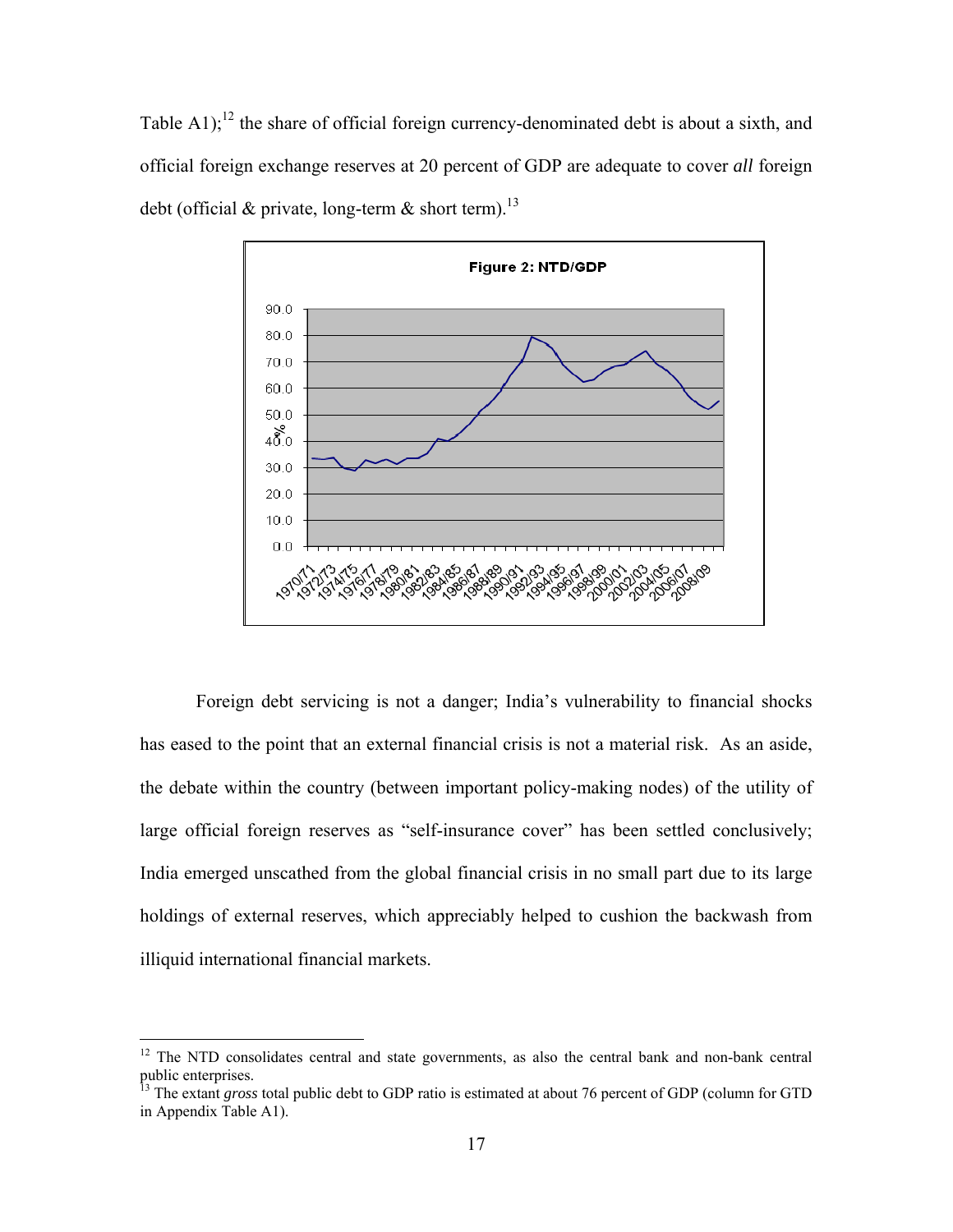In addition, India continues to maintain selective (discretionary) capital controls, particularly those that keep arbitrage-type flows – for instance, external borrowing by domestic financial intermediaries, investment by foreign institutional investors in fixed income securities (official and corporate), or, cross-border borrowing of a short-term nature by practically anyone – in check. It is therefore fair to say that while India faced a combined internal (fiscal) and external transfer problem during the years leading up to the crisis of 1991, the weakening of the fiscal position in recent years represents almost exclusively an internal resource transfer problem.

# **4. Fiscal rules**

### **a. Background**

The Indian government's experience of fiscal rules has been brief. The first one wholly related to ending the fiscal abuse of the central bank. In September 1994 an agreement (without legislated sanction) to phase out by 1997/98 the instrument of *ad hoc* Treasury Bills which hitherto facilitated automatic monetisation of the budget deficit – the borrowing gap after all other financing instruments have been exhausted – was reached between the Reserve Bank of India (RBI) and the Central Exchequer. This, in itself, did not preclude the RBI from participating in primary issues of central government securities or operating in the secondary markets for central government debt, but it left these decisions to the RBI's discretion.

After moderate improvement during the five years immediately following the balance of payments crisis, 1992/93-1996/97, fiscal fundamentals in India had deteriorated again, as exemplified by rising ratios of public sector debt and public sector financial deficit to GDP. The public sector financial deficit as a share of GDP was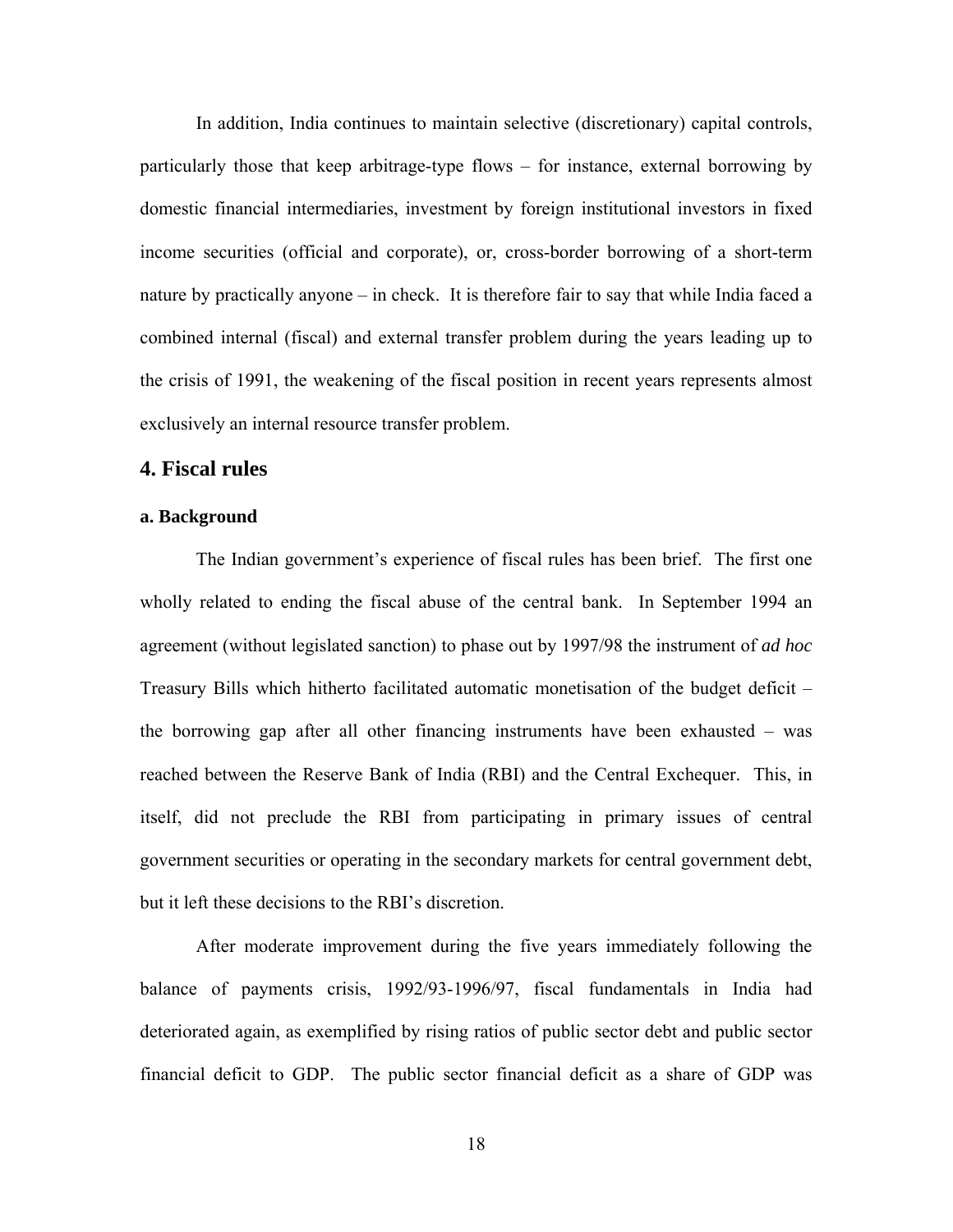around the same level in 1998/99 as in the crisis year of 1990/91. The deficit persisted at about 10 percent of GDP until 2003/04, after which a modest consolidation took place for a brief period; 'normal service' has been resumed since then.<sup>14</sup> The 5-year period of correction and subsequent slippage broadly overlaps with the Fiscal Responsibility and Budget Management Act, FRBMA (which ran its course up to March 31 2009).

The fiscal rule in the FRBMA was narrow in the sense that it kept outside its ambit public sector enterprises (PSEs) and state governments (and their enterprises). The latter was a (legitimate) recognition of the federal nature of the country, provided that, de jure and de facto, the central government is not in the final analysis responsible for the debts of the state and other lower-tier governments. It is a practice found is some other federal states, but not all). The former is difficult to rationalise, unless there truly is an arm's length relationship between the government and the corporations that it has sponsored and/or owns, that is, if there is no explicit or implicit guarantee of PSE debt by the sovereign. Regardless, it extends the scope for shifting fiscal policy implementation "off budget" and "off balance sheet".

#### **b. Brief description**

 $\overline{a}$ 

The Indian Parliament, in August  $2003^{15}$ , voted for the FRBMA. The Act was amended in July 2004, with the terminal date for achieving the numerical targets pertaining to fiscal indicators extended by one year to 2008/09 (a case of moving the goal posts with the game having barely started!); the annual targets for fiscal correction were

<sup>&</sup>lt;sup>14</sup> The *general* government fiscal deficit declined from 8.5 percent of GDP in 2003/04 to 6.8 percent of GDP in 2005/06.

<sup>&</sup>lt;sup>15</sup> The bill was first introduced in Parliament in December 2000.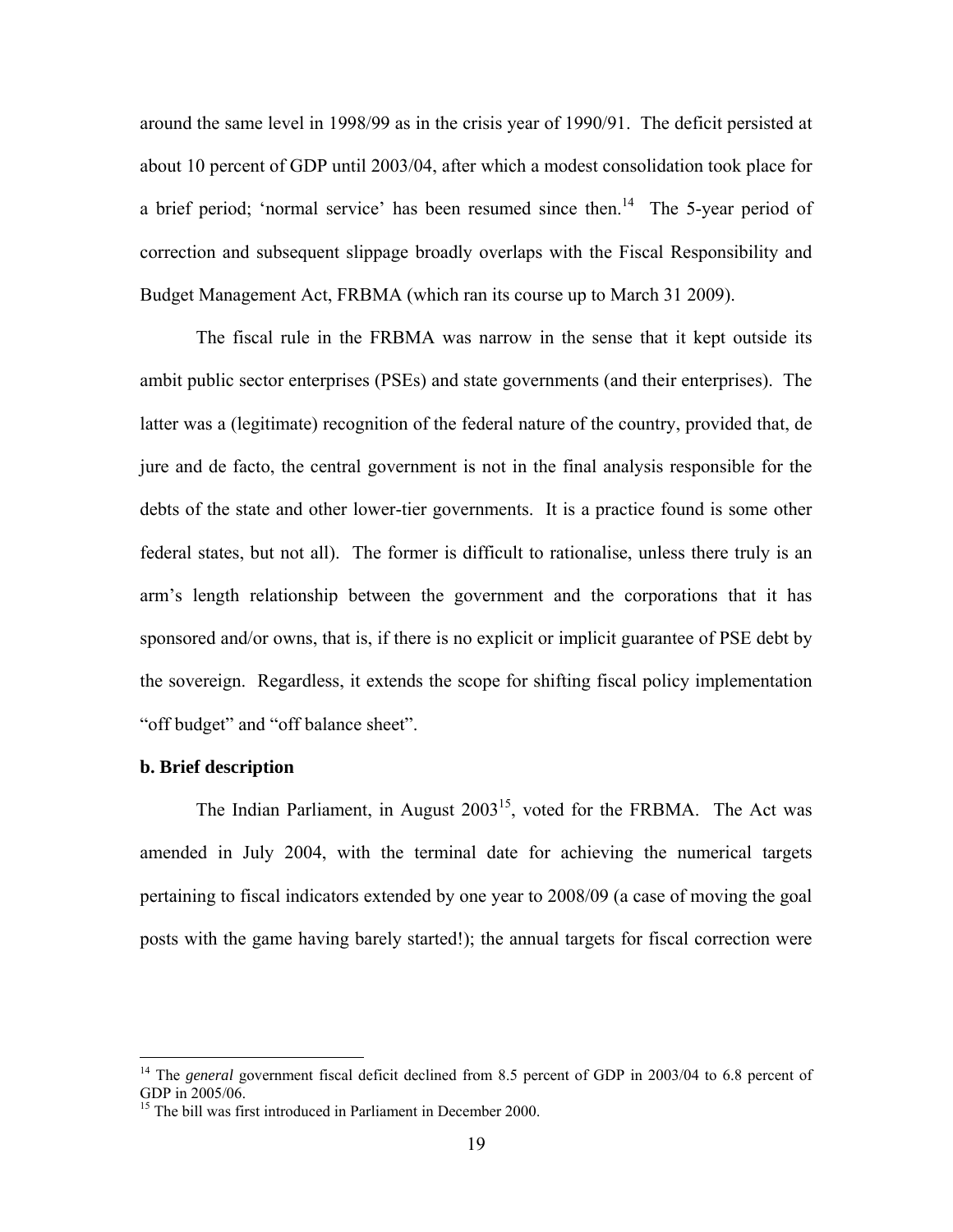specified by Rules framed under the Act (Government of India (GoI) [2005a]). There were also clauses with regard to guarantees and debt.<sup>16</sup>

The FRBMA, *prima facie*, broadly satisfies three unexceptionable attributes of a numerical fiscal rule. Specifically, it is well defined in terms of explicating time-bound targets for relevant indicators, it is simple and transparent in terms of the targeted outcomes, which is helpful for effective communication of government policy (or, for opposition parties to take the government of the day to task), and it is monitorable.<sup>17</sup>

The government's desire to rein in its finances seemed sincere enough. For scripting an operational strategy towards the fiscal goals embedded in the legislation, the then Finance Minister, in February 2004, constituted a Task Force. In July, under a new political dispensation, the Ministry of Finance published the comprehensive analysis and recommendations of the Task Force in the form of a report (GoI [2004]). The critical recommendations were on the revenue side of the deficit equation, specifically measures to enhance direct taxes by 2 percentage points of GDP and to shift the revenue base of indirect taxes to include a greater share of services. After all this, in his presentation of the 2005/06 Union budget in February 2005, the Finance Minister remarked that he was "left with no option but to press the `pause' button vis-à-vis the FRBM Act" (GoI  $[2005b]$ ).

#### **c. Basic arithmetic of the "hard law" component of the FRBMA**

There were two key "hard" features of the FRBMA. *First*, the restriction that by 2008/09 the overall central government financial deficit be not more than three percent of GDP:

<u>.</u>

<sup>&</sup>lt;sup>16</sup> The increase was restricted to 0.5 percent of GDP per annum for guarantees and for debt additional liabilities were capped at 9 percent of GDP for 2004/05, for subsequent years there was an annual reduction in the limit of one percentage point of GDP.

 $17$  This metric of attributes is from Corbacho and Schwartz [2007].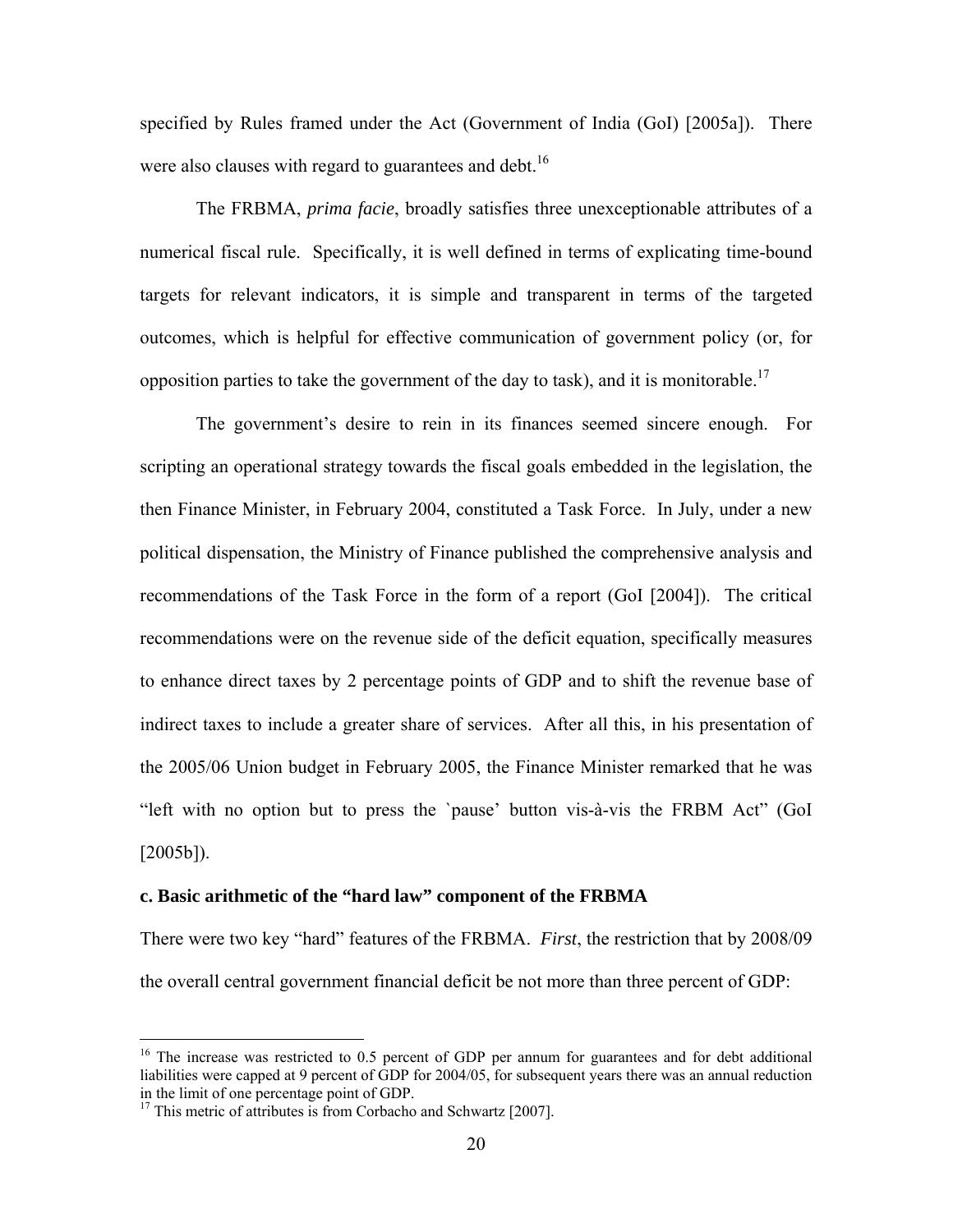$$
d \le 0.03\tag{4.1}
$$

To help satisfy (4.1), the FRBMA Rules specified an operational *trajectory* on *d* of an annual reduction of at least 0.3 percentage point of  $GDP<sup>18</sup>$ ; therefore, a minimum 1.5 percentage point of GDP cumulative reduction in the centre's financial deficit. *Second*, the 'golden rule' restraint that the revenue or current budget should be in balance or surplus by 2008/09. It was unclear whether this meant that central government borrowing should not exceed gross central government investment (including depreciation) or net central government investment (net of depreciation). In the first case the (gross) golden rule can be written as:

$$
d \le g^1 \tag{4.2}
$$

In the second case, the (net) golden rule can be written as:

$$
d \le g^1 - \delta k \tag{4.3}
$$

The Rules stipulated a  $\frac{1}{2}$  percentage point of GDP (or more) annual reduction for the revenue deficit. A rigorous enforcement of (4.1) would ensure that the central government's long term debt-GDP ratio will not be explosive even with modest growth prospects.

### **d. "Soft" aspects of the law**

 $\overline{a}$ 

The FRBMA introduced initiatives for the first time that pertained to fiscal planning. The Act obligated the government to, *inter alia*, prepare a medium term fiscal policy statement (encompassing three-year rolling targets) that lays out the time path for attaining the (quantitative) fiscal goals. Although the government was obliged to take steps to enhance revenues and/or reduce expenditure ("appropriate measures"), leeway

 $18$  The terminal target for the fiscal deficit was stipulated in the rules (framed in July 2004) to the 2003 Act. The target of balance on the revenue account was enshrined in the Act itself.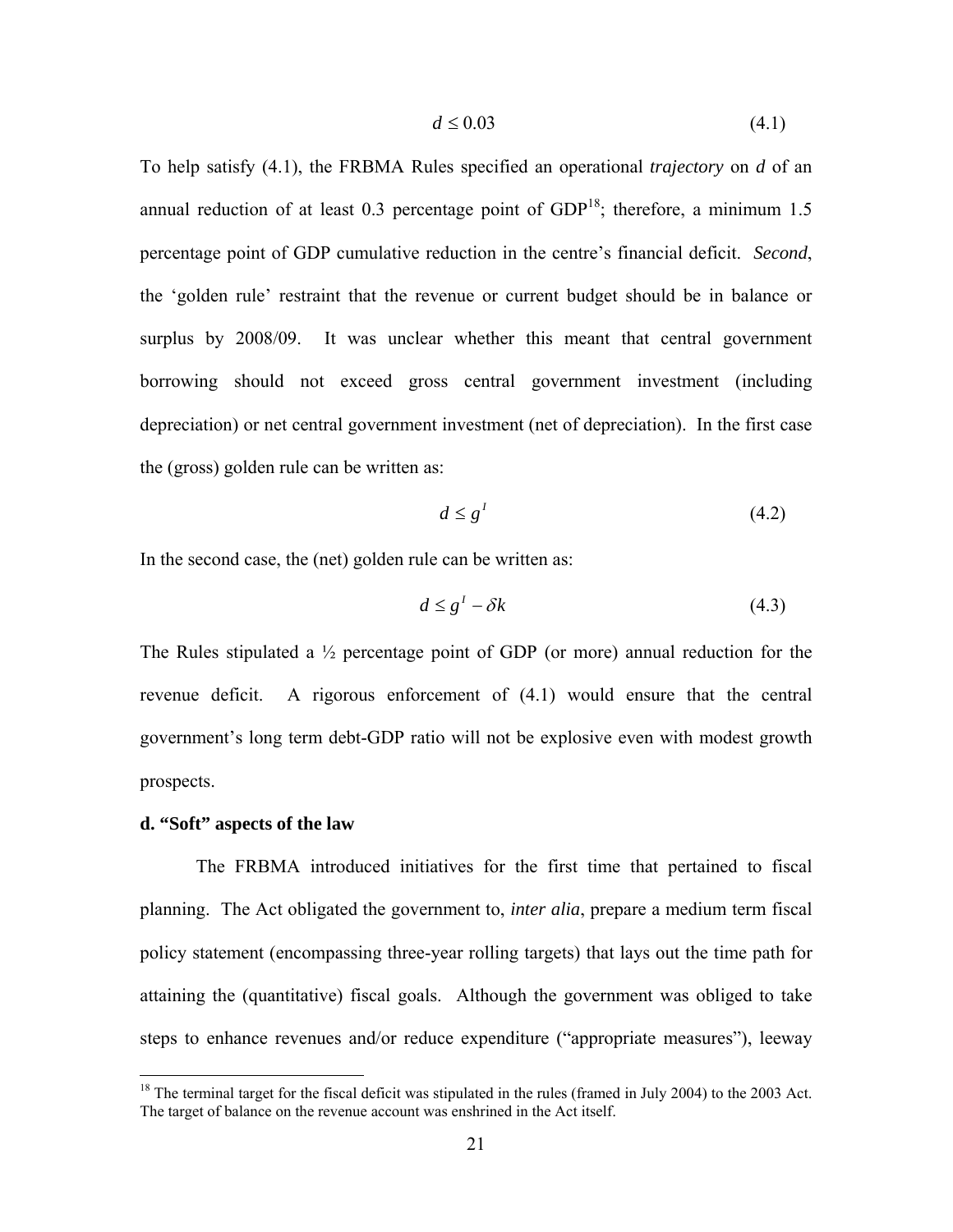was allowed for targets going awry on "exceptional grounds" such as natural calamities and/or national security.

The statute also required that the RBI will not subscribe to government paper after March 31 2006. Nevertheless, borrowing from the RBI on account of "temporary excess of cash disbursement over cash receipts during any financial year", essentially "ways and means advances" was permitted.<sup>19</sup> Finally, as a nod towards greater integrity of the budgetary process, the Rules "mandate the government to disclose changes in accounting standards, policies and practices that have a bearing on the fiscal indicators" (GoI [2005a]).

On the composition of outstanding liabilities of the central government in official documents setting out the targets, several observations are warranted. First, the variable is a measure of *gross* debt; official foreign exchange holdings and securities held by the central bank are ignored, which means that these two items would have to be netted out if the central bank and the government are consolidated.

Second, "reserve funds and deposits" are added to the stock of outstanding debt; these liabilities are on account of borrowing from statutory funds within the government and therefore are not strictly in the nature of IOUs to entities external to the government.

The *market* value of (listed) Indian government-sponsored enterprises, GSEs, including banks is estimated at US\$ 300 billion, a liquid asset, same as official foreign

 $\overline{a}$ 

<sup>&</sup>lt;sup>19</sup> Since April 2004, the Government of India in consultation with the RBI has launched the Market Stabilisation Scheme (MSS). The scheme envisages issue of treasury bills and/or dated securities to (solely) absorb excess liquidity, arising largely from significant foreign exchange inflows. During 2009/10, as per the Memorandum of Understanding (MoU) signed between the central government and the RBI, the ceiling of outstanding liabilities (face value of dated securities plus discounted value of treasury bills) at any given time has been kept at Rs. 500 billion. The estimated outstanding liabilities under MSS in respect of market loans and 91/182/364 day Treasury Bills are separately reflected in the government's Statement of Liabilities. In our computation of consolidated net debt ratios for Figure 2 (and Appendix Table A1), we have netted out both MSS-related liabilities and (conventional) net RBI credit outstanding to government.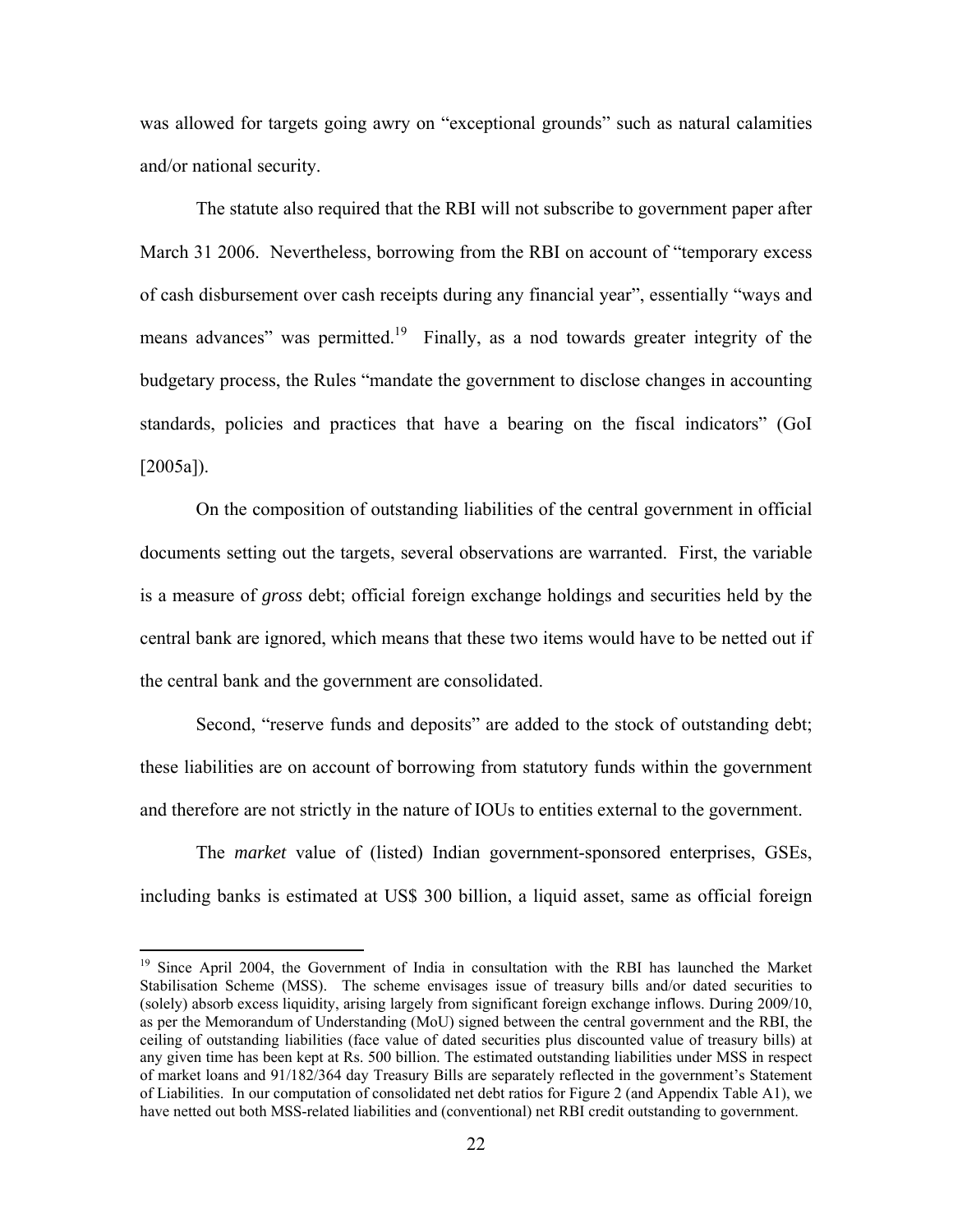currency reserves. The value of the government's financial interest in these GSEs (equity plus any other net financial claims on these GSEs such as made to these GSEs or GSE bonds owned by the state) should be added as part of the government's net financial assets (or offset against its debt) if these assets can realistically be sold or disposed of at the these valuations.

Assume for simplicity that equity is the only claim of the government on the GSEs. Even if they cannot realise (sell) the equity, it will have a 'continuation value' in public ownership: the present discounted value (PDV) of future dividend payments by the GSEs to the government. Any non-tax revenues would be included in equation (2.1) in term  $((\theta - \delta)k)$  or in  $\eta$ . If there are taxes paid on the profits of the GSEs, the value to the government would be the sum of the PDV of the after-tax profits. The PDV of the profit taxes would be included separately in the government's intertemporal budget constraint. The correct value of the GSEs on the public sector balance sheet is the PDV of future dividends paid to the government until they sell the equity, plus the PDV of the future privatisation of the GSE (the sale of the equity). That flow of dividend income is therefore in the government's budget balance – even in the primary balance as profit income if 'primary' is net of interest income only.

The solvency constraint (intertemporal budget constraint) that the existing net debt not exceed the PDV of future primary surpluses can either be written with net debt defined inclusively to included (with a –ve sign) the value of the government's financial assets, in which case the stream of future primary surpluses will be smaller, because future dividends are no longer part of the primary surplus, or it can be defined narrowly to include only the value of the government's financial liabilities, with the primary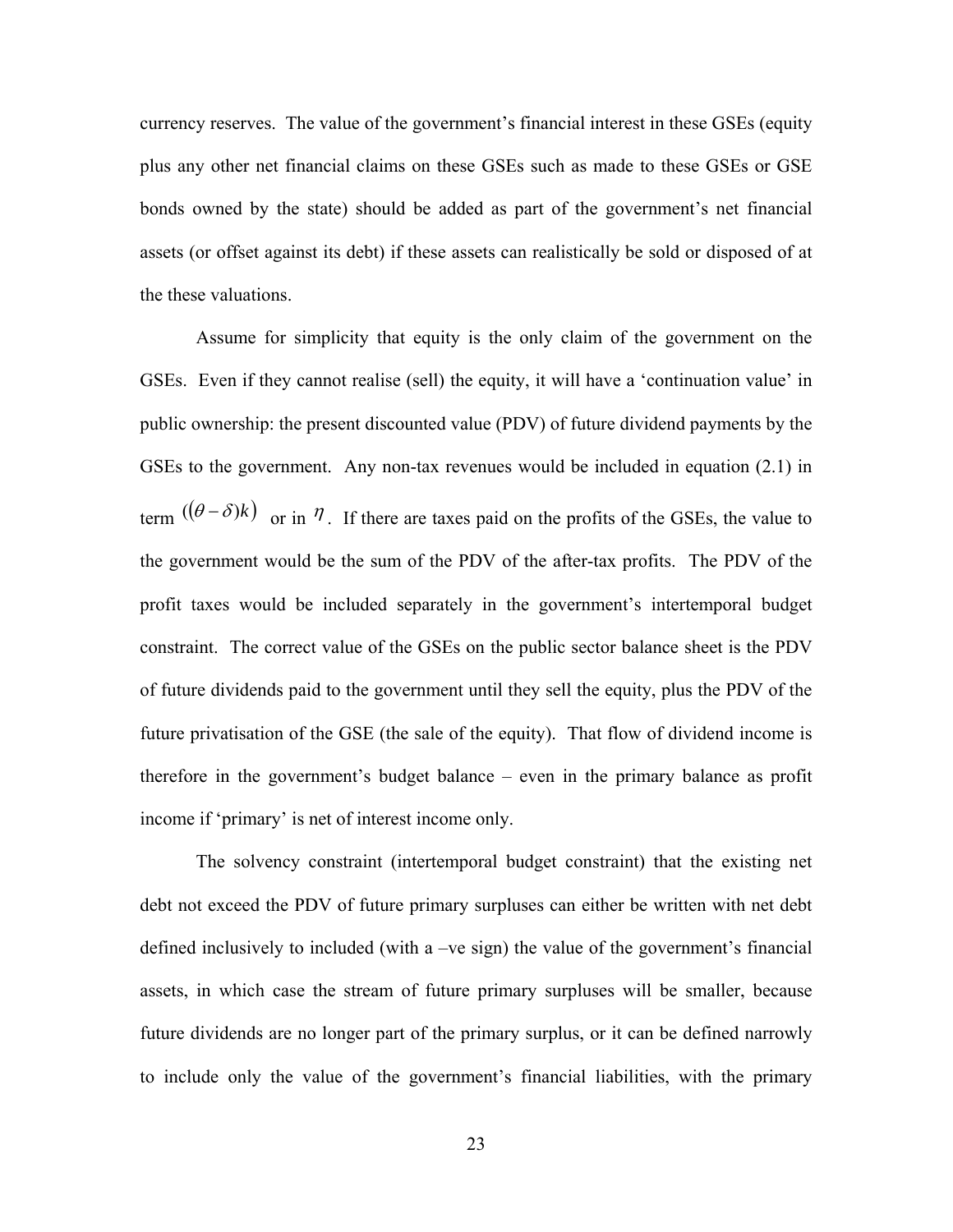surplus now including all the earnings streams associated with the government's ownership of financial assets.

Provided all net cash flows accruing to the state from the GSEs are either capitalised as financial assets or included in the stream of future primary surpluses, it does not matter where you put them. One could even kick all the government's debt out of the intertemporal budget constraint and reduce the PDV of future primary surpluses by the same amount, because the market value of the debt is the PDV of future interest payments and repayment of principal. The only slightly tricky issue is when the continuation value of the government's equity in the GSEs (their value should they continue to be owned by the government) is different from their value under private ownership. We would then face the tricky task of valuing the equity as the sum of the PDV of the dividends it would pay in the public sector for as long as it remains publicly owned, plus the PDV of the privatisation receipts, whenever privatisation is assumed to take place. A conservative approach would value the assets as the smaller of their permanent continuation value in the public sector and their immediate privatisation value.

# **5. Outcomes**

The impact of fiscal rules in India inevitably relates to how they are expected to change over time and to what degree they are likely to be enforced. Since these rules have no constitutional standing, they can be can be modified easily over time (and even ignored as we'll see below). Furthermore, a Westminster-style parliamentary system means there is virtually no scope for "independent" checks and balances at the political level, viz., an executive "veto point" over expenditure.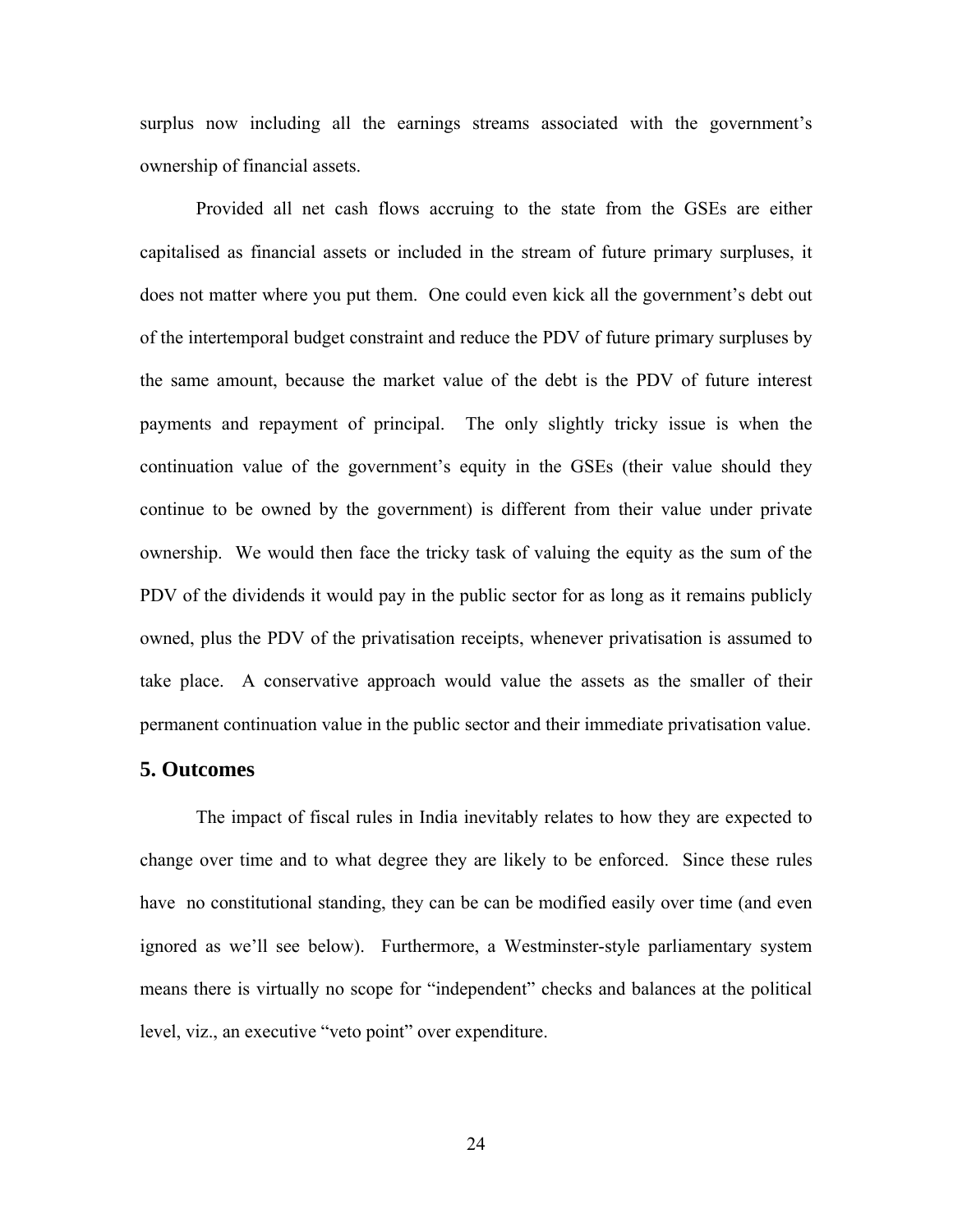In this section we attempt to (heuristically) determine whether the FRBMA rules have affected conduct of fiscal policies of the Indian government with regard to stated goals of fiscal correction, or done anything more than clarify the government's intentions. In a previous paper, the first draft of which was written in July 2005, our comment on the expected outcome under the FRBMA was: "The requirement that the revenue budget be in balance or surplus is very likely to be the binding constraint on the central government, with the 3 percent ceiling on its overall financial deficit a non-binding constraint" (Buiter and Patel [2006]).

The central government's fiscal deficit for the terminal year, 2008/09, was 6 percent of GDP, excluding estimated off budget expenditure (settled by IOUs or simply ignored) of about 2 percent of GDP. Indeed, as shown in Table 1 below, the central government has missed *both* the fiscal and revenue deficit targets by some margin. Obviously, the FRBMA has failed to bind the government to either of the main legislated targets.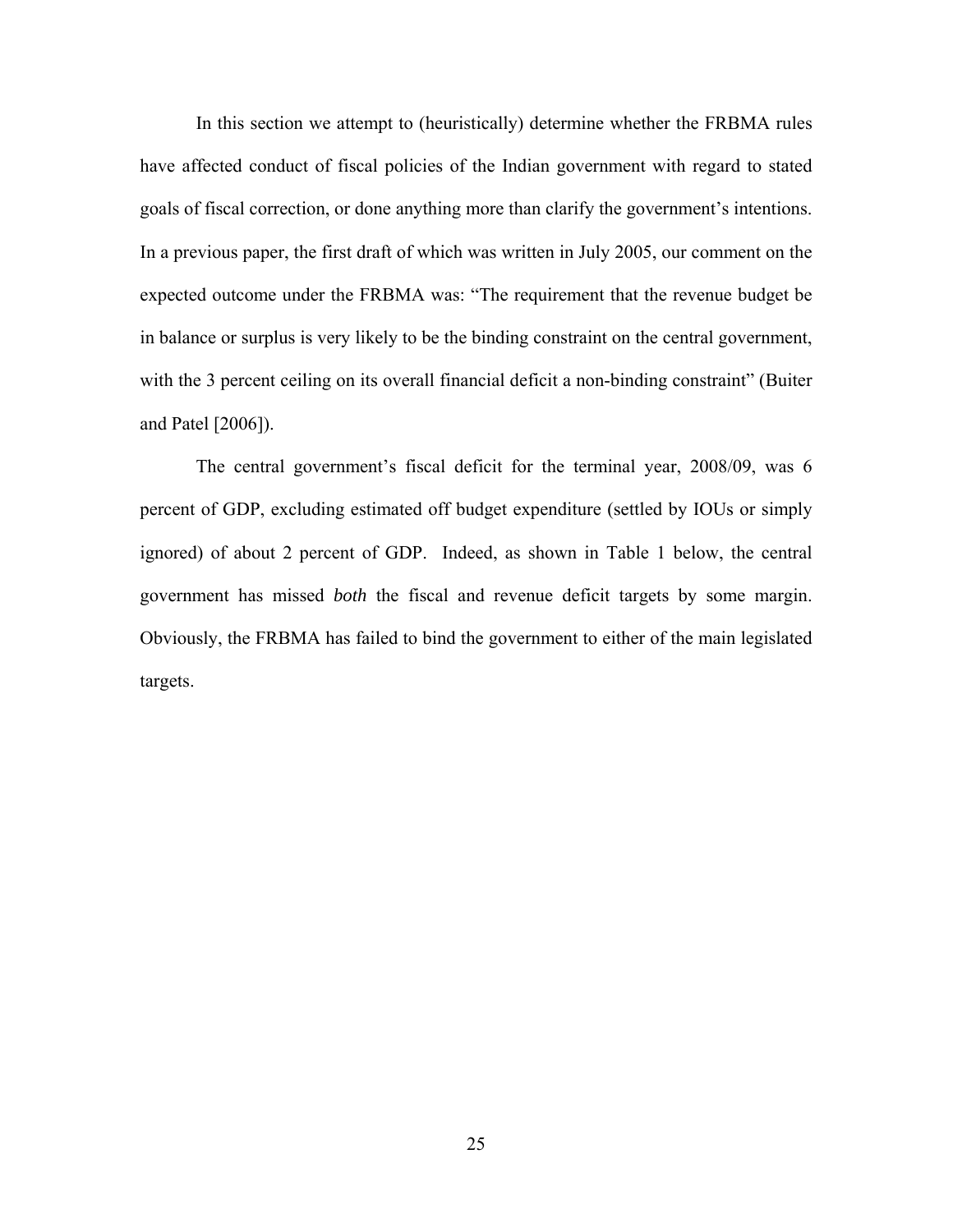|                                                                                             | 2002/03   | 2003/04   | 2004/05   | 2005/06      | 2006/07      | 2007/08      | 2008/09       | $2009/10^a$     |
|---------------------------------------------------------------------------------------------|-----------|-----------|-----------|--------------|--------------|--------------|---------------|-----------------|
| (a) Fiscal deficit $(\overline{FD})$ .                                                      | 5.9       | 4.5       | 3.9       | 4.0          | 3.3          | 2.6          | 6.0           | 6.7             |
| (a)' FD with off- budget<br>bonds issued in that year.                                      | <b>NA</b> | <b>NA</b> | <b>NA</b> | 4.3          | 4.8          | 3.0          | 7.8           | 6.9             |
| $(a)$ " Off-budget bonds o/s<br>in Rs. bn (as $%$ of GDP).                                  | <b>NA</b> | <b>NA</b> | <b>NA</b> | 123<br>(0.3) | 762<br>(1.8) | 950<br>(1.9) | 1909<br>(3.4) | 2012<br>(3.3)   |
| (b) Revenue deficit (RD).                                                                   | 4.4       | 3.6       | 2.4       | 2.5          | 1.9          | 1.1          | 4.5           | 5.3             |
| (b)' RD with off-budget<br>bonds issued in that year.                                       | <b>NA</b> | <b>NA</b> | NA        | 2.8          | 3.4          | 1.5          | 6.3           | 5.5             |
| (c) Primary balance with off<br>-budget borrowing in last 5<br>years (+ indicates surplus). | $-1.1$    | 0.0       | 0.0       | $-0.7$       | $-1.3$       | $+0.5$       | $-4.4$        | $-3.4$          |
| (d) Off-budget expenditure.                                                                 | NA        | NA        | NA        | 0.4          | 1.8          | 1.9          | 2.3           | 0.6             |
| (e) Net tax-GDP ratio.                                                                      | 6.5       | 6.8       | 6.9       | 7.3          | 8.2          | 8.9          | 8.0           | 7.5             |
| (f) Outstanding Liabilities. <sup>b</sup>                                                   | 63.1      | 67.3      | 68.8      | 65.7         | 64.4         | 63.8         | 59.6          | 58.9            |
| (g) Guarantees.                                                                             | 3.7       | 3.2       | 3.4       | 3.1          | 2.7          | 2.2          | NA            | NA              |
| $\overline{(\text{h})}$ Real GDP growth $\left(\frac{9}{6}\right)$ .                        | 3.8       | 8.5       | 7.5       | 9.5          | 9.7          | 9.0          | 6.7           | $\approx 7.2^c$ |
| (i) Nominal growth $(\%).$                                                                  | 7.0       | 12.0      | 17.6      | 14.4         | 15.6         | 15.5         | 12.7          | $\approx 11^c$  |
| (j) GDP deflator (change in<br>$\%$ ).                                                      | 3.8       | 3.6       | 5.6       | 4.7          | 5.6          | 5.3          | 7.2           | $3.6^\circ$     |
| (k) Weighted avg. interest<br>on outstanding internal<br>liabilities $(\% )$ .              | 9.5       | 8.8       | 8.5       | 8.1          | 8.4          | 8.5          | 8.4           | 8.7             |
| (l) Weighted avg. interest<br>rate on govt. dated securities<br>$(\%)$ .                    | 7.34      | 5.71      | 6.11      | 7.34         | 7.89         | 8.12         | NA            | <b>NA</b>       |

**Table 1: Central government fiscal indicators (as % of GDP)** 

Notes: NA: Not applicable/available; a: all fiscal numbers for 2009/10 are revised estimates; b: Definition of FRBMA used, which excludes off-budget bonds outstanding, and foreign liabilities only includes sovereign debt. In February 2010 the government changed the definition of outstanding liabilities – for the better – by excluding the share of states' in small savings collected by the centre; for 2009/10, the number under the new definition is disclosed at 51.5 percent of GDP but still excluding off-budget bonds (Medium Term Fiscal Policy Statement in GoI [2010b]); c: projection.

Sources: (a), (a)', (b), (b)', (c): Budget at a glance (various years), Budget speech for 2010/11, and Economic Survey 2009/10 and previous years (GoI [2010a, 2010b]); (a)´´: For the 2009/10 figure, Report of 13th Finance Commission (GoI [2010c]), and for previous years interpolated by authors based on budget documents (GoI [2009b, 2010b]; (d): Analyst estimates; (e): Indian Public Finance Statistics 2008/09 (GoI [2009c]), Economic Survey 2009/10 (GoI [2010a]), Budget at a glance 2010 (GoI [2010b]) (figures are for centre's share in taxes that it collects); (f): Medium Term Fiscal Policy Statement as part of budget documents, Ministry of Finance, GoI (various years); (g) Annual Report, RBI [2009a]; (h), (i), (j), (k): Economic Survey 2008/09 and 2009/10 (GoI [2009a, 2010a]); and (l): Handbook of Statistics on the Indian Economy, RBI [2009b].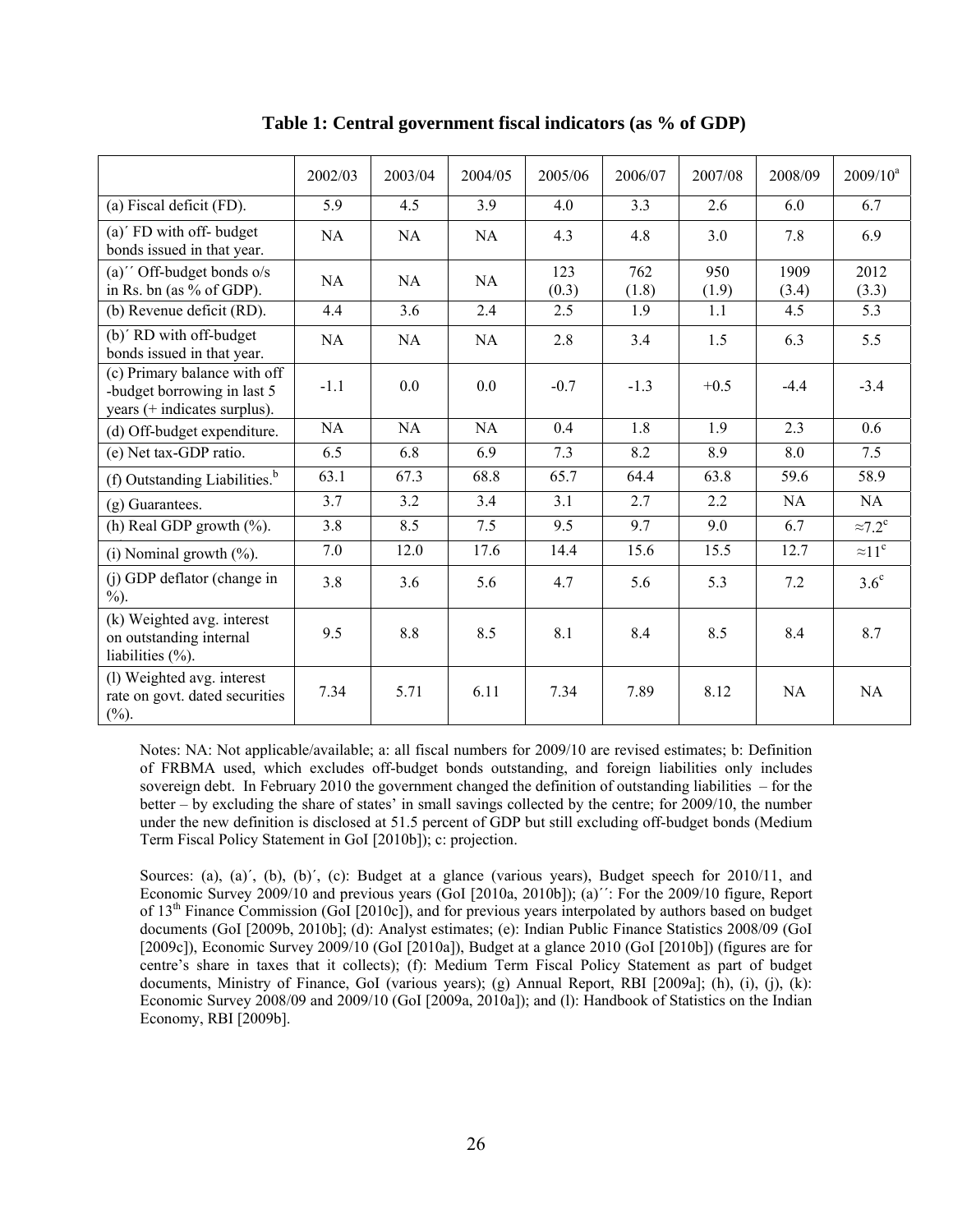It should be apparent that after 2004/05, not only has there been no fiscal correction once off-budget items are included, but indicators have mostly deteriorated. From the above outturn table, taking into account off-budget expenditure, it is amply clear that the FRBMA "transition" annual targets towards a 3 percent of GDP fiscal deficit and balance on the revenue account by 2008/09 were exceeded before the onset of the global recession towards the end of 2008 (also see Patel [2008a]). The adverse evolution in fiscal balances was not on account of the operation of automatic stabilisers during a cyclical slowdown; on the contrary, the Indian government's revenues have been buoyant – the gross tax-GDP ratio increased from 9.7 percent in 2004/05 to 12.6 percent in 2007/08 – on the back of an almost 9 percent average annual real growth rate.<sup>20</sup>

The recent profligacy of the central government has its primary driver in populist spending policies by the ruling coalition leading up to national elections in May 2009; three stimulus packages (including a reduction in indirect taxes) starting in late 2008 to counter the global recessionary headwinds only helped matters along in the same direction. Much of the slippage on the expenditure side can be attributed to large and increasing energy, food  $\&$  fertiliser subsidies, funding loss-making public sector units, expansion of a rural income support scheme (started in 2005), increase in salaries and pensions of civil servants (implemented in 2008), and a huge agricultural) loan waiver scheme (announced in early 2008, but not budgeted for!).

The FRBMA's provisos for the central government's (gross) outstanding liabilities and guarantees have been comfortably met (Table 1 above and also see the second column in Table A1 in the Appendix). Liabilities have declined even with an

 $\overline{a}$ 

 $20$  The tax-GDP ratio slipped in 2008/09 due to, in part, steep cuts in indirect taxes introduced in September 2008.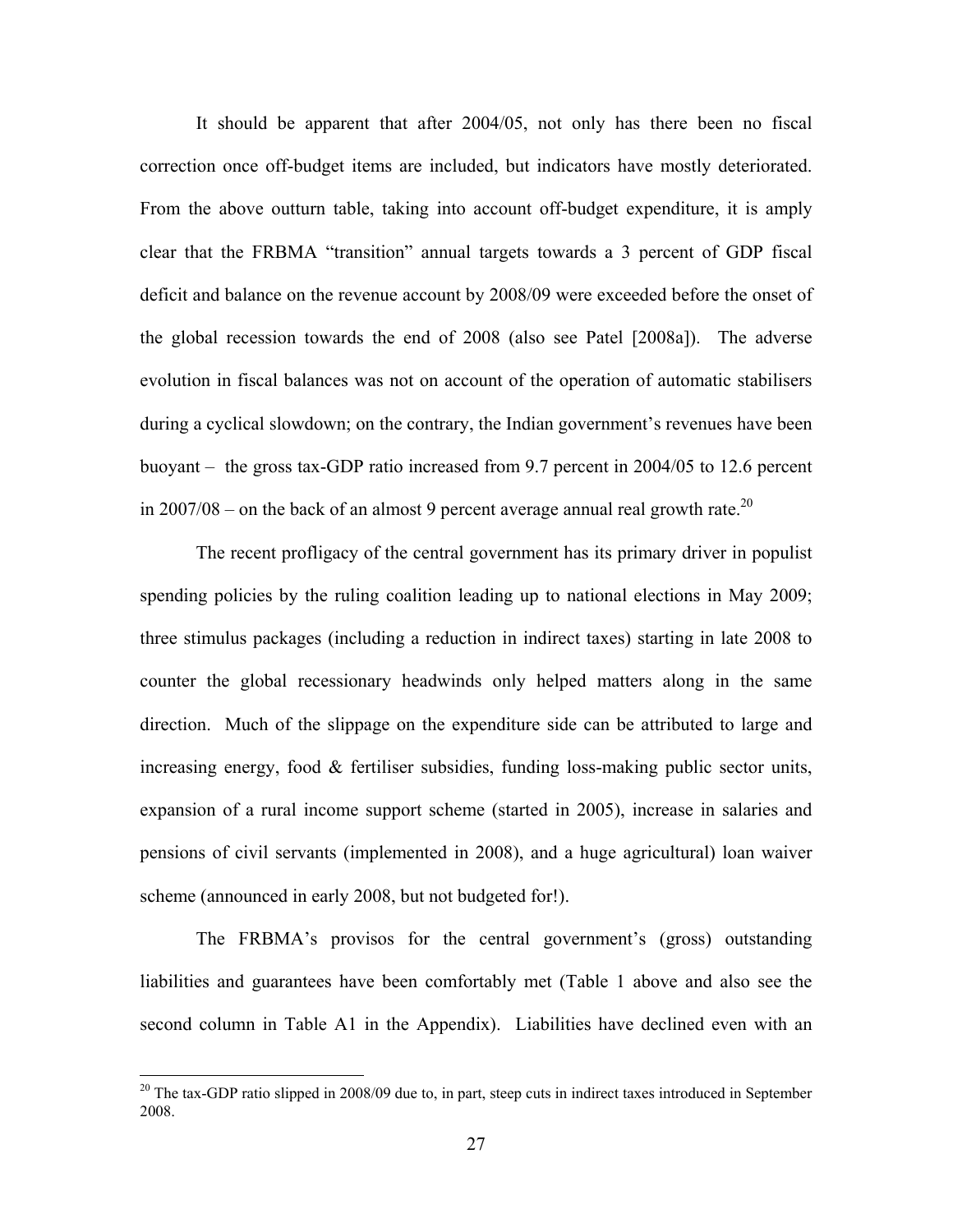annual average central government fiscal deficit over the five years at 4.8 percent of GDP (including off budget bonds); the driver for this happy state of affairs is India's unprecedented growth performance in recent years – annual average nominal GDP growth of 15 percent during the 5 years of the FRBMA's operation – in comparison to the government's cost of borrowing.

It is possible to simulate the central government's long-run debt-GDP ratios if, say, the present (average) fiscal deficit continues forever into the future:

$$
d \le 0.048\tag{5.1}
$$

Ignoring foreign currency-denominated debt for simplicity, the consistent application of  $(5.1)$  implies (from  $(2.6)$ ) that:<sup>21</sup>

$$
b(t) = b(0)e^{-\int_0^t [n(u) + \pi(u)]ds} + \int_0^t f(s)e^{-\int_s^t [n(u) + \pi(u)]du} ds
$$
  
\n
$$
\leq b(0)e^{-\int_0^t [n(u) + \pi(u)]ds} + 0.048\int_0^t e^{-\int_s^t [n(u) + \pi(u)]du} ds
$$
\n(5.2)

As long as the long-run average growth rate of nominal GDP,  $\overline{n} + \overline{\pi}$  is positive and  $\lim b(0)e^{-\int_0^1 [n(u)+\pi(u)]ds} = 0$  $b(0)e^{-\int_0^t [n(u)+\pi(u)]ds} = 0$ ,<sup>22</sup> the long-run debt to GDP ratio will satisfy *t* →∞

$$
\lim_{t \to \infty} b(t) \le \frac{0.048}{\overline{n} + \overline{\pi}}
$$
\n(5.3)

Were India to maintain a *long-term* nominal GDP growth rate,  $\overline{n} + \overline{n}$ , of, say, 0.0625 the central government's long-run debt to annual GDP ratio would be 76.8 percent – hardly a comfortable level.<sup>23</sup> Of course, the debt ratio becomes even more worrisome when the

1

 $21$  Notation and definitions are identical to those used in previous sections.

<sup>&</sup>lt;sup>22</sup> This is the familiar "no Ponzi finance" terminal boundary condition constraining the growth of the public debt in the long run.

 $^{23}$  India will not have a 7 percent real (or 11.5 percent nominal) GDP growth rate forever. By the time population stops growing and India's GDP per capita is at the West-European level, real growth will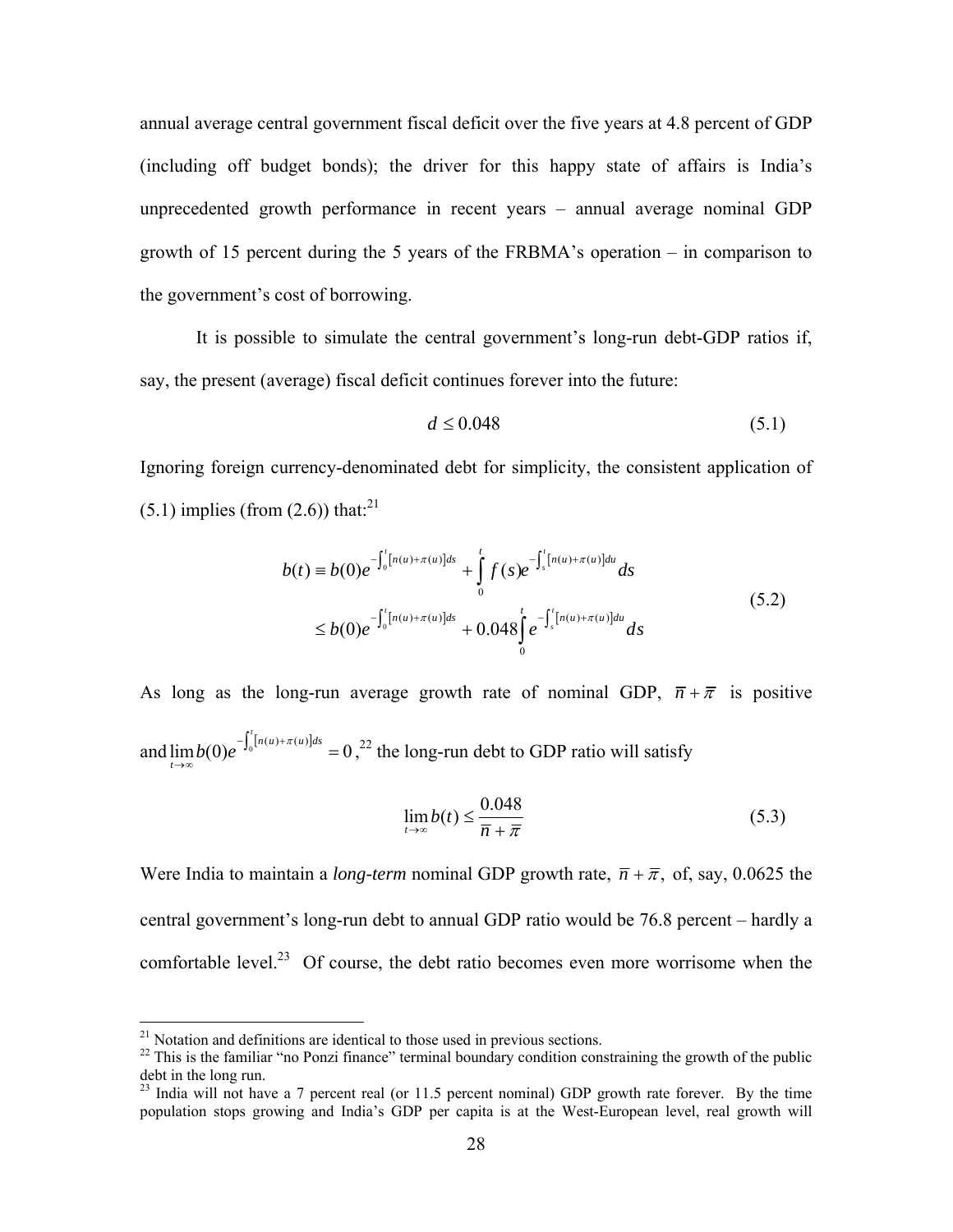deficits of other levels of government are also included and appropriately consolidated, as should be the case. For instance, a public sector financial deficit of 10 percent of GDP "caps" the (broad) public long-run debt to annual GDP ratio at about 160 percent of GDP – undoubtedly a fiscal high-wire act.

#### **Time consistency and enforcement**

 $\overline{a}$ 

Any limit on the magnitude of the permissible deficit, regardless of whether it applies to the overall deficit or just to the revenue (current) deficit, restricts the government's ability to engage in countercyclical deficit financing during economic downturns, *unless* during normal and prosperous times the government generates sufficiently large surpluses to avoid hitting the deficit ceiling during bad times. It may be possible (at least conceptually) to have arrangements, institutions, laws, rules, regulations or conventions that can induce the sovereign to impose discipline during good times on *itself*. Was there any feature of the FRBMA that encouraged the government not to follow a procyclical policy during periods of exceptionally strong growth performance (as during 2003/04-2007/08), or exceptionally low interest rates (as during 2002/03-  $2007/08$ ).<sup>24</sup> The FRBMA had no inbuilt carrots (to run smaller deficits) or sticks (for missed targets); it suffered from the same drawbacks as some other high profile examples of fiscal responsibility legislation (FRL). Non-compliance by the central government has not been politically costly; there has been limited attention from the electorate, the media, or even opposition parties to the subject matter! In essence reliance on reputation costs has been ineffective. Indeed, it is widely felt that supplementary bills that boost

probably be more like 2 percent per annum and inflation tolerance will likely also be at the current advanced industrial country 2 percent level. Post-catch up, a nominal GDP growth rate of 5 percent is probably as reasonable an assumption as any. The assumption of long-run nominal growth of 0.0625 for the simulation would be broadly consistent with this.

<sup>&</sup>lt;sup>24</sup> Source: Table 121 in RBI [2009b] for interest rates on central and state government dated securities.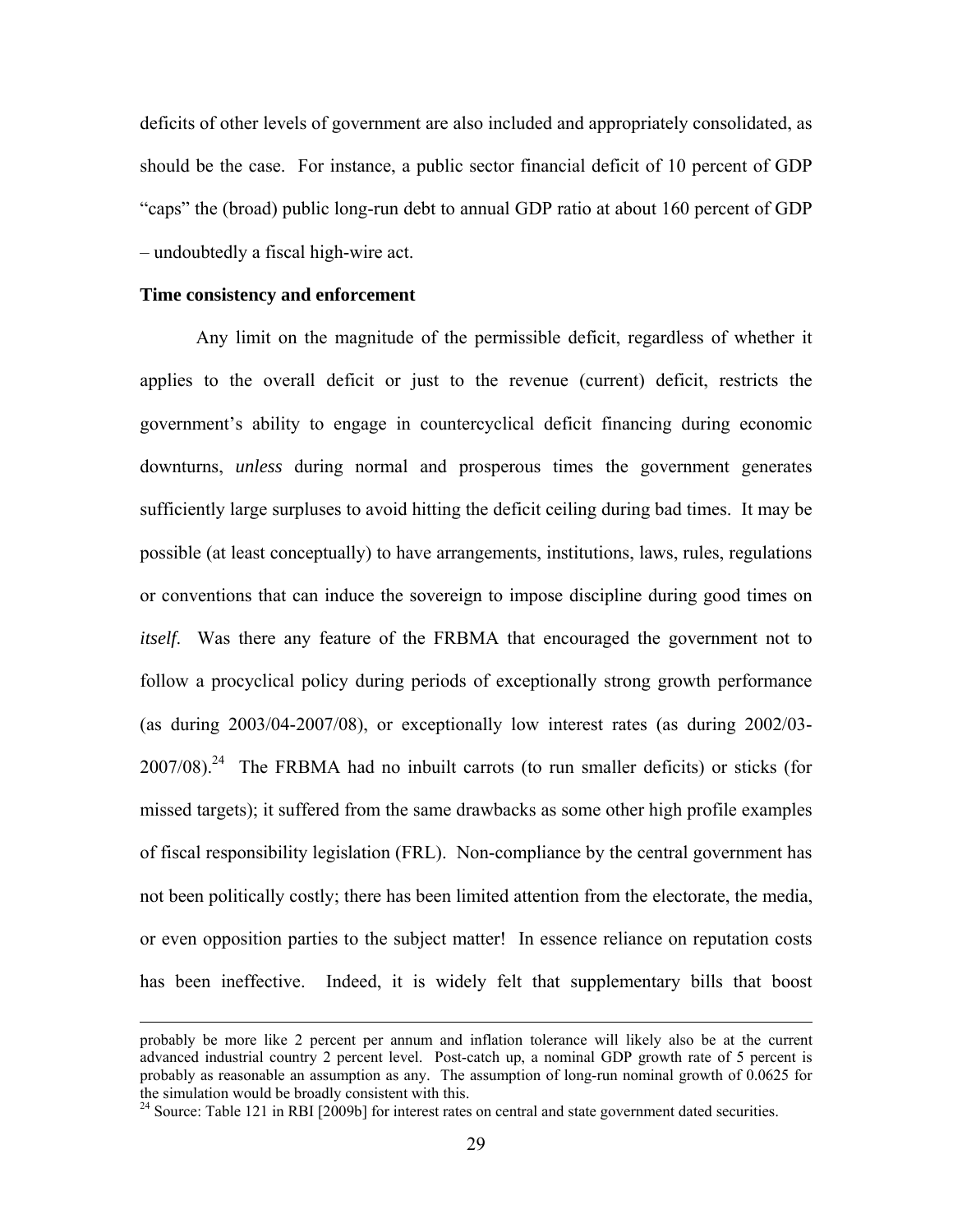expenditure from budgeted levels are not only unlikely to be rejected in the Indian parliament, they are welcomed with bipartisan fervour; to the best of our knowledge, no mid-year spending bill has been rejected.

The EU's Stability and Growth Pact (SGP) failed, in both its original and its revised 2005 incarnations, precisely because of the absence of incentives to run larger surpluses (or smaller deficits) during upswings and the failure to enforce the penalties (including fines) that were, in principle, part of the collective arsenal of SGP enforcement. The failure to exercise fiscal restraint during the upswing by France, Germany and Italy was not penalised by the EU's Council of Ministers in 2004, because the political cost-benefit analysis of naming, shaming and fining a leading member of the European Union Club militated against collective enforcement of these penalties.<sup>25</sup> The latest evidence of the SGP's failure is the situation of Greece, which "managed" to persistently run high and increasing fiscal deficits (some of it hidden), culminating in a gap of 12.7 percent of GDP in 2010. But for a last-minute (and clumsily put-together) financial backstop provided by the other Euro Area members and the IMF, Greece would undoubtedly have been frozen out of the domestic and international financial markets during the first quarter of 2010 and forced into default. Most other Euro Area members, and EU members not part of the Euro Area, like the UK, also engaged in reckless procyclical behaviour during the boom that preceded the financial crisis that erupted in August 2007. It is clear well beyond a reasonable doubt that the Stability and Growth Pact was a paper tiger.

 $\overline{a}$ 

 $^{25}$  In the case of the UK, Chancellor Gordon Brown mangled the classification of government borrowing to such an extent that its fiscal rule stands broadly discredited.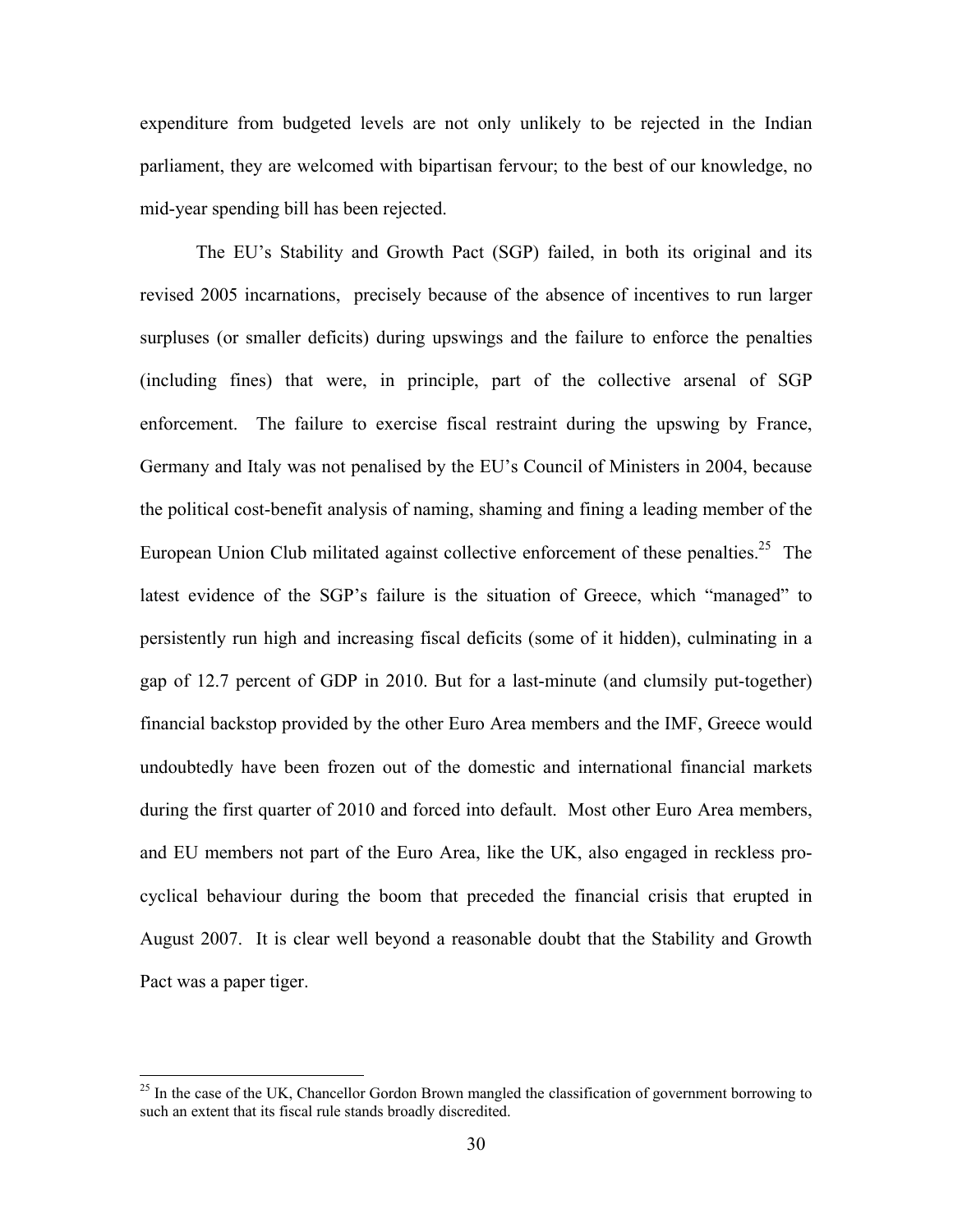In 1985, the US Congress passed the Gramm-Rudman-Hollings (GRH) bill, which specified a series of annual deficits leading to a balanced budget in 1991. If the budget was projected to miss the deficit target, then an automatic "sequestration" process would take effect in order to ensure the deficit target was met. Subsequent to the modification in the sequestration procedures in 1987 (because the 1985 version was found to be unconstitutional), the zero deficit target date was pushed back to 1993 (Auerbach [2008]).

To avoid a pro-cyclical fiscal stance against the backdrop of the 1990 recession, the GRH was scrapped and replaced with the Budget Enforcement Act (BEA). The BEA did away with the annual overall deficit targets, instead instituting budget rules (spending caps) for discretionary spending (as distinct from entitlements), and a rule for legislated changes in policy related to taxes and entitlement spending, specifically, that legislated changes in these two categories should not increase the deficit (so called "pay-as-you-go" (PAYGO) restrictions).

The BEA's death was a bipartisan effort. It started to erode in 1999 under a Democratic administration by using the subterfuge of designating enhanced spending as "emergency" discretionary spending, which was not subject to caps. Budget rules were changed by Congress to adjust the caps to be consistent with actual spending, and the PAYGO rules were set aside before they expired. This helped to usher in the large Republican administration-sponsored tax cuts in 2001 *without* offsetting revenue increases or expenditure restrictions, which the undiluted BEA would have required. Any prospect created by the BEA, that public debate in the US might be focused on fiscal sustainability and intergenerational (in)equity vanished without trace.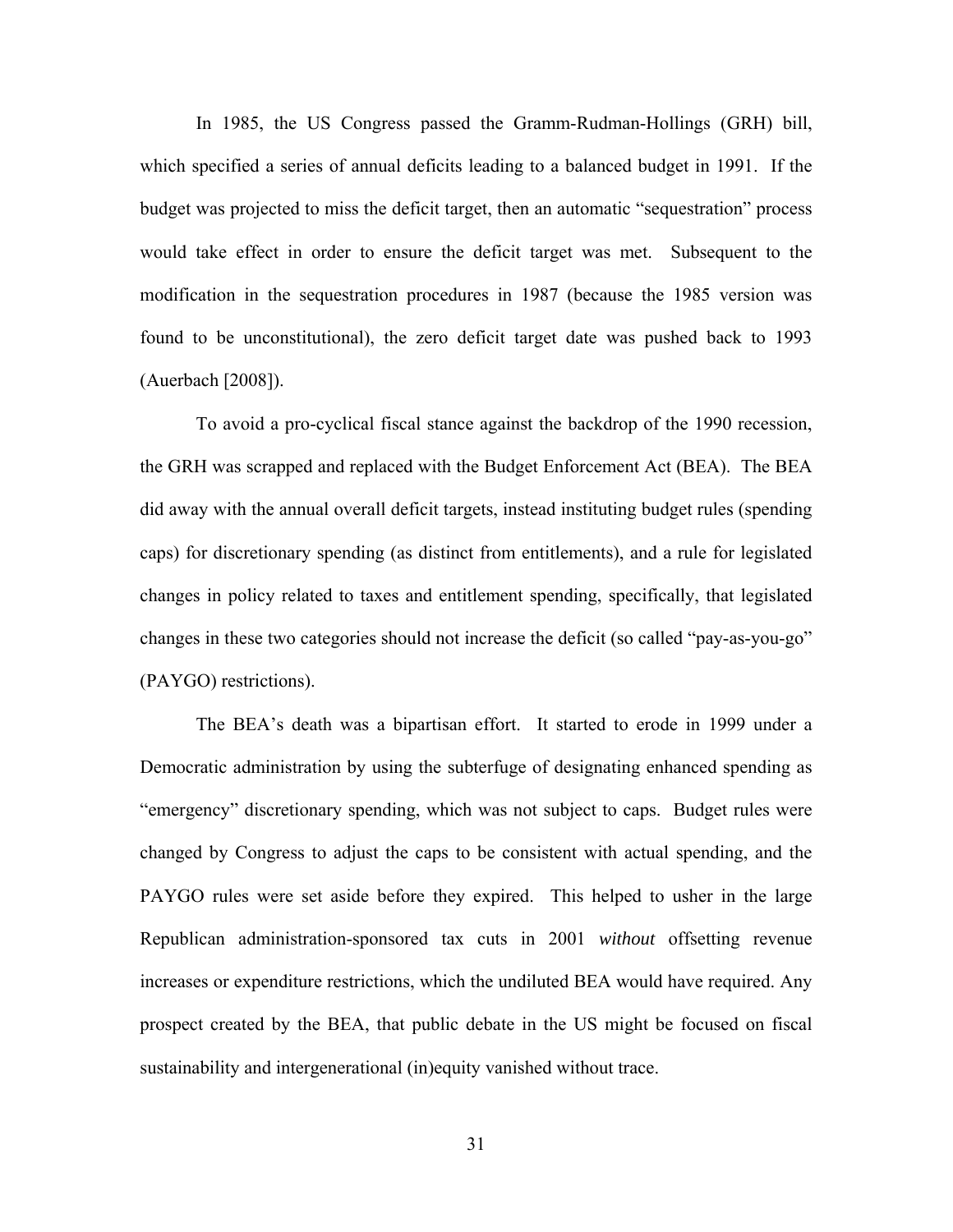### **Accountability and transparency**

In his budget speech (for fiscal 2008/09) delivered in February 2008, India's Union Finance Minister stated: "It is widely acknowledged that the fiscal position of the country has improved tremendously. I am happy to report that the revenue deficit for the current year [2007/08] will be 1.4 per cent [of GDP] (against a budget estimate (BE) of 1.5 per cent) and the fiscal deficit will be 3.1 per cent (against a BE of 3.3 per cent)." In tables related to expenditure, an amount of Rs. 188 billion (0.4 percent of GDP) in the form of "Securities issued in the first and second Supplementary Demands for grants 2007/08 in lieu of subsidies" to oil marketing and fertiliser companies was recognised as a below-the-line *note* (and, thus, off-budget). The FRBMA's clauses were obviously insufficient to prevent the Finance Minister from excluding (unpaid) dues on account of subsidies in calculating the fiscal and revenue deficits. Moreover, provision for offbudget bonds was inadequate to cover the expenditure overrun (or, deliberately shown to be low); estimates by market analysts suggest that excess expenditure was about 1.9 percent of GDP in 2007/08. Not surprisingly, influential commentators have described budget numbers in recent years as "fictional".

Arrears on account of food, fertiliser and petroleum subsidies have persisted since 2005/06, with the oil sector as the largest component followed by fertiliser. The petroleum subsidy burden outside the budget *reportedly* gets split between refining (marketing) companies, upstream (production) companies and bonds (IOUs). About 60- 65 percent of the arrears to companies in this sector have been "settled" through the issue of bonds aggregating 3.3 percent of GDP (see row (a)´´ in Table 1). From an accounting perspective, only the bonds component constitutes a government liability, but they are not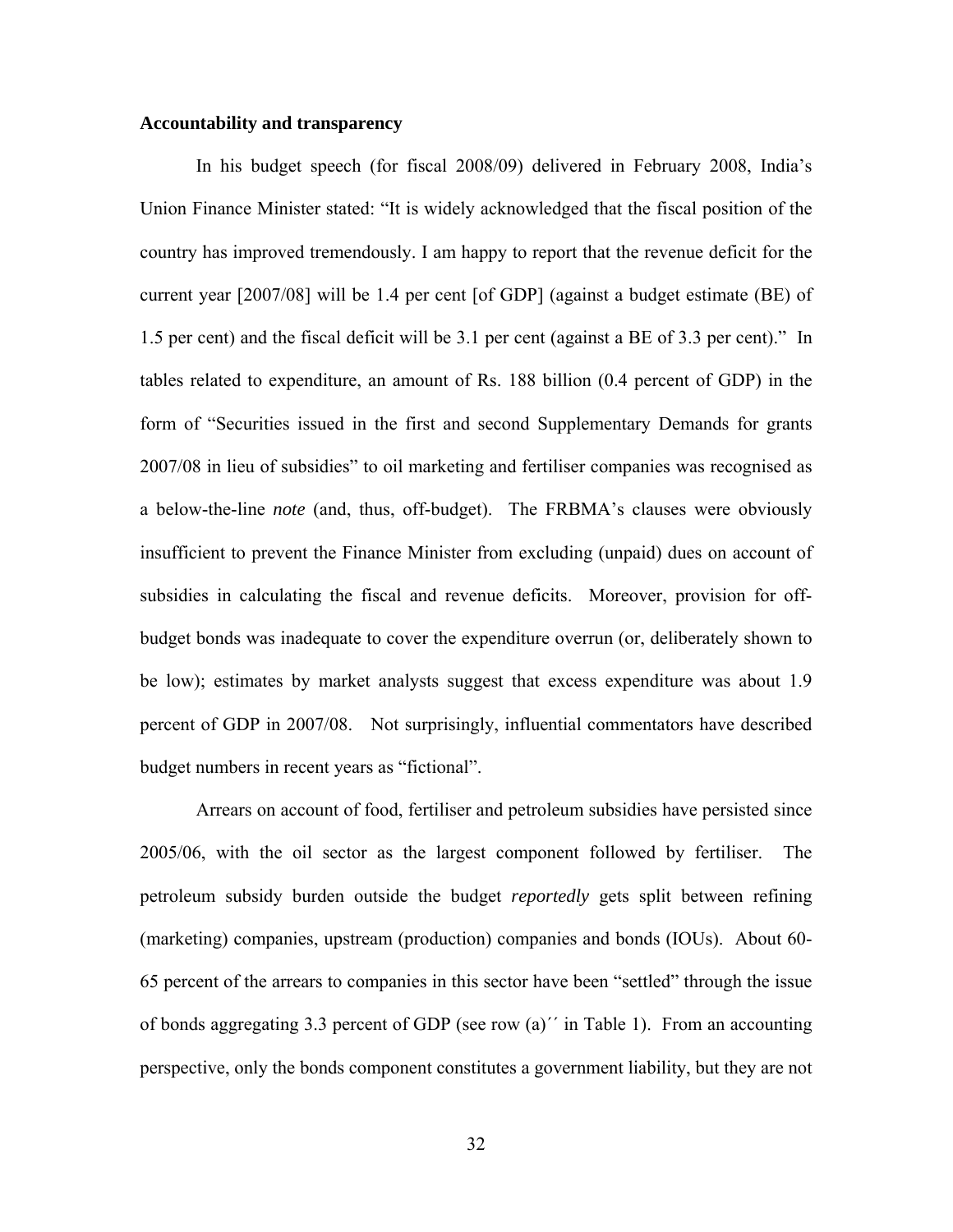part of the central government's liability statement as they are off budget (there is a consistency in treatment of both flows and stocks regarding this liability – they are ignored!). The balance is borne by the companies, actually their shareholders, of which the government is the largest, but these companies do have other shareholders and are publicly listed.<sup>26</sup> As a result of persistent non-payment/arrears by the government for goods and services provided by the public sector units (PSUs) borrowing by them is likely to increase. PSUs may even use bonds issued by the central government as collateral.<sup>27</sup> Official budget documents, including the medium term fiscal policy statement, have, since 2005/06, been silent on deployment of these window dressing "strategies" for imparting a respectable sheen to the "headline" fiscal picture.

## **6. State-level fiscal responsibility legislation**

 $\overline{a}$ 

Both the central and state governments in India have exhibited a bias for fiscal profligacy. The overall fiscal deterioration during the late 1990s and early years of the millennium – due to the impact of an industrial slowdown, Fifth Pay Commission salary hikes for government servants, the parlous financial state of government-owned electricity utilities, and lower than expected revenue buoyancy – could be blamed on both

<sup>&</sup>lt;sup>26</sup> Profit margins of the three government-owned oil marketing/refining companies have declined by between one-half and three-quarters since the mid-nineties. One of the oil marketing company's revenue has increased eleven-fold since 1992/93, but the equity price has appreciated by less than 5 percent (Financial Express [2010]).

<sup>&</sup>lt;sup>27</sup> Even the central bank has been caught in the vortex of the oil subsidy. The RBI, between June 5 and August 8 2008 in effect provided US\$ 4.4 billion to government-owned oil companies in exchange for oil bonds (outright purchase or collateralised repo). These so-called Special Market Operations (SMO) from the perspective of the RBI were effectively a swap on the assets side of its balance sheet, specifically, Rupee-denominated oil bonds for foreign currency reserves. Since the liabilities side of the RBI's balance sheet is unchanged, the SMO was monetary neutral. However, from a fiscal dimension, whether this operation was neutral depends on the value imputed to these bonds in exchange for foreign exchange. It was understood at the time that the RBI had to intermediate in this manner to keep oil imports flowing into the country because banks were reluctant to accept more of this (largely illiquid) paper issued by the government to the oil companies (Patel [2008b]).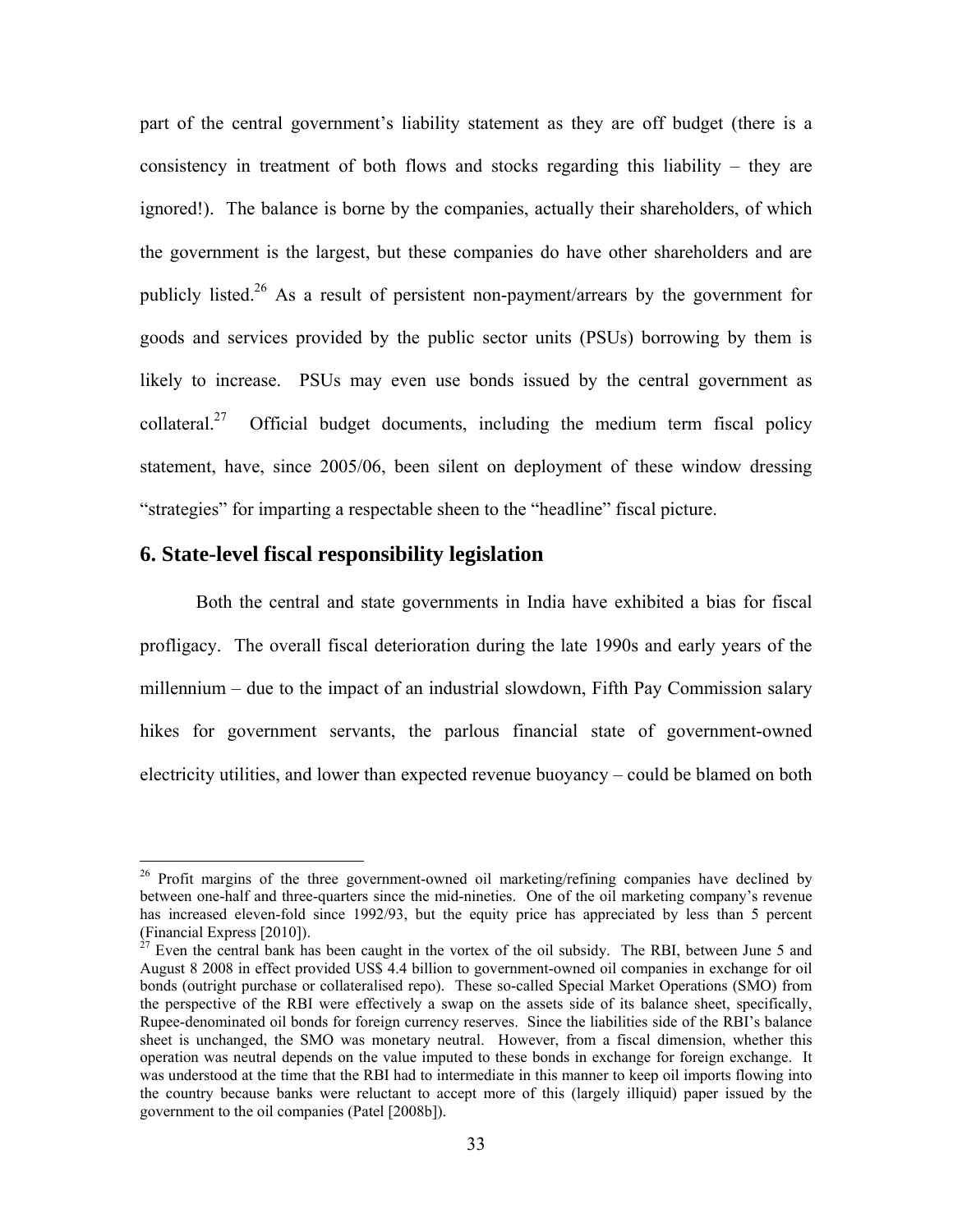the Union and state governments and was the primary driver for establishing fiscal rules (when the memory of 1991 was still relatively fresh). $^{28}$ 

State-level FRLs – enacted by individual state governments between 2002 and 2007 – were an attempt to introduce a framework for rule-bound fiscal consolidation and to usher in a regime of transparent and prudent fiscal management.<sup>29</sup> The process was encouraged by the recommendations of the  $12<sup>th</sup>$  Finance Commission made in 2004, which incentivised fiscal correction paths for state governments through the Debt Consolidation and Relief Facility (DCRF) in the form of conditional debt restructuring and interest rate relief (GoI  $[2005a]$ ). <sup>30</sup>

- Central government loans to states aggregating Rs. 1288 billion (4 percent of GDP) could be consolidated and rescheduled for a fresh term of 20 years, at an interest rate of 7.5 percent. The facility was available to only those state governments that enacted an FRL.
- A debt write-off scheme linked to a reduction of revenue deficits of states. Under this scheme, repayments due from 2005/06 to 2009/10 on central government loans contracted up to March 31, 2004 would be eligible for write-off.

It is pertinent to point out that there are two macro institutional limits on a state's borrowing. Firstly, a state cannot borrow in the markets without the central government's permission as long as it is in debt to the central government (which is always the case).<sup>31</sup> Secondly, there is no scope for the automatic monetisation by

<u>.</u>

 $2<sup>28</sup>$  The financial deterioration of state-government owned electricity utilities was a major contributor to the

states' fiscal malaise during this time (Bhattacharya and Patel [2008]).<br><sup>29</sup> Twenty states enacted FRLs in 2005 and 2006.<br><sup>30</sup> See Rajaraman and Majumdar [2005] for implications for states of FRLs in the context of recom

<sup>&</sup>lt;sup>31</sup> This means that each state's annual market borrowing programme, with the RBI as the effective merchant banker, has to be approved in Delhi.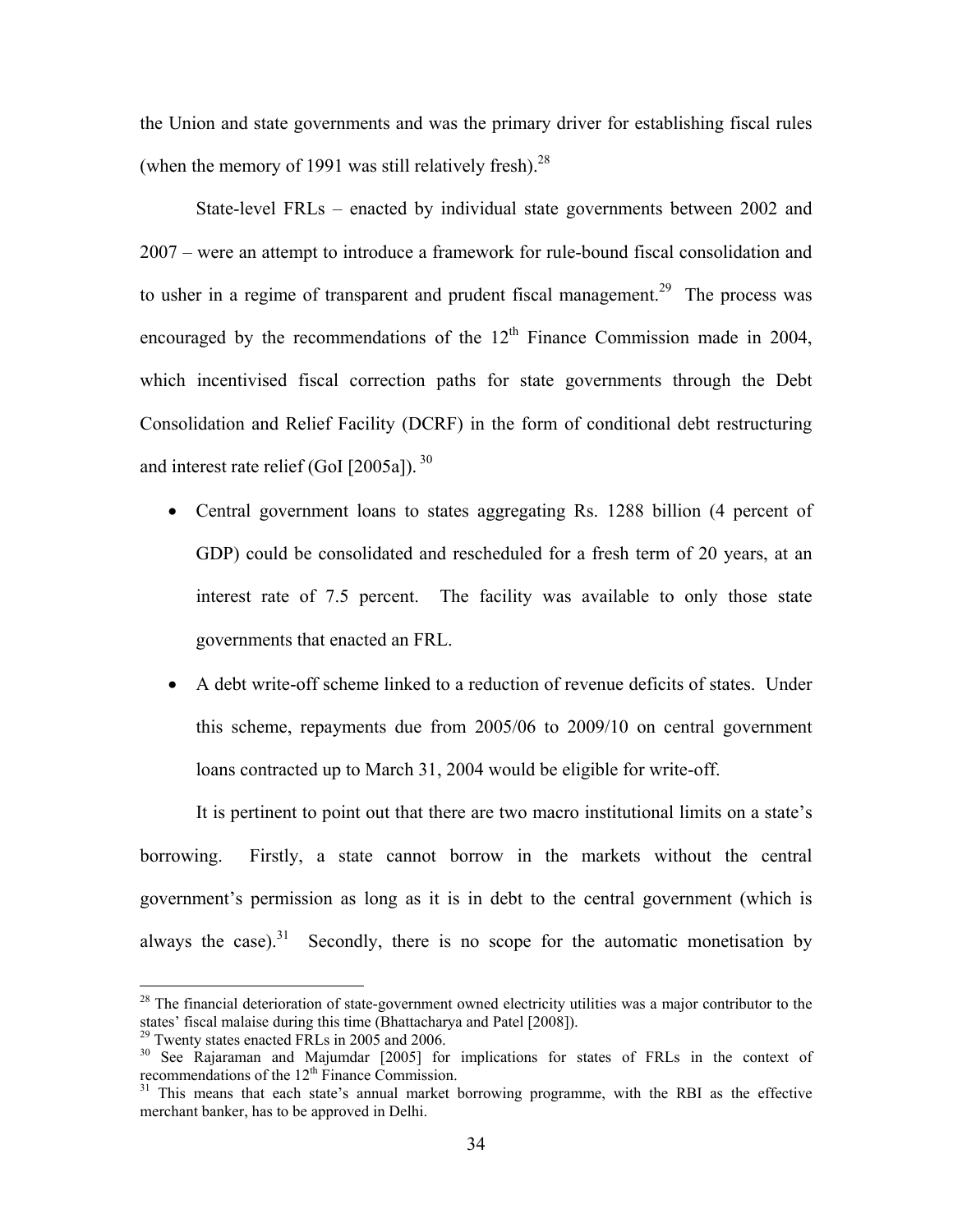borrowing from the central bank, although a limited "ways and means advances" facility is available to the states.

While all states except Sikkim and West Bengal have enacted FRLs, we will briefly review the FRLs of the first seven states – Kerala, Maharashtra, Karnataka (the forerunner), Gujarat, Tamil Nadu, Uttar Pradesh and Punjab – that legislated them.<sup>32 33</sup> The state FRLs impose quantitative and time-bound (4-6 year) targets on revenue and fiscal deficits, viz., elimination of the former and reduction of the latter to 3 percentage points of gross state domestic product (GSDP). However, there is one notable exception in this regard; Kerala has a ceiling of 2 percent of GSDP for the fiscal deficit (see Table 2 below for state-wise summary of the seven FRLs and the associated outcomes). In addition, a couple of states have deployed atypical measures. The Maharashtra legislation, enacted in April 2005, stipulates that "The State Government shall by rules specify the targets for reduction of fiscal deficit", with the (operational) target "interpreted" in a somewhat novel manner as a "ratio of expenditure on interest to revenue receipts", which actually does not help to limit the fiscal deficit. To appreciate this, let *D* be the fiscal deficit, *G* total spending,  $T^R$  revenue receipts,  $T^{NR}$  non-revenue

receipts and *I* expenditure on interest. It follows that  $D = G - T^R \left(1 - \frac{I}{T^R}\right) T^R - T^{NR}$  $= G - T^R \left( 1 - \frac{I}{T^R} \right) T^R - T^{NR}.$ 

 $\overline{a}$ 

 $32$  The share of these seven states in national output is about one-half. Notably, three states passed FRLs between September 2002 and August 2003 (the central government passed its FRBMA on August 26 2003).

<sup>&</sup>lt;sup>33</sup> Analogous to the centre's FRBMA, there are notable qualitative initiatives pertaining to fiscal planning and transparency that are embedded in the state legislations (see Government of Gujarat [2009], for example). The state FRLs require a medium term fiscal policy statement (encompassing multi-year rolling targets) that, *inter alia*, lays out the time path for attaining the fiscal goals, and they also call for those changes in accounting standards, government policies and practices that are likely to affect the calculation of the fiscal indicators to be disclosed in the respective state assembly.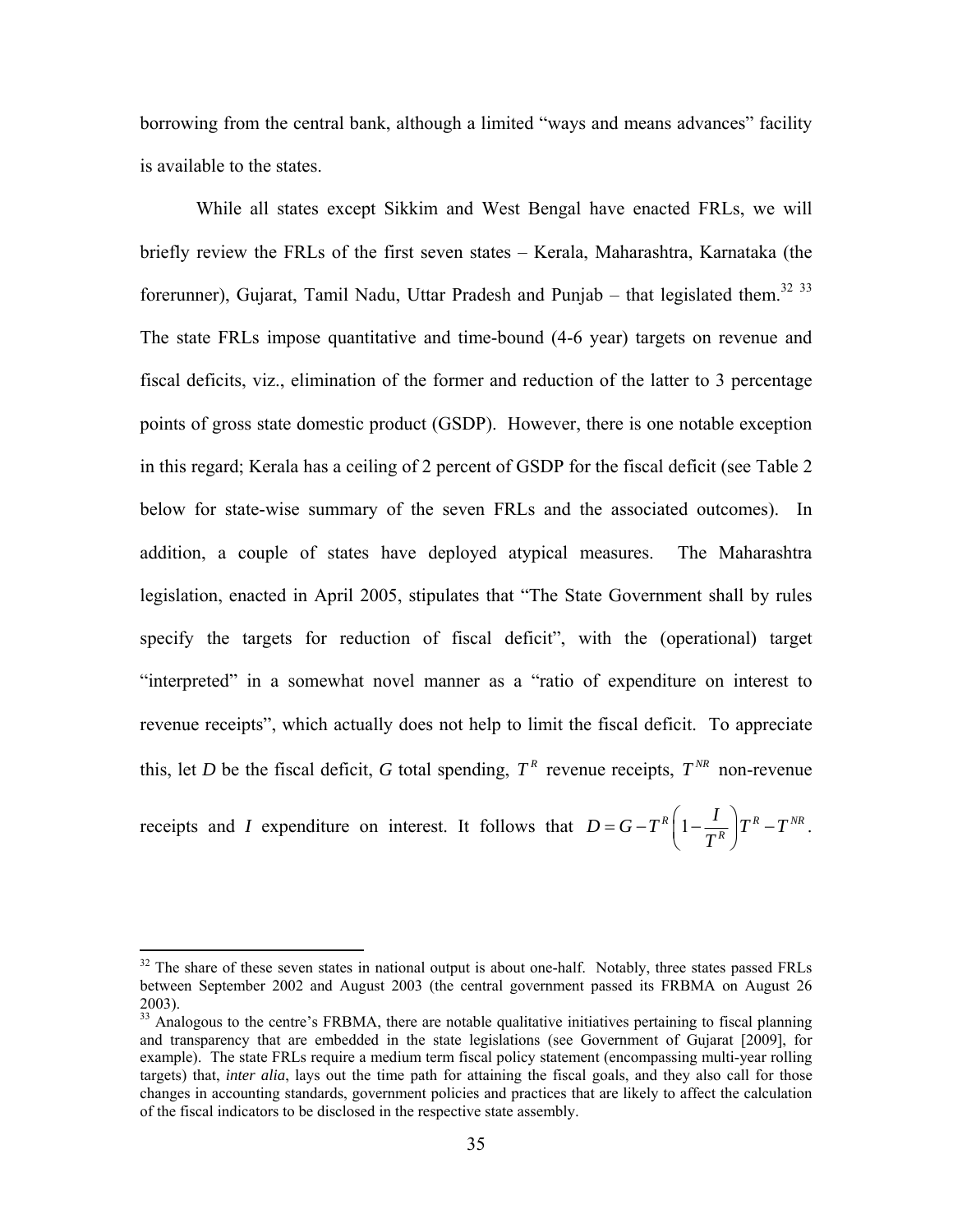| <b>State</b>                                           | Karnataka                                                                                     |           |                          | Kerala                                                                                                   | Tamil Nadu                                                                                  |                                                                                                 |                                                                                                                 | Punjab           |                                                       | Gujarat                   | <b>Uttar Pradesh</b>                                             |                                             | Maharashtra                                                                                                                                                                            |           |
|--------------------------------------------------------|-----------------------------------------------------------------------------------------------|-----------|--------------------------|----------------------------------------------------------------------------------------------------------|---------------------------------------------------------------------------------------------|-------------------------------------------------------------------------------------------------|-----------------------------------------------------------------------------------------------------------------|------------------|-------------------------------------------------------|---------------------------|------------------------------------------------------------------|---------------------------------------------|----------------------------------------------------------------------------------------------------------------------------------------------------------------------------------------|-----------|
| Effective from:                                        | 2002/03                                                                                       |           |                          | 2003/04                                                                                                  | 2002/03                                                                                     |                                                                                                 |                                                                                                                 | 2003/04          |                                                       | 2005/06                   | 2004/05                                                          |                                             | 2005/06                                                                                                                                                                                |           |
| <b>Fiscal Deficit</b><br>$(FD)$ as % of<br><b>GSDP</b> | Not more than 3%<br>by end-March 2006                                                         |           | 2% by end-March<br>2007. |                                                                                                          | Not more than 3%<br>by end-March 2008.                                                      |                                                                                                 | Contain rate of<br>growth of FD to 2%<br>per annum in<br>nominal terms, until<br>brought down to 3%<br>of GSDP. |                  | Not more than 3%<br>by 2008/09.                       |                           | Not more than 3%<br>by end-March<br>2009.                        |                                             | Rules to be<br>specified for<br>reduction of fiscal<br>deficit, with the<br>target "interpreted<br>in the form of a<br>ratio of<br>expenditure on<br>interest to revenue<br>receipts." |           |
| Revenue<br>Deficit (RD) as<br>% of GSDP                | Nil by end-March<br>2006.                                                                     |           | 2007.                    | Nil by end-March<br>Ratio of RD to<br>revenue receipts<br>(RR) not to exceed<br>5% by end-March<br>2008. |                                                                                             | Reduce RD as per<br>cent of RR by at<br>least 5 percentage<br>points each year<br>until revenue | balance is achieved.                                                                                            | Zero by 2007/08. |                                                       | Nil by end-March<br>2009. |                                                                  | Revenue surplus<br>from 2009/10<br>onwards. |                                                                                                                                                                                        |           |
| Debt as % of<br><b>GSDP</b>                            | Total liabilities not<br>to exceed 25% of<br>GSDP by end-<br>March 2015. In<br>2008/09: 25.5% |           | $\overline{a}$           |                                                                                                          | Limit on total<br>outstanding<br>guarantees at 100%<br>of revenue receipts:<br>Not binding. |                                                                                                 | Not to exceed 40%<br>by end-March 2007;<br>outcome: 42.1%. In<br>2008/09: 40%                                   |                  | 30% by 2007/08;<br>outcome: 32.7%.<br>In 2008/09: 30% |                           | Not to exceed 25%<br>by end-March<br>2018. In 2008/09:<br>50.8%. |                                             |                                                                                                                                                                                        |           |
| as % of GSDP                                           | <b>FD</b>                                                                                     | <b>RD</b> | <b>FD</b>                | <b>RD</b>                                                                                                | <b>FD</b>                                                                                   | RD                                                                                              | <b>FD</b>                                                                                                       | RD               | <b>FD</b>                                             | <b>RD</b>                 | <b>FD</b>                                                        | <b>RD</b>                                   | <b>FD</b>                                                                                                                                                                              | <b>RD</b> |
| 2004/05                                                | 2.3                                                                                           | $-1.0$    | 4.0                      | 3.3                                                                                                      | 2.8                                                                                         | 0.3                                                                                             | 4.2                                                                                                             | 3.5              | 4.6                                                   | 2.1                       | 5.2                                                              | 2.8                                         | 4.8                                                                                                                                                                                    | 2.6       |
| 2005/06                                                | 2.0                                                                                           | $-1.3$    | 3.4                      | 2.5                                                                                                      | 1.0                                                                                         | $-0.8$                                                                                          | 2.4                                                                                                             | 1.1              | 2.8                                                   | 0.2                       | 3.6                                                              | 0.5                                         | 4.0                                                                                                                                                                                    | 0.9       |
| 2006/07                                                | 2.3                                                                                           | $-2.0$    | 2.7                      | 1.9                                                                                                      | 1.4                                                                                         | $-1.0$                                                                                          | 3.6                                                                                                             | 1.4              | 2.2                                                   | $-0.7$                    | 3.1                                                              | $-1.6$                                      | 2.3                                                                                                                                                                                    | $-0.2$    |
| 2007/08                                                | 2.2                                                                                           | $-1.6$    | 3.8                      | 2.3                                                                                                      | 1.2                                                                                         | $-1.5$                                                                                          | 3.3                                                                                                             | 2.8              | 1.6                                                   | $-0.7$                    | 4.0                                                              | $-1.0$                                      | $-0.5$                                                                                                                                                                                 | $-2.5$    |
| 2008/09                                                | 3.5                                                                                           | $-0.3$    | 3.5                      | 2.0                                                                                                      | 2.7                                                                                         | 0.0                                                                                             | 4.5                                                                                                             | 2.5              | 2.9                                                   | $-0.1$                    | 5.3                                                              | $-1.1$                                      | 2.3                                                                                                                                                                                    | $-0.6$    |

# Table 2: State-wise fiscal responsibility legislation targets and performance

2008/09 3.5 -0.3 3.5 2.0 2.7 0.0 4.5 2.5 2.9 -0.1 5.3 -1.1 2.3 -0.6<br>Note: - indicates surplus. Sources for data: State Finances – A Study of Budgets [2006/07; 2008/09; 2009/10], Reserve Bank of India; Planning Commission website for GSDP numbers.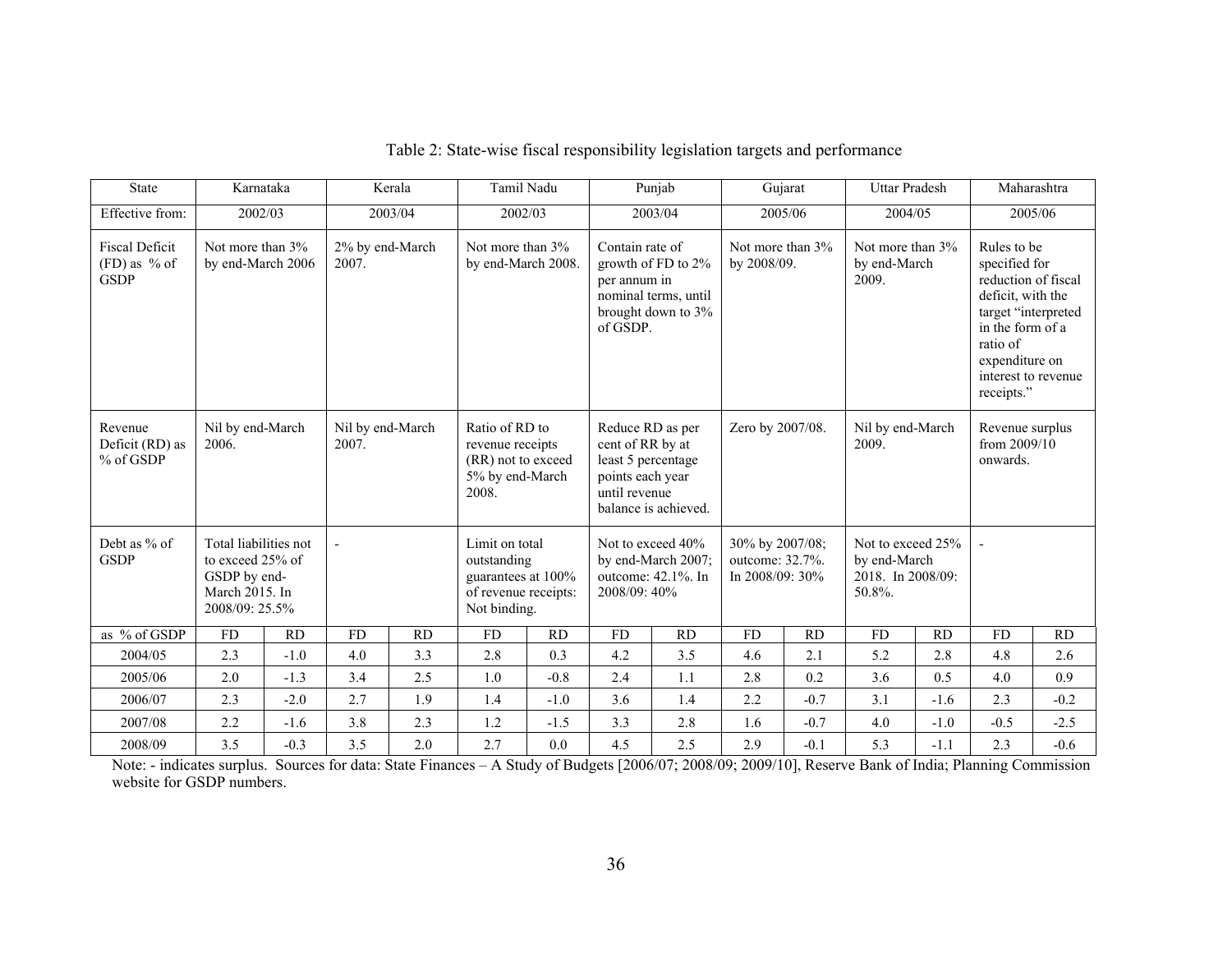Setting a target (or even a ceiling) for  $\frac{I}{T^R}$ *T* does not constrain *D* in any way! At any rate, Maharashtra did halve the fiscal deficit between 2004/05 and 2008/09.

Regarding its revenue deficit, Tamil Nadu enjoins the government to reduce the ratio of revenue deficit to revenue receipts every year by 3-5 percent ("depending on the economic situation in that year") to a level below 5 percent by end-March 2008. Four of the states in this sample have legislated ceilings for official debt. Karnataka, Gujarat, Uttar Pradesh and Punjab, respectively, have capped their outstanding total liabilities at 25 percent, 30 percent, 25 percent and 40 percent of their respective GSDP. On the other hand, the Tamil Nadu Act has placed a limit on total outstanding guarantees of one hundred percent of total revenue receipts in the preceding year or at 10 percent of GSDP, whichever is lower. Except for Kerala all states have made noteworthy progress on fiscal and debt indicators (some earlier than envisaged under the respective FRL) and four of the states are running a surplus on the revenue account.

Fiscal consolidation by states at the aggregate level in recent years has been commendable. Between 2003/04 and 2007/08, the fiscal deficit declined markedly from 4.4 percent to 1.5 percent of GDP. The main explanation being that enhanced budget revenues were not offset by discretionary action on the expenditure side. During 2008/09, the fiscal performance deteriorated somewhat (with the deficit at 2.6 percent of GDP, but still below the mandated 3 percent ceiling), due to the slowdown and the accompanying moderation in the pace of revenue growth; however, the revenue deficit in most states was within the target of zero balance in 2008/09 (RBI [2010]). States' management of fiscal affairs over both a period of high growth and the subsequent slowdown exhibits successful conduct of 'discretionary countercyclical' policy within the

37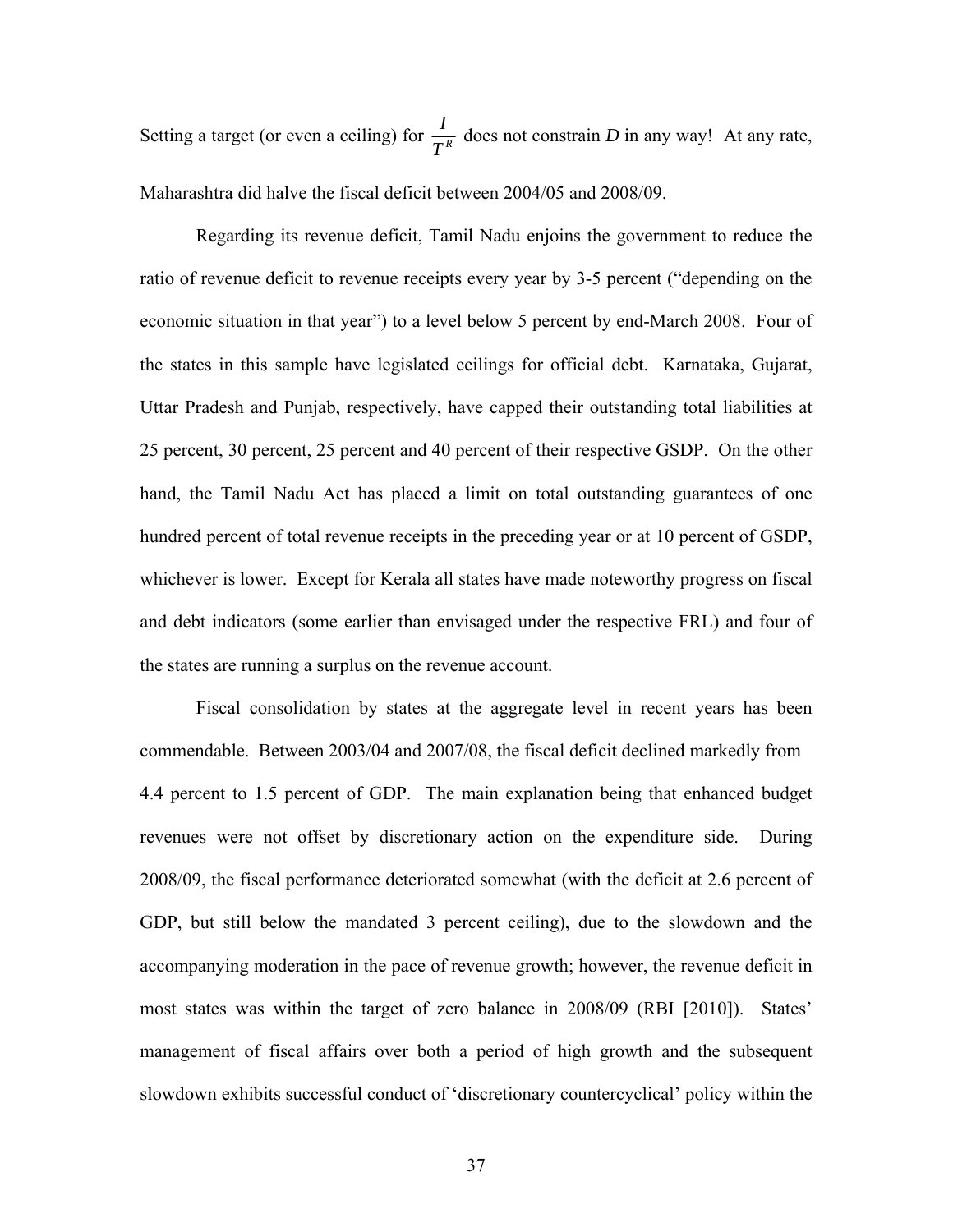rules.34 Therefore, the recent deterioration in the national fiscal situation cannot be blamed on Indian state governments, contrary to opinions proffered elsewhere that states stand in the way of achieving sustained overall consolidation (Hausmann and Purfield [2004]). Nevertheless, there are three factors that could cast a shadow over the future: First, the beneficial impact to states of the debt restructuring will become less important over time<sup>35</sup>; second, the steady-state effects of Pay Commission awards on government salaries and pensions usually take a couple of years to permeate through in full in the government accounts after the increase is announced<sup>36</sup>; and third, if states don't adjust (average) electricity tariffs regularly to match (average) cost of generation and supply, the adverse impact on state government fiscal health will turn out to be large in due course, much like in the early 2000s (Patel and Bhattacharya [2010]).

# **7. What next?**

<u>.</u>

 It is not surprising that, given the existing fiscal situation, there has been a flurry of activity. Both the Report of the  $13<sup>th</sup>$  Finance Commission and the central government's 2010/11 budget have laid out a road map to cut the fiscal deficit and public debt over the next five years. It is not yet clear that a new fiscal responsibility law will be drawn up. Although the "golden rule" (a balanced revenue budget) has been maintained as an objective in the latest proposals, the important change in emphasis is the dominance, over the next five years, of three *gross* public debt-GDP ceilings (in contrast to the fixed (linear) annual reduction in the revenue and fiscal deficits embedded in the FRBMA):

 $34$  The Government of India permitted states to borrow one-half percent of GSDP more in 2008/09 and a further one-half percent of GSDP in 2009/10 as countercyclical measures for reviving growth. <sup>35</sup> Debt relief has been provided to states several times over the last four decades.

<sup>&</sup>lt;sup>36</sup> States bear a larger burden compared to the central government with regard to pay revisions because they have more staff on their rolls, in part because they are responsible for delivery of social services (like schools, health etc.), and law and order (police), which are intrinsically labour intensive.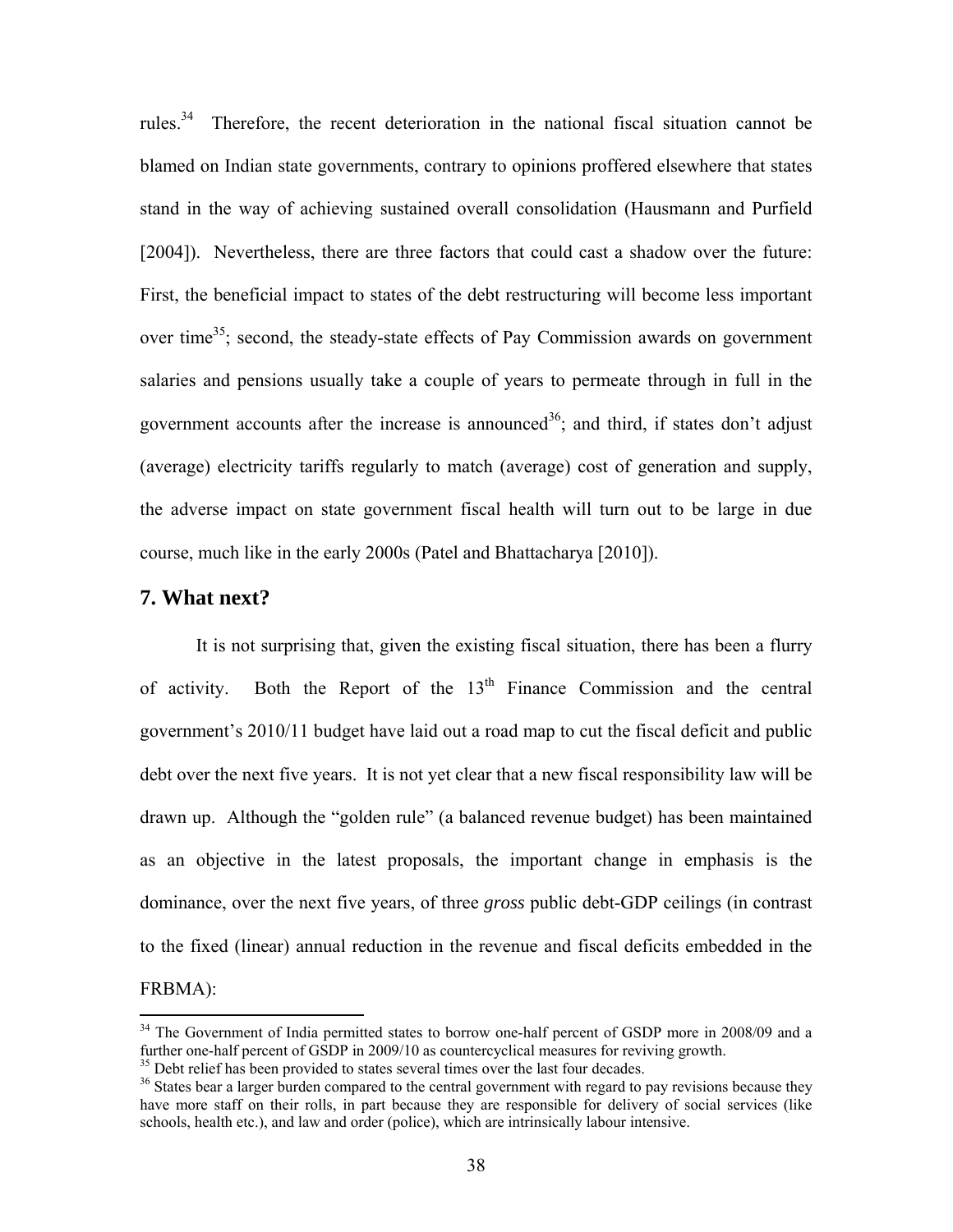$$
b^{c}(T) \leq 0.448\tag{7.1}
$$

$$
bs(T) \le 0.243
$$
\n
$$
(7.2)
$$

$$
b^{c \cup s}(T) \le 0.678\tag{7.3}
$$

Where  $b^c(T)$  is the central government's terminal date, *T*, gross debt-GDP ratio,  $b^s(T)$ is the state governments' gross debt ratio, and  $b^{c\vee s}(T)$  is the consolidated general government gross debt ratio at the same date.<sup>37</sup> The estimated starting ratios are  $b^{c}(t_0) = 0.548$ ,  $b^{s}(t_0) = 0.271$  and  $b^{c-s}(t_0) = 0.794$ .<sup>38 39</sup> The principal public debt challenge in India, as things stand, is for the central government to reduce its debt-GDP ratio by ten percentage points over five years for meeting (7.1) (and concomitantly (7.3)). The government has sought to activate the debt goal for 2014/15, by disclosing rolling targets for the revenue and fiscal deficits, which, almost by definition, would continue to remain the levers for achieving (7.1), but may cease to be legally-binding intermediate "sign posts" in future legislation.

The 2014/15 target for the central government's fiscal deficit is 3 percent of GDP – identical to that required by the erstwhile FRBMA –, and the general government target is 5.4 percent of GDP (GoI [2010c]). It is sobering that in the last three decades, the general government deficit has been less than 6 percent of GDP in *only* two years. The

1

 $37$  Since the Finance Minister's most recent budget speech mentions a status paper within six months, which would include a road map for curtailing public debt, it is not clear whether the central government has already formally accepted (7.1) proposed in GoI [2010c]. Nevertheless, the budget documents strongly endorse a debt-GDP ceiling (GoI [2010b]).

 $t_0$  is April 1 2010. The central government's ratio of 0.548 includes outstanding off-budget bonds equivalent to 3.3 percent of GDP. As observed earlier, the central government's medium term fiscal policy statements have consistently failed to recognise off-budget bonds, but they are acknowledged to be a liability of the central government by the  $13<sup>th</sup>$  Finance Commission (see Tables 9.2 and 9.7 in GoI [2010c]).<br><sup>39</sup> These 2009/10 debt ratios also differ from those presented in Appendix Table A1 on two grounds, viz., the set of reasons cited in section 4, and our motivation is to obtain, as far as possible, a consolidated and conceptually consistent measure of *net* total public (domestic and foreign) debt comprising central & state governments, non-bank public enterprises, and the central bank.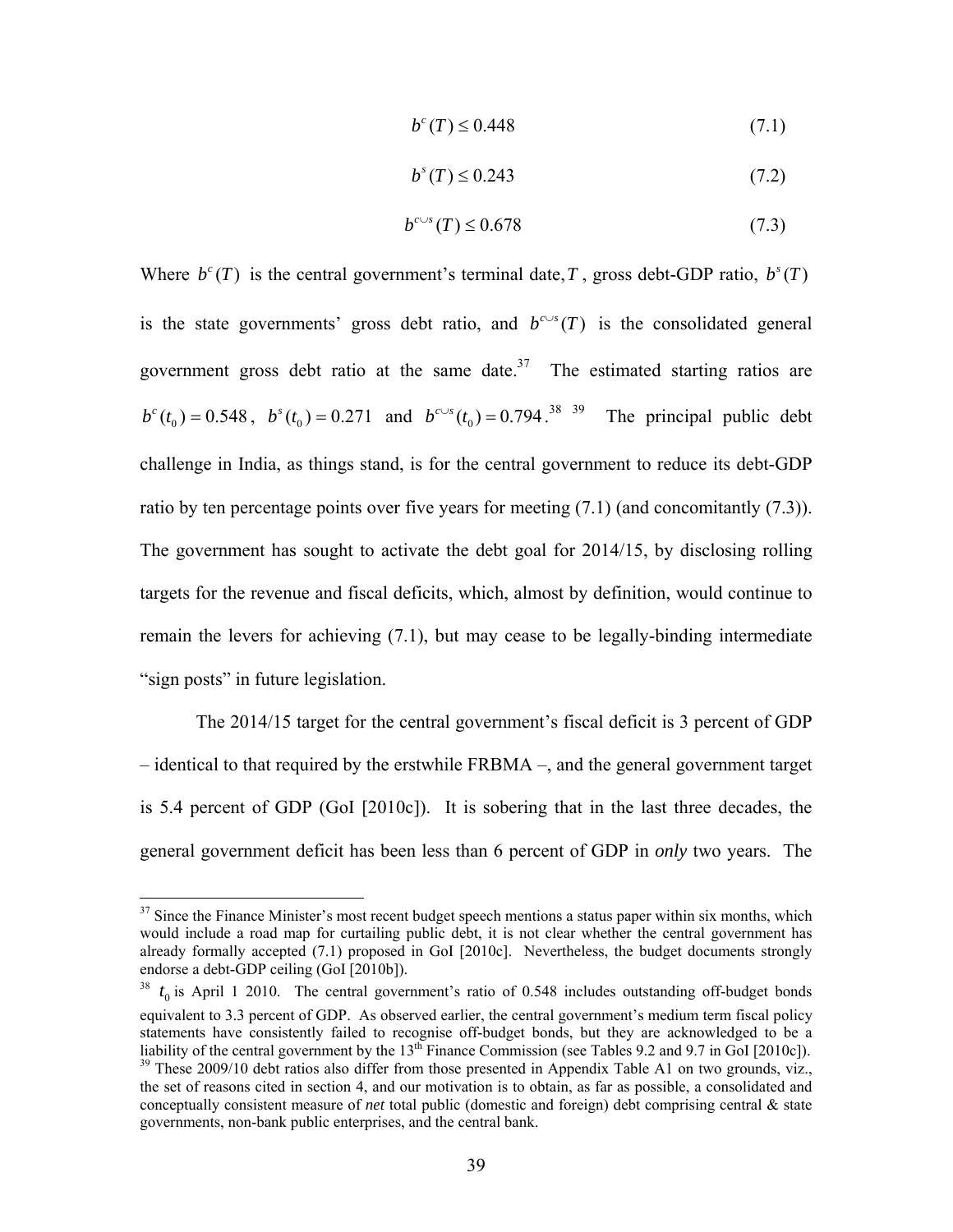basic arithmetic of the latest medium term fiscal strategy can hardly be much different from that of the FRBMA since the challenges, goals and instruments are virtually identical. If  $d^{c\text{∪s}}$  ≤ 0.054 (general government deficit of 5.4 percent) is **consistently adhered to**, using the same set of assumptions for the long term that were deployed in section 5, viz.,  $\overline{n} + \overline{\pi} = 0.0625$ , the general government's **long-run** debt to annual GDP ratio would be capped at 86.4 percent.

The 13<sup>th</sup> Finance Commission's Report, drawing lessons from the central government's conduct in recent years has, to its credit, made thoughtful and constructive suggestions for changes in the areas of transparency, (limited) in-built flexibility, and enhancing integrity of fiscal policy in the design of future legally-binding rules. Specifically, transparency is sought to be imparted by asking the government to make explicit assumptions underlying expenditure and revenue projections "and the band within which these parameters can vary while remaining consistent with [legislated] targets"; the argument is that this will compel the government to make an evidence-based case for relaxation of targets.

Furthermore, future legislation will have to spell out "the nature of shocks that would require a relaxation of targets".<sup>40</sup> Unfortunately, the Report (implicitly) seems to endorse (temporary) relaxation of targets for sharp increases in oil prices, although this would only make sense if the commodity price increases were temporary. The suggestion presumes that it is *ex ante* possible for the Indian government to discern whether a shock is temporary or permanent. As it is, the government is still paying subsidies for price changes that took place several quarters ago. Budget goals should not

<u>.</u>

<sup>&</sup>lt;sup>40</sup> The (laundry) list of shocks that the Commission has specified includes: "agro-climatic events of a national dimension", global recessions and shocks caused by domestic or external events like asset price bubbles or systemic crises in important sectors like the financial markets.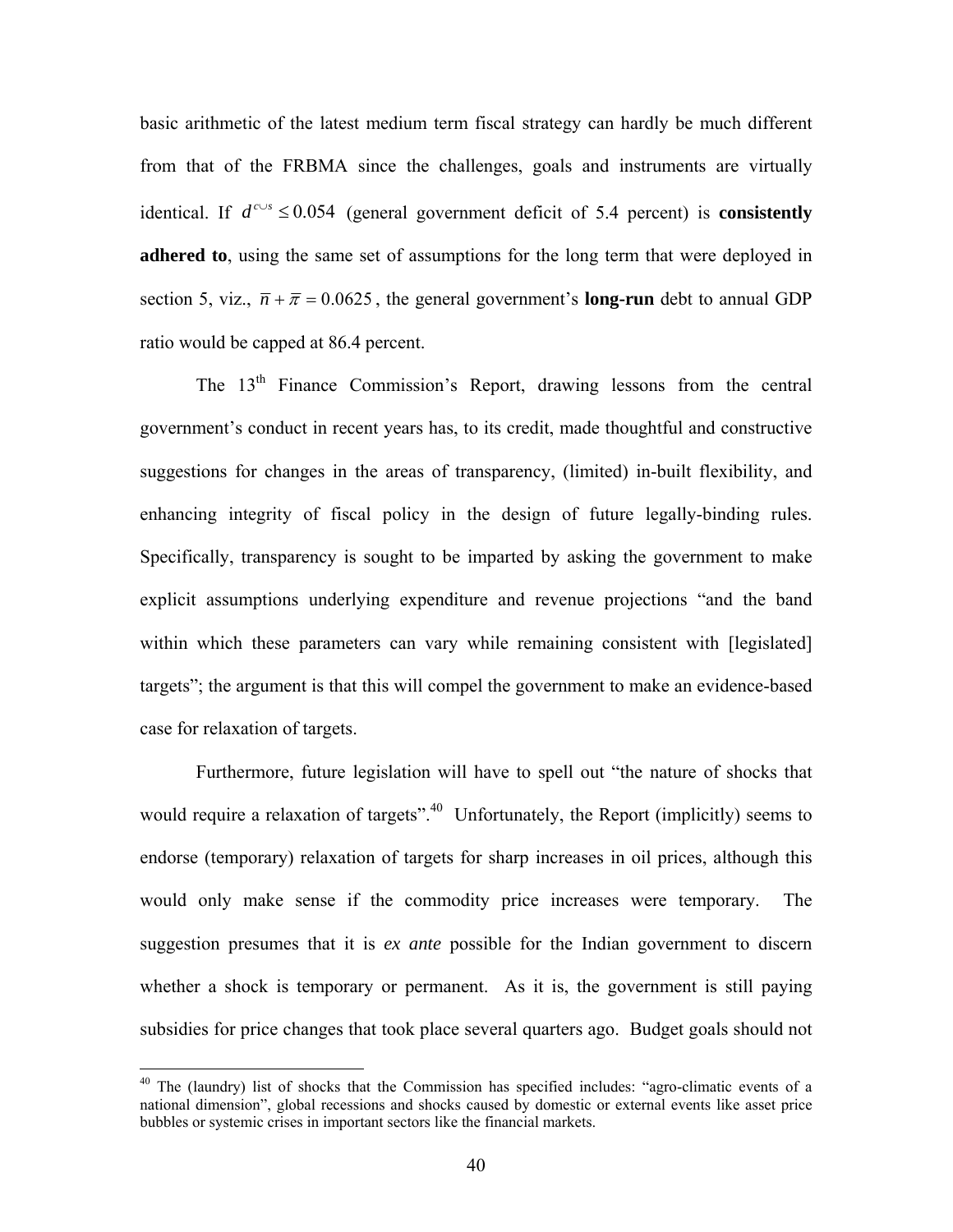be at the mercy of changes in the international price of imported petroleum. After all, oil is not the only systemically important commodity whose price is volatile.

There are two further observations. More detailed conceptual motivation for the 2014/15 deficit targets and debt ceilings would have been enlightening; for instance, it is not clear why the resting point/steady state for the aggregate fiscal deficit of states should be 2.4 percent of GDP when 3 percent of GDP was the erstwhile norm (GoI [2005a]). Formal entrenchment of discretionary flexibility in a fiscal rule for responding to exogenous shocks is hardly a "core objective" of public finance as the Commission makes it out to be – governments everywhere find a way of spending money beyond budgeted targets quite easily. Instead, the Commission spurned the opportunity to demonstrate innovation regarding the urgent and difficult task of designing and implementing a time consistent fiscal rule for the sovereign (in a democracy which shows a sustained proclivity for running high fiscal deficits without public opprobrium).

The main difficulty thrown up by our analysis of outcomes under the FRBMA and other FRLs remains the design of a fiscal rule to incentivise the government not to give in to a procyclical bias, which, behaviourally and in practice, is especially pertinent for policy during upswings.

## **It takes a thief to catch a thief?**<sup>41</sup>

 $\overline{a}$ 

The most important reason why legislated fiscal rules have met a sorry end is "the failure to discover a way of tying a nation's fiscal Ulysses to the mast, with the result that the siren song of fiscal retrenchment tomorrow but fiscal expansion today will continue to lead policy makers astray" (Buiter and Patel [2006]). Is there a countervailing actor to effectively police the sovereign's fiscal behaviour? In a federal country like India, the

 $41$  Or alternatively, it takes a policeman to catch a policeman?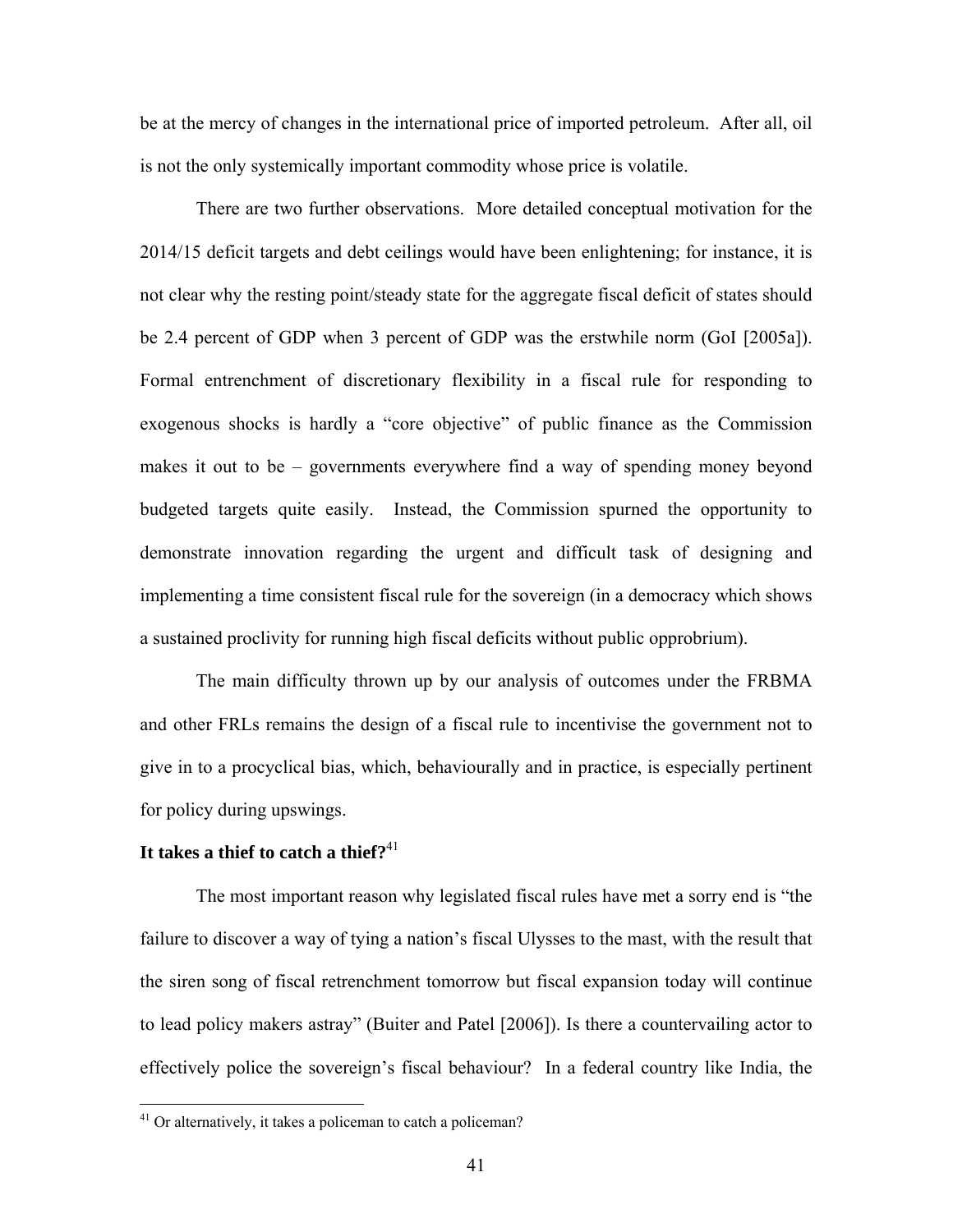answer could be, well, another level of government, specifically the states. It may then be possible to "punish" one level of government for transgressing its commitment towards the general deficit target consistent with (7.3) above. For example, the margin by which a deficit target is exceeded by, say, the centre in a particular year would not only have to made up next year (as the debt-GDP ratio has to be met), but it would also have to cut the deficit by a further pre-specified amount ("punishment") to allow the states to run a higher deficit of the same quantum.<sup>42</sup> Since states are politically powerful, it would be more difficult for the central government to brush them aside than to ignore fiscal legislation signed by the President of India (as all Union legislation in India has to be).<sup>43 44</sup> In the taxonomy of outcomes, the central government's failure to honour its commitment and the states' sticking to theirs is only one of four results:

|              | Centre                          |        |
|--------------|---------------------------------|--------|
|              |                                 |        |
| డె           | $1^{\prime}$ 1 $\prime$<br>10,1 | $\sim$ |
| $\mathbf{S}$ |                                 |        |

Where Y and N denote, respectively, success (honouring one's fiscal commitment) and failure (not honouring it). The Centre chooses the Y or N heading the columns, the States the rows. The numerical pairs of payoffs in the shaded 2x2 submatrix represent the benefit derived by the States (first element) and the Centre (second element) from a particular pairing of choices. The example represents the classical Prisoner's Dilemma configuration where defecting (N) is a dominant strategy for both players, even though

 $\overline{a}$ 

 $42$  The tables, of course, would be reversed if states under achieve and the central government meets its commitment.

<sup>&</sup>lt;sup>43</sup> States in India are not averse to using courts to protect their rights and sphere of influence granted under the constitution.

<sup>&</sup>lt;sup>44</sup> Major implicit assumptions are that states will have annual deficits that are not too dissimilar, and that they would formally agree to a scheme with these characteristics.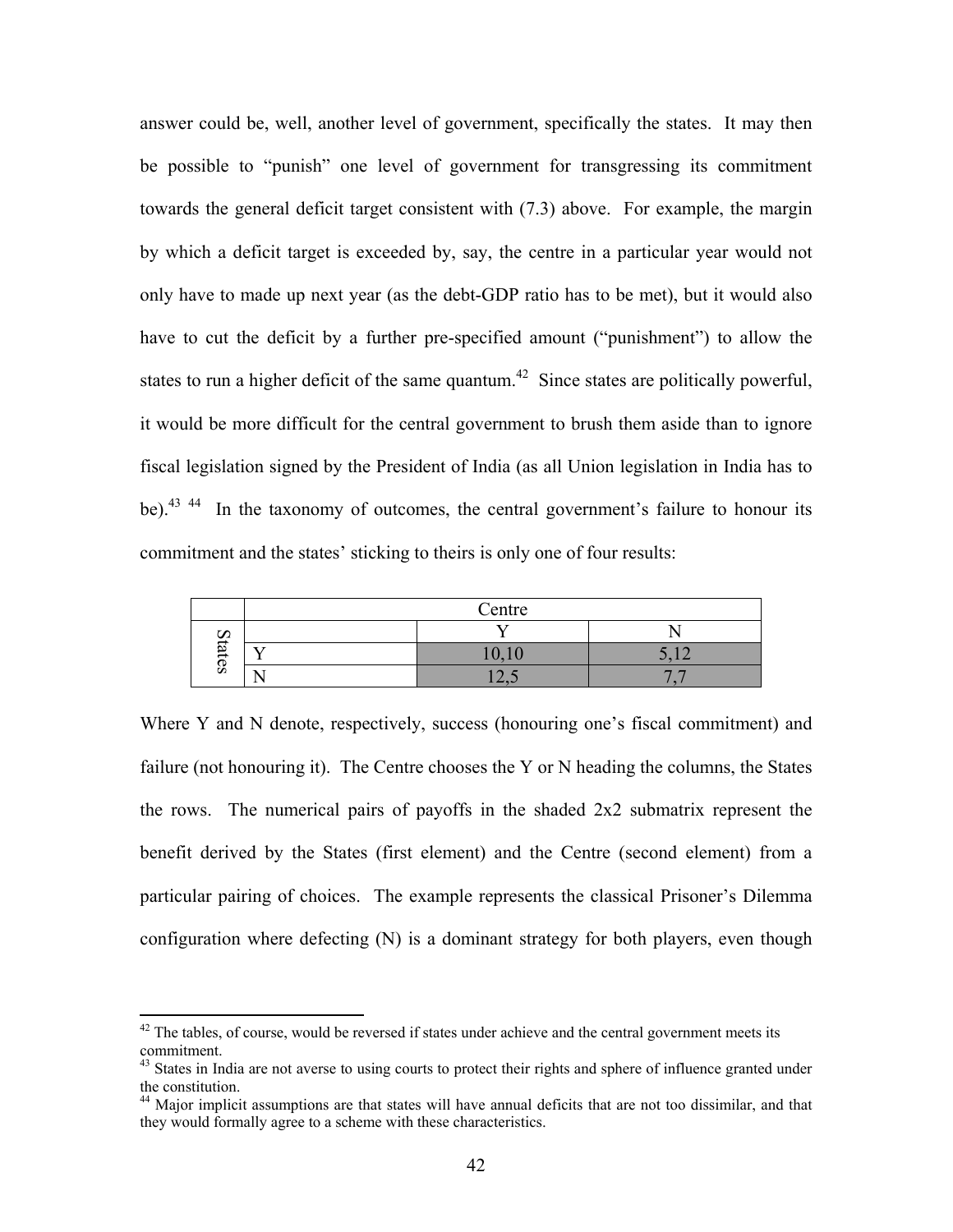the resulting outcome,  $(N, N)$ , is Pareto-dominated by honouring one's commitment  $(Y)$ , which leads to the outcome  $(Y, Y)$ .

Governments with recourse to the law to enforce a compact governing statecentre fiscal relations might carry the requisite heft; there is therefore a distinct possibility that such a compact would be enforced by the judiciary. Thus, by adding another player to the game (the judiciary), it may be possible to arrive at the  $(Y,Y)$ outcome.

Rather than modelling this 3-player, multi-stage game, we can capture its essence by changing the payoff matrix as follows:

|           | Centre |                |
|-----------|--------|----------------|
| ∽         |        |                |
| <b>zi</b> | 10.10  |                |
| CS        |        | $\overline{ }$ |

When one player honours his debt commitment but the other does not, the party not honouring his commitment gets punished by being forced to transfer, in the next fiscal year, part of his debt allowance to the party that did honour his commitment. Even though the defector may still be better off, on balance, than the player that stuck to his commitment (9 is better than 8), the reduction in the reward to the defector (from 12 to 9) and the increase in the reward for the player who honours his commitment (from 5 to 8), mean that (Y,Y) now is the dominant strategy. One would, of course, have to explain why a transgressor would not or could not simply refuse to accept the fiscal punishment in the next fiscal year. The strength and independence of the judiciary provide, we hope, the answer to that objection.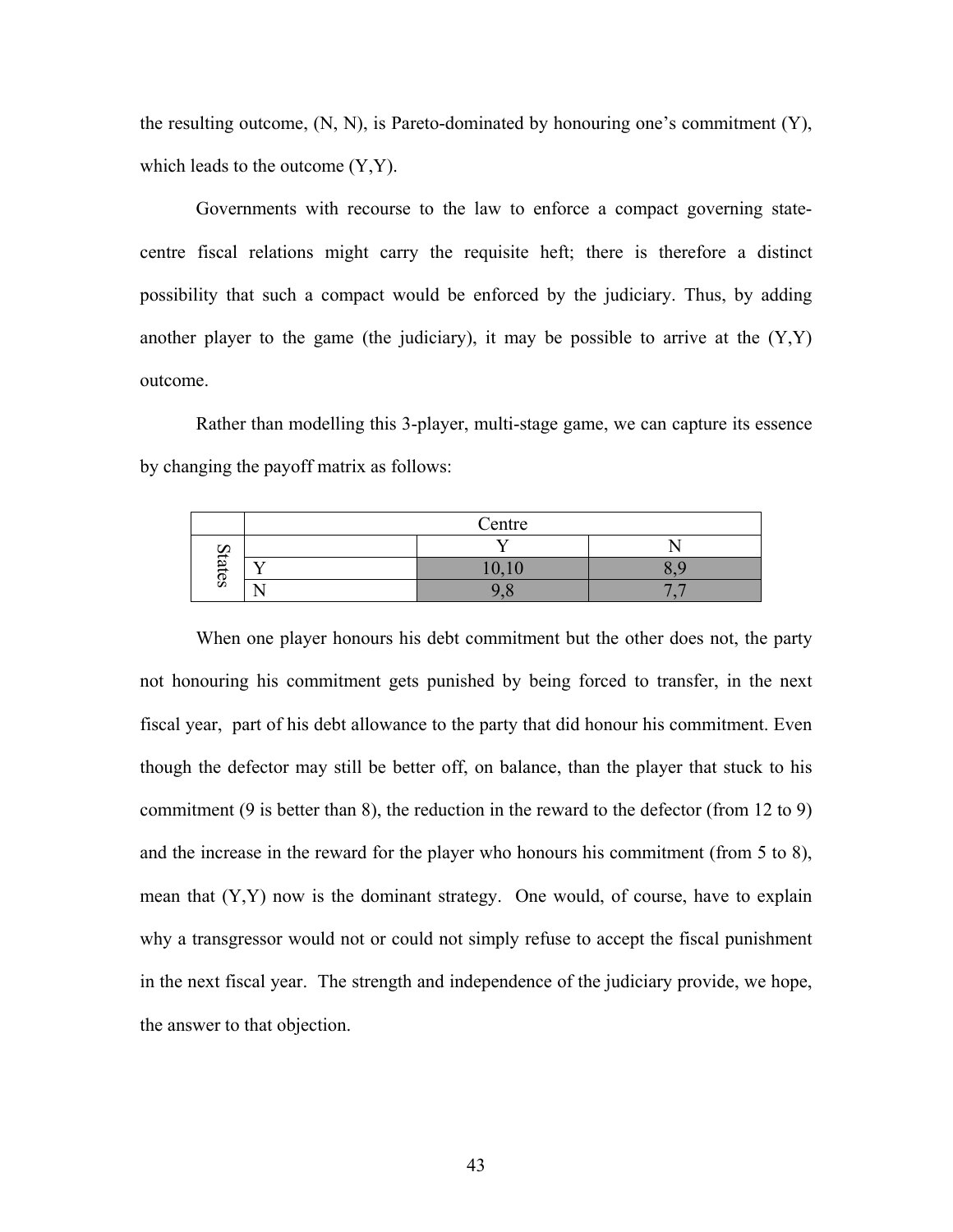A conceptual scaffolding of the type sketched here may help to underpin behaviour by both levels of government towards (nationally beneficial) fiscal rectitude embedded in debt limits and targets.

## **8. Conclusions**

It is often said that the main reason for India's historic price stability relative to its peer group of developing countries has been the polity's intolerance of high inflation (hence, a conservative monetary stance for the most part). With regard to fiscal policy, it would seem that the preference is for high expenditure and low taxation. Political opportunism (rational at the individual, partisan level) in India as elsewhere calls for the postponement of (any) expenditure cuts or tax increases and the prompt spending of revenue windfalls – there is always the chance that the political cost of painful fiscal retrenchment will be borne by the opposition, when its turn in office comes around. In addition to the reasons outlined in the introduction to this chapter to be concerned about high public indebtedness, cynics may argue that the Indian government may want to undertake fiscal retrenchment in the near term to re-engineer the next "political business cycle", in time for the next national elections that are due in 2014.

Unless India reverses the recent trend in its fiscal balances, its net public debt-GDP ratio will cross thresholds that could undermine its growth performance. The Union government's primary balance has deteriorated from close to balance a few years back to substantial deficits (after proper accounting for off-budget borrowing). The challenge lies at the central government level and pertains to controlling expenditure items that have evolved, politically speaking, into entitlements. The primary deficit therefore has the characteristics of being "structural". With smaller current fiscal deficits and higher saving and investment, the government could make a contribution to faster growth; the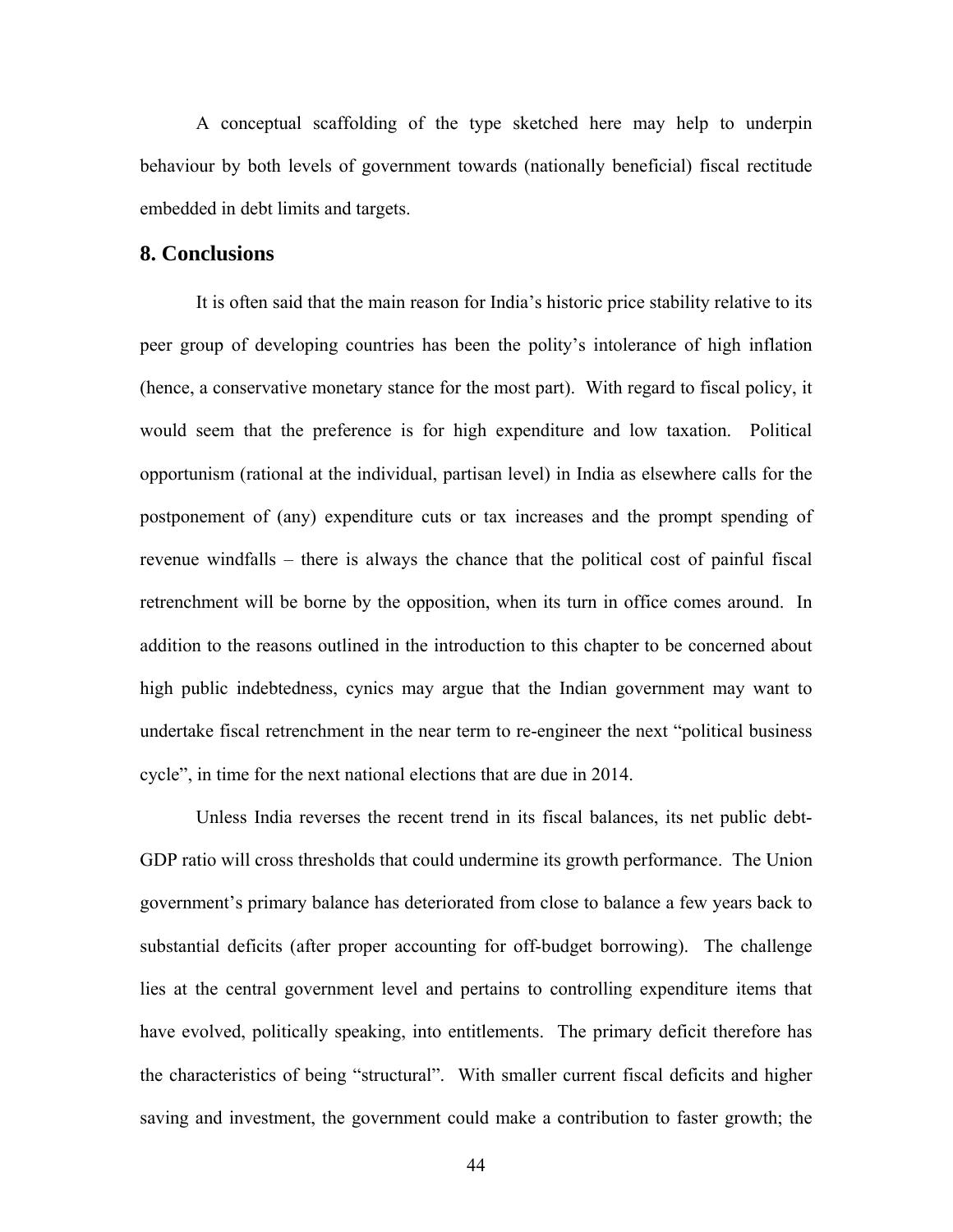period of high growth was not unrelated to the transformation of public sector *dis*saving in 2002/03 to a *positive* savings ratio of five percent of GDP in 2007/08.45

But it is another matter whether India needs a new set of legislative rules of the FRBMA type to bind the government to its medium-term fiscal plan, while at the same time providing enough discretion for the government to act quickly in times of trouble. Another FRL which is not incentive compatible for a myopic and opportunistic government, i.e., without mechanisms for implementation and enforcement is as likely to be ignored as the FRBMA was. Given the sorry fate of FRLs in most other parts of the world, it is hardly prejudicial to conclude that fiscal virtue cannot be legislated without thoughtful mechanism design that renders its practice incentive-compatible. On the other hand, since a general government debt–GDP perspective may be incorporated in India's prospective macroeconomic management approach, it may be possible to have an incentive compatible framework with an inbuilt carrot-and-stick strategy that brings in the judiciary and thus integrates the central and state governments in a manner that holds them credibly accountable and, more importantly, rewards and punishes (enforces) each other's fiscal performance.

 $\overline{a}$ 

<sup>&</sup>lt;sup>45</sup> India's gross domestic saving ratio is estimated to have declined to 32.5 percent of GDP in 2008/09 from 36.4 percent of GDP in 2007/08. The deterioration is almost entirely on account of the sharp drop in public sector gross saving from 5 percent of GDP in 2007/08 to 1.4 percent in 2008/09 (see Appendix Figure A2 and GoI [2010a]).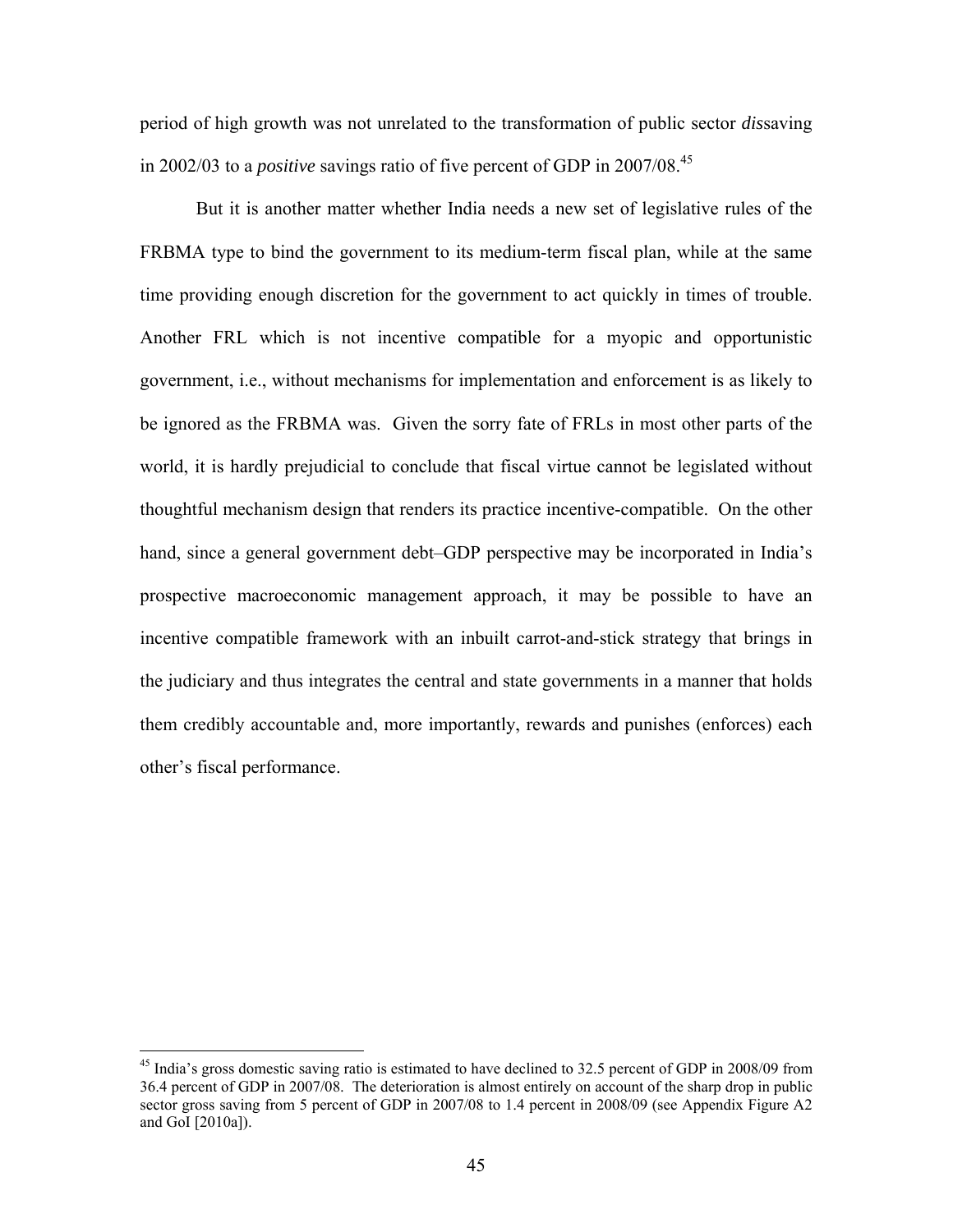### **References**

Ahya, Chetan and Tanvee Gupta. 2009. "It's time to address the fiscal problem". Morgan Stanley Research, Asia/Pacific. September.

Auerbach, Alan. 2008. "Federal budget rules: The US experience". NBER Working Paper No. 14288. August.

Barro, Robert J. 1979. "On the determination of the public debt". *Journal of Political Economy*. vol. 85. pp 940-971.

Bhattacharya, Saugata, and Urjit R. Patel. 2008. "The power sector in India: An inquiry into the efficacy of the reform process". *India Policy Forum 4*. pp. 211-260. Brookings Institution-NCAER.

Buiter, Willem H., and Urjit R. Patel. 1992. "Debt, deficits and inflation: An application to the public finances of India". *Journal of Public Economics*. vol. 47. pp. 171-205.

Buiter, Willem H., and Urjit R. Patel. 2006. "Excessive budget deficits, a governmentabused financial system, and fiscal rules". *India Policy Forum* 2. pp. 1-54.

Corbach, Ana, and Gerd Schwartz. 2007. "Fiscal responsibility laws", in Manmohan Kumar and Teresa Ter-Minassian (eds.) *Promoting Fiscal Discipline*, International Monetary Fund.

Financial Express. 2010. "Brute majority: Government should not override minority shareholders". March 16.

Hausmann, Ricardo, and Catriona Purfield. 2004. "The challenge of fiscal adjustment in a democracy: The case of India". IMF Working Paper No. 04/168.

Government of Gujarat. 2009. Statements under the Gujarat Fiscal Responsibility Act, 2005. Gandhinagar. June

Government of India (GoI). 2004. Report of the Task Force on Implementation of the Fiscal Responsibility and Budget Management Act, 2003. Ministry of Finance. July.

Government of India (GoI). 2005a. Economic Survey 2004/05, Ministry of Finance. February.

Government of India (GoI). 2005b. Finance Minister's speech for the 2005/06 budget. Ministry of Finance. February.

Government of India (GoI). 2008. Union Budget Documents for 2008/09. Ministry of Finance. February.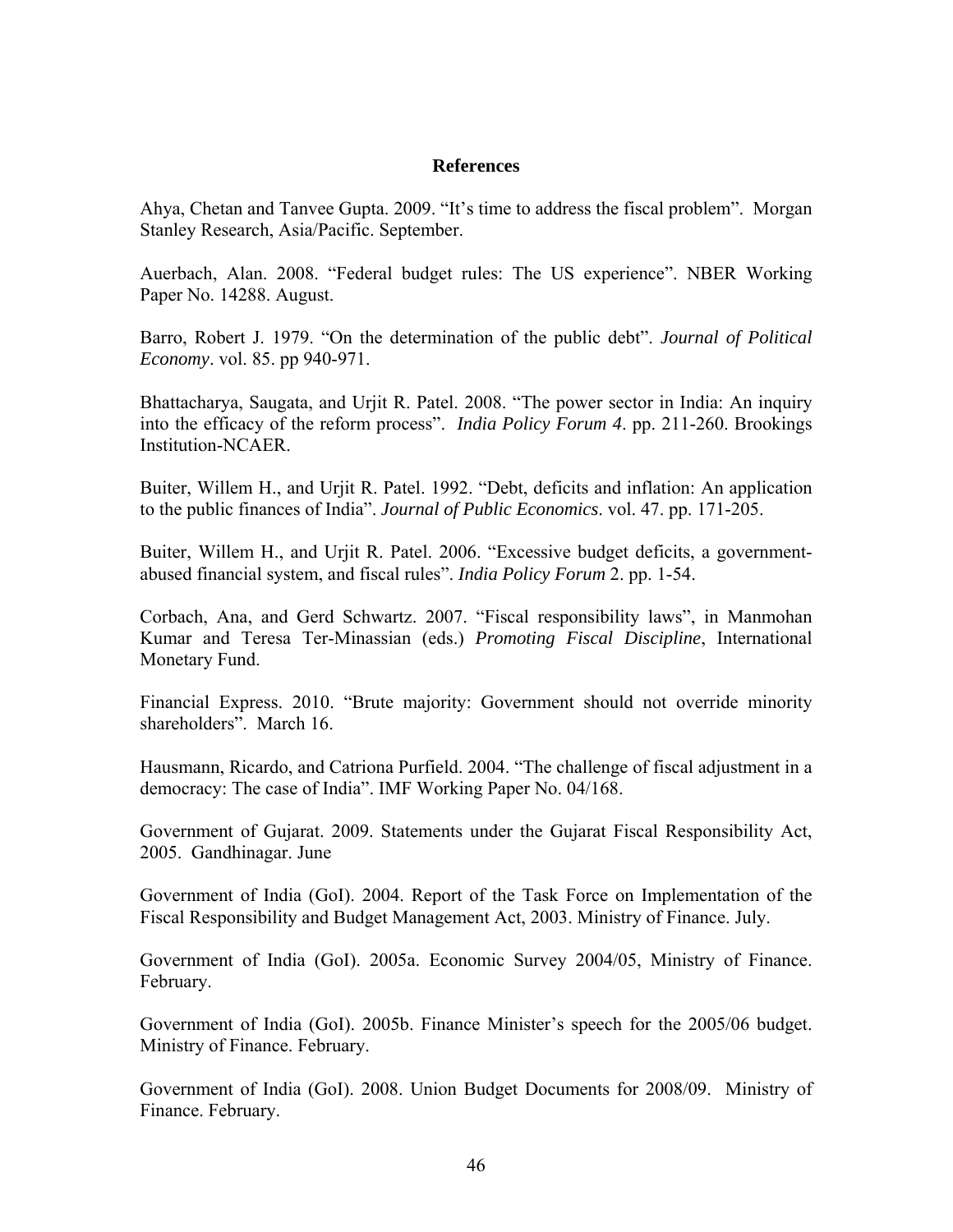Government of India (GoI). 2009a. Economic Survey 2008/09, Ministry of Finance. February.

Government of India (GoI). 2009b. Union Budget Documents for 2009/10. Ministry of Finance. February.

Government of India (GoI). 2009c. Indian Public Finance Statistics 2008/09, Ministry of Finance. August.

Government of India (GoI). 2010a. Economic Survey 2009/10, Ministry of Finance. February.

Government of India (GoI). 2010b. Union Budget Documents for 2010/11. Ministry of Finance. February.

Government of India (GoI). 2010c. Report of the 13<sup>th</sup> Finance Commission. February.

International Monetary Fund (IMF). 2010. India: 2009 Article IV Consultation—Staff Report; Staff Statement; Public Information Notice on the Executive Board Discussion; and Statement by the Executive Director for India, *IMF Country Report No. 10/73*, March.

Patel, Urjit R. 2008a. "Whither fiscal rules?" *Business Standard*. May 10.

Patel, Urjit R. 2008b. "RBI as an oil spigot?" *Business Standard*. September 3.

Patel, Urjit R., and Saugata Bhattacharya. 2010. "Infrastructure in India: The economics of transition from public to private provision". *Journal of Comparative Economics*. vol. 38 (1). pp. 52-70.

Rajaraman, Indira, and Debdatta Majumdar. 2005. "Equity and Consistency Properties of TFC Recommendations", *Economic and Political Weekly*. vol. 40 (31), July 30-August 5. pp. 3413-3420.

Rein hart, Carmen, and Kenneth S. Rogoff . 2009. *This Time is Different: Eight Centuries of Financial Folly*, Princeton University Press.

Reinhart, Carmen, and Kenneth S. Rogoff. 2010. "Growth in a time of debt". NBER Working Paper No. 15639. January.

Reserve Bank of India. 2009a. Annual Report.

Reserve Bank of India. 2009b. Handbook of Statistics of the Indian Economy.

Reserve Bank of India. 2010. State Finances – A Study of Budgets of 2009/10.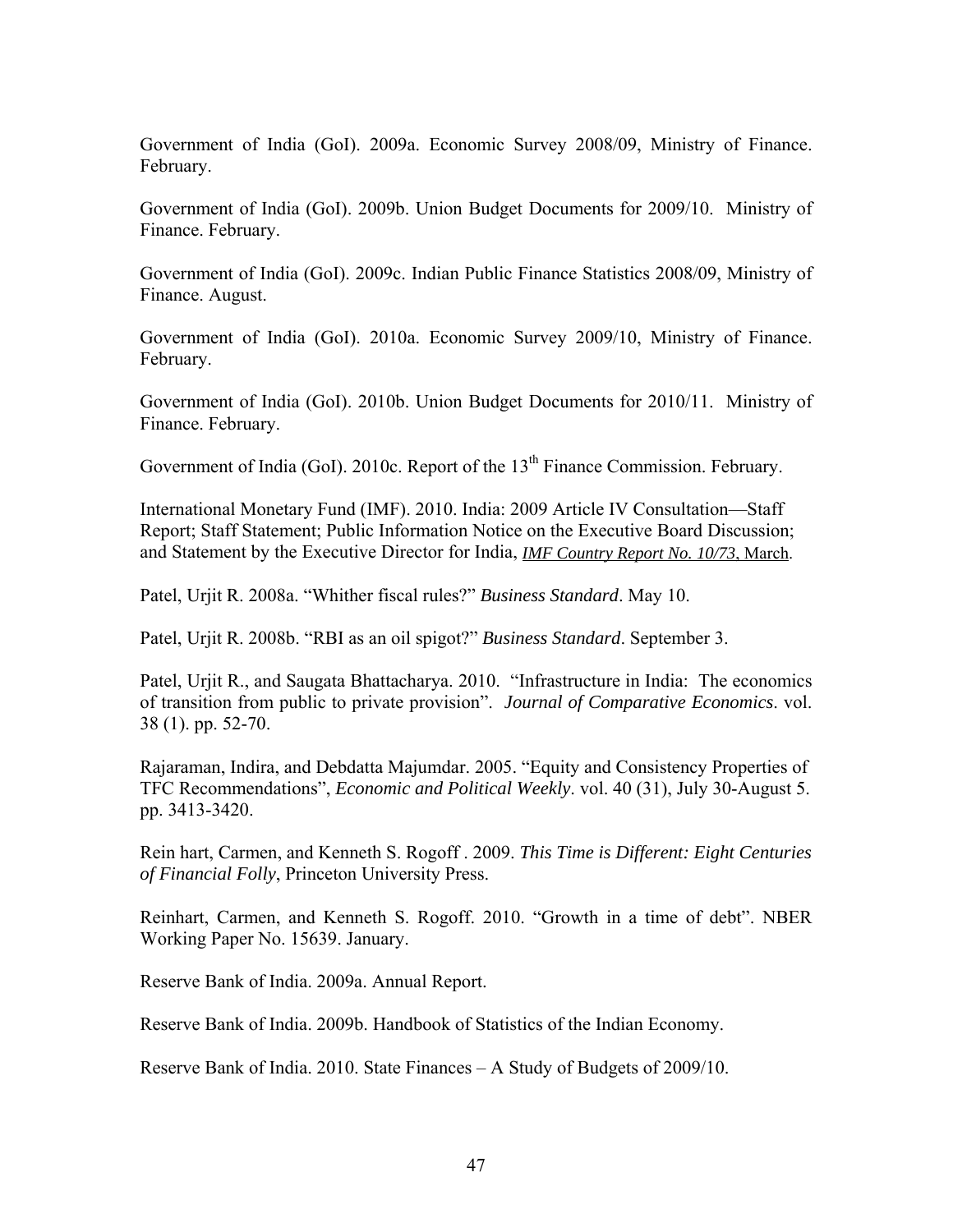Serven, Luis. 1998. "Macroeconomic uncertainty and private investment in LDCs: An empirical investigation". World Bank Policy Research Working Paper No. 2035.

Shelton, Judy. 2010. Can America be both a debtor and a leader?" *Wall Street Journal* (February 18).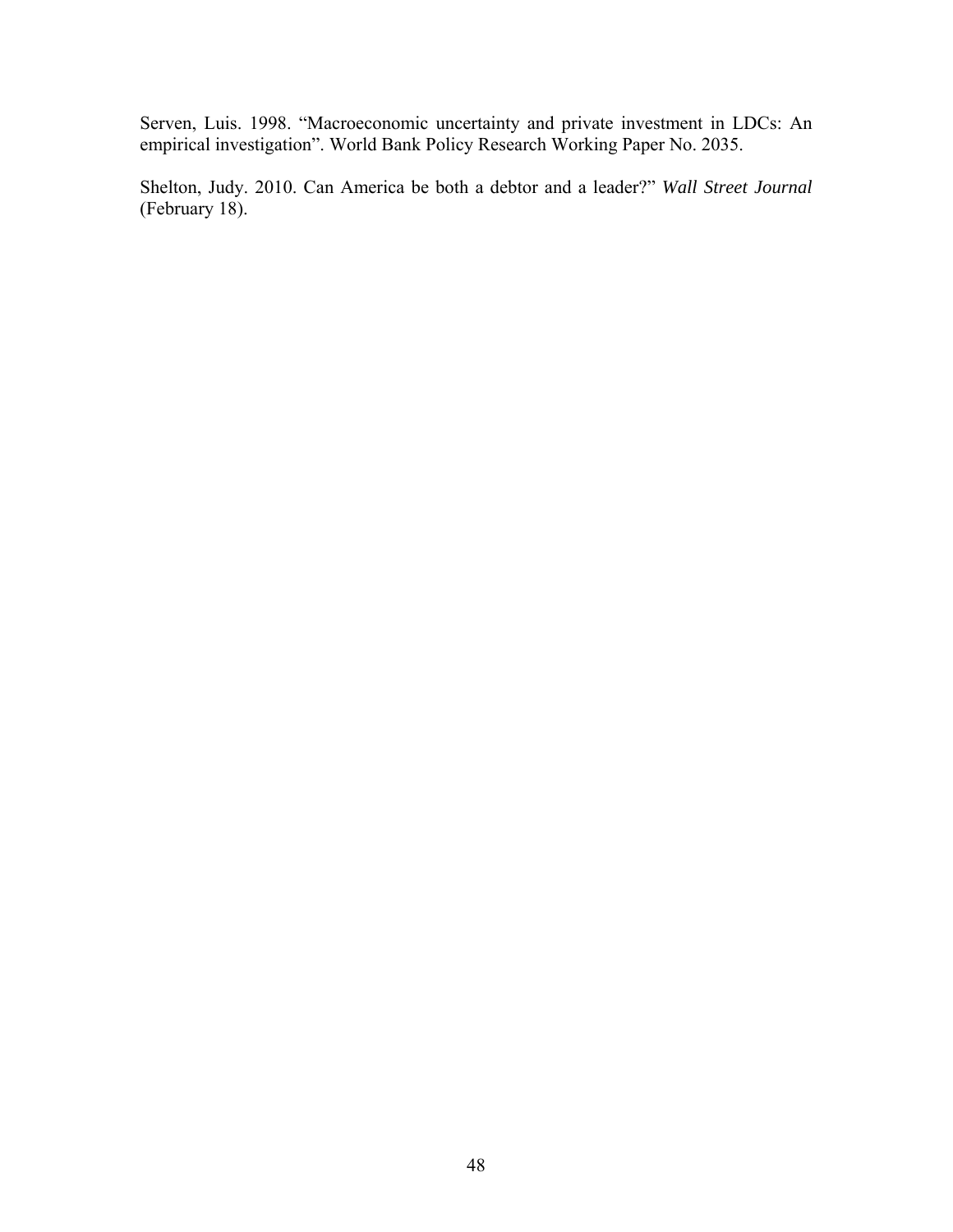# **Appendix**

|             | <b>CDD</b> | <b>SDD</b> | <b>PEDD</b> | <b>NTDD</b> | <b>TFD</b> | <b>GTD</b>          | $\bf R$ | <b>NTFD</b> | <b>NTD</b>       |
|-------------|------------|------------|-------------|-------------|------------|---------------------|---------|-------------|------------------|
| 1970/71     | 17.2       | 4.2        | 0.3         | 21.7        | 13.5       | 35.2                | 1.6     | 11.9        | 33.6             |
| 1971/72     | 16.8       | 4.3        | 0.3         | 21.4        | 13.6       | 34.9                | 1.8     | 11.8        | 33.2             |
| 1972/73     | 17.2       | 4.1        | 0.3         | 21.7        | 13.9       | 35.6                | 1.7     | 12.2        | 33.9             |
| 1973/74     | 14.5       | 3.8        | 0.2         | 18.5        | 12.8       | 31.3                | 1.6     | 11.2        | 29.7             |
| 1974/75     | 13.8       | 3.6        | 0.5         | 17.0        | 12.3       | 30.2                | 1.4     | 11.0        | 28.8             |
| 1975/76     | 16.2       | 4.0        | 0.7         | 20.9        | 14.5       | 35.3                | 2.3     | 12.2        | 33.0             |
| 1976/77     | 16.6       | 4.1        | 1.0         | 21.7        | 13.9       | 35.5                | 3.6     | 10.2        | 31.9             |
| 1977/78     | 20.7       | 4.0        | 0.9         | 25.6        | 12.5       | 38.1                | 4.8     | 7.7         | 33.3             |
| 1978/79     | 19.3       | 4.4        | 1.2         | 24.9        | 12.0       | 36.9                | 5.3     | 6.6         | 31.6             |
| 1979/80     | 20.5       | 4.2        | 1.5         | 26.3        | 12.1       | 38.5                | 4.9     | 7.2         | 33.5             |
| 1980/81     | 20.3       | 4.0        | 1.5         | 25.8        | 11.7       | 37.5                | 3.8     | 7.8         | 33.6             |
| 1981/82     | 19.8       | 4.2        | 1.5         | 25.5        | 12.2       | 37.6                | 2.4     | 9.8         | 35.2             |
| 1982/83     | 23.5       | 4.4        | 1.9         | 29.8        | 13.9       | 43.7                | 2.6     | 11.4        | 41.1             |
| 1983/84     | 21.7       | 4.5        | 2.0         | 28.3        | 14.7       | 43.0                | 2.7     | 12.0        | 40.2             |
| 1984/85     | 24.8       | 4.5        | 2.2         | 29.3        | 16.2       | 45.5                | 3.0     | 13.2        | 42.6             |
| 1985/86     | 27.3       | 5.0        | 2.3         | 32.2        | 17.0       | 49.2                | 2.9     | 14.2        | 46.4             |
| 1986/87     | 27.7       | $5.0\,$    | 2.6         | 35.0        | 18.6       | 53.6                | 2.7     | 15.9        | 50.9             |
| 1987/88     | 28.4       | 5.4        | 3.1         | 36.9        | 19.8       | 56.7                | 2.3     | 17.5        | 54.4             |
| 1988/89     | 29.4       | 5.5        | 3.9         | 38.8        | 22.1       | 60.9                | 1.8     | 20.4        | 59.1             |
| 1989/90     | 30.4       | 5.8        | 4.4         | 40.7        | 26.4       | 67.0                | 1.4     | 25.0        | 65.6             |
| 1990/91     | 30.6       | 6.0        | 6.4         | 43.0        | 29.0       | 71.9                | 2.0     | 27.0        | 69.9             |
| 1991/92     | 30.9       | 6.3        | 6.1         | 43.2        | 40.6       | 83.8                | 4.4     | 36.2        | 79.4             |
| 1992/93     | 31.8       | 6.4        | 7.0         | 45.2        | 36.7       | 81.9                | 4.1     | 32.6        | 77.8             |
| 1993/94     | 35.7       | 6.5        | 7.1         | 49.3        | 33.0       | 82.3                | 7.0     | 26.1        | 75.4             |
| 1994/95     | 35.4       | 6.5        | 6.1         | 48.1        | 28.8       | 76.9                | 7.8     | 21.0        | 69.1             |
| 1995/96     | 33.8       | 6.7        | 5.7         | 46.2        | 25.4       | 71.6                | 6.3     | 19.2        | 65.3             |
| 1996/97     | 33.6       | 7.1        | 6.6         | 46.9        | 22.7       | 69.5                | 6.9     | 15.8        | 62.6             |
| 1997/98     | 35.8       | 7.6        | 6.2         | 49.1        | 22.0       | 71.1                | 7.6     | 14.4        | 63.5             |
| 1998/99     | 37.0       | 7.5        | 8.2         | 52.8        | 21.8       | 74.6                | 7.9     | 13.9        | 66.7             |
| 1999/00     | 38.4       | 10.1       | 8.0         | 56.5        | 20.3       | 76.8                | 8.5     | 11.8        | 68.3             |
| 2000/01     | 40.0       | 12.6       | 7.2         | 59.9        | 18.7       | 78.5                | 9.4     | 9.3         | 69.1             |
| 2001/02     | 43.4       | 14.8       | 8.0         | 66.3        | 17.4       | 83.6                | 11.6    | 5.8         | 72.1             |
| 2002/03     | 47.6       | 17.6       | 7.4         | 72.5        | 16.5       | 89.0                | 14.7    | 1.8         | 74.3             |
| 2003/04     | 49.5       | 20.4       | 6.8         | 76.7        | 10.6       | 87.3                | 17.8    | $-7.2$      | 69.5             |
| 2004/05     | 48.8       | 21.3       | 6.5         | 76.7        | 9.3        | 85.9                | 19.1    | $-9.8$      | 68.8             |
| 2005/06     | 45.5       | 21.8       | 6.9         | 74.1        | 7.1        | 81.2                | 18.2    | $-11.1$     | 62.9             |
| 2006/07     | 43.8       | 20.7       | 6.9         | 71.4        | 6.6        | 78.0                | 20.3    | $-13.7$     | 57.7             |
| 2007/08     | 46.1       | 19.4       | 6.7         | 72.3        | 6.9        | 79.2                | 25.0    | $-18.1$     | 54.2             |
| 2008/09     | 40.5       | 19.5       | 5.9         | 65.9        | 9.0        | 74.9                | 23.0    | $-14.1$     | 51.9             |
| $2009/10^*$ | 41.8       | 20.2       | NA          | NA          | NA         | $\approx 76.0^{**}$ | 20.3    | <b>NA</b>   | $\approx 56.0^*$ |

**Table A1: Indian public debt as percent of GDP**

**Definitions** 

 $\overline{\text{NTDD}}$  = CDD + SDD + PEDD (including Rupee-denominated short term debt, for which data is unavailable prior to 1990/91.)

 $GTD = NTDD + TFD$ 

(Table A1 cont'd…)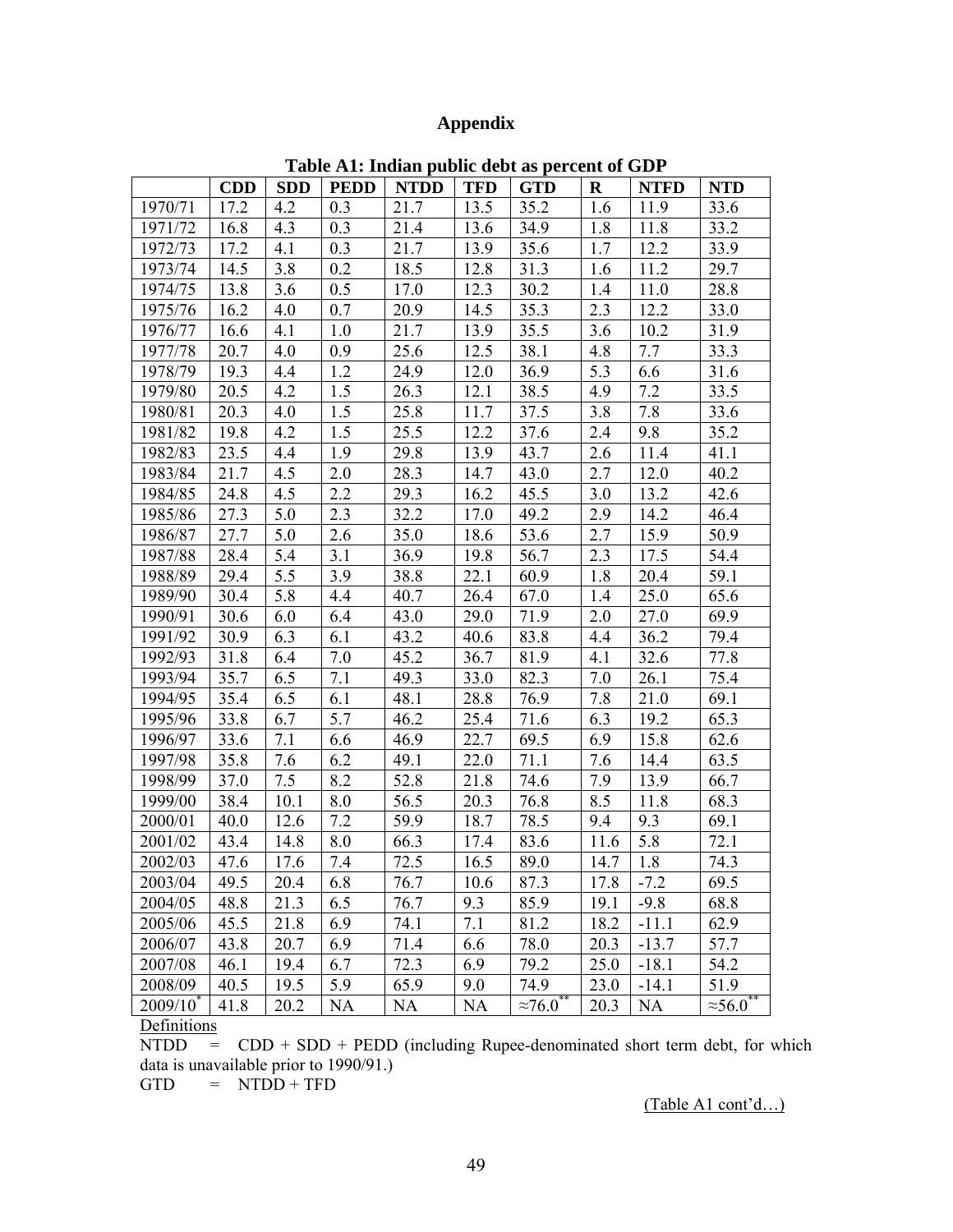Table A1 cont'd…

| <b>NTFD</b> | $=$ | $TFD - R$                                                                                                                                                                                                                                                                                                                                                                                                             |
|-------------|-----|-----------------------------------------------------------------------------------------------------------------------------------------------------------------------------------------------------------------------------------------------------------------------------------------------------------------------------------------------------------------------------------------------------------------------|
| <b>NTD</b>  | $=$ | $N TDD + N TFD$                                                                                                                                                                                                                                                                                                                                                                                                       |
| NTDD:       |     | Net total domestic debt.                                                                                                                                                                                                                                                                                                                                                                                              |
| TFD:        |     | Foreign currency public and publicly guaranteed long-term debt plus use of IMF<br>credit plus imputed short-term public debt.                                                                                                                                                                                                                                                                                         |
| GTD:        |     | Gross total debt.                                                                                                                                                                                                                                                                                                                                                                                                     |
| NTFD:       |     | Net total foreign debt.                                                                                                                                                                                                                                                                                                                                                                                               |
| $CDD$ :     |     | Internal (domestic) debt of the central government less net credit outstanding from                                                                                                                                                                                                                                                                                                                                   |
|             |     | the Reserve Bank of India; plus share of liabilities on account of small savings<br>fund; plus other accounts, including provident funds; but excluding bonds issued to<br>public enterprises in lieu of cash.                                                                                                                                                                                                        |
| SDD:        |     | Rupee denominated market and other loans of (and advances to) state governments<br>less net credit outstanding from the Reserve Bank of India, and excluding power<br>bonds (which is a liability to central government-sponsored enterprises that are<br>vendors to the state government-owned power utilities); plus share of liabilities on<br>account of small savings (since 1999/00); plus provident funds etc. |
| PEDD:       |     | Rupee denominated short- and long-term debt of public enterprises not held by<br>government.                                                                                                                                                                                                                                                                                                                          |
| $R$ :       |     | Official foreign exchange reserves including gold and SDRs.                                                                                                                                                                                                                                                                                                                                                           |
| ÷Ì,         |     | Indicates net assets.                                                                                                                                                                                                                                                                                                                                                                                                 |
| $\ast$ .    |     | Revised estimates from official documents, where available, or, budget estimates<br>from official documents.                                                                                                                                                                                                                                                                                                          |
| **.         |     | Authors' estimate.                                                                                                                                                                                                                                                                                                                                                                                                    |
| NA:         |     | Not available                                                                                                                                                                                                                                                                                                                                                                                                         |

Sources: Handbook of Statistics on the Indian Economy (2009), Reserve Bank of India; Report on Currency and Finance, Volume II (various years), Reserve Bank of India; Budget Documents, Statement of Liabilities of the Central Government, Receipts Budget (2010 and previous years), Government of India; State Finances – A Study of Budgets of 2009/10, Reserve Bank of India; Public Enterprises Survey (volumes for 1970/71-2008/09), Bureau of Public Enterprises, Government of India; Weekly Statistical Bulletins of the Reserve Bank of India; Global Development Finance Report (various years from website), The World Bank. (GDP, used in the denominator for computing the ratios, is at current market prices.)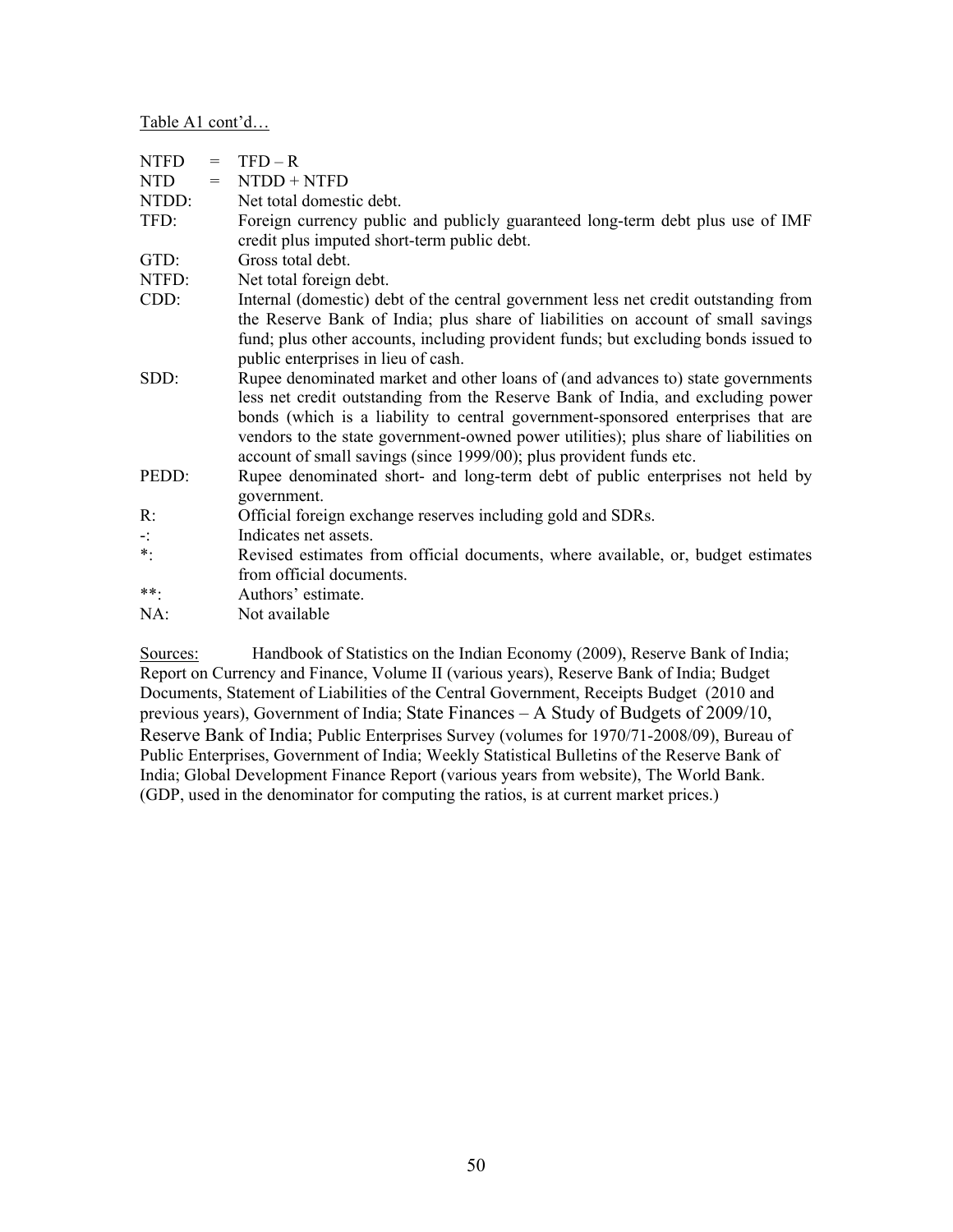



Note: The deficit includes off-budget bonds issued by the central government. The general government measure, therefore, treats these bonds differently from the overall (public sector) fiscal gap displayed in Figure 1 of section 2.

Source: RBI [2009b]; data from 2007/08 onwards has been revised using RBI [2010] and GoI [2009b, 2010b].